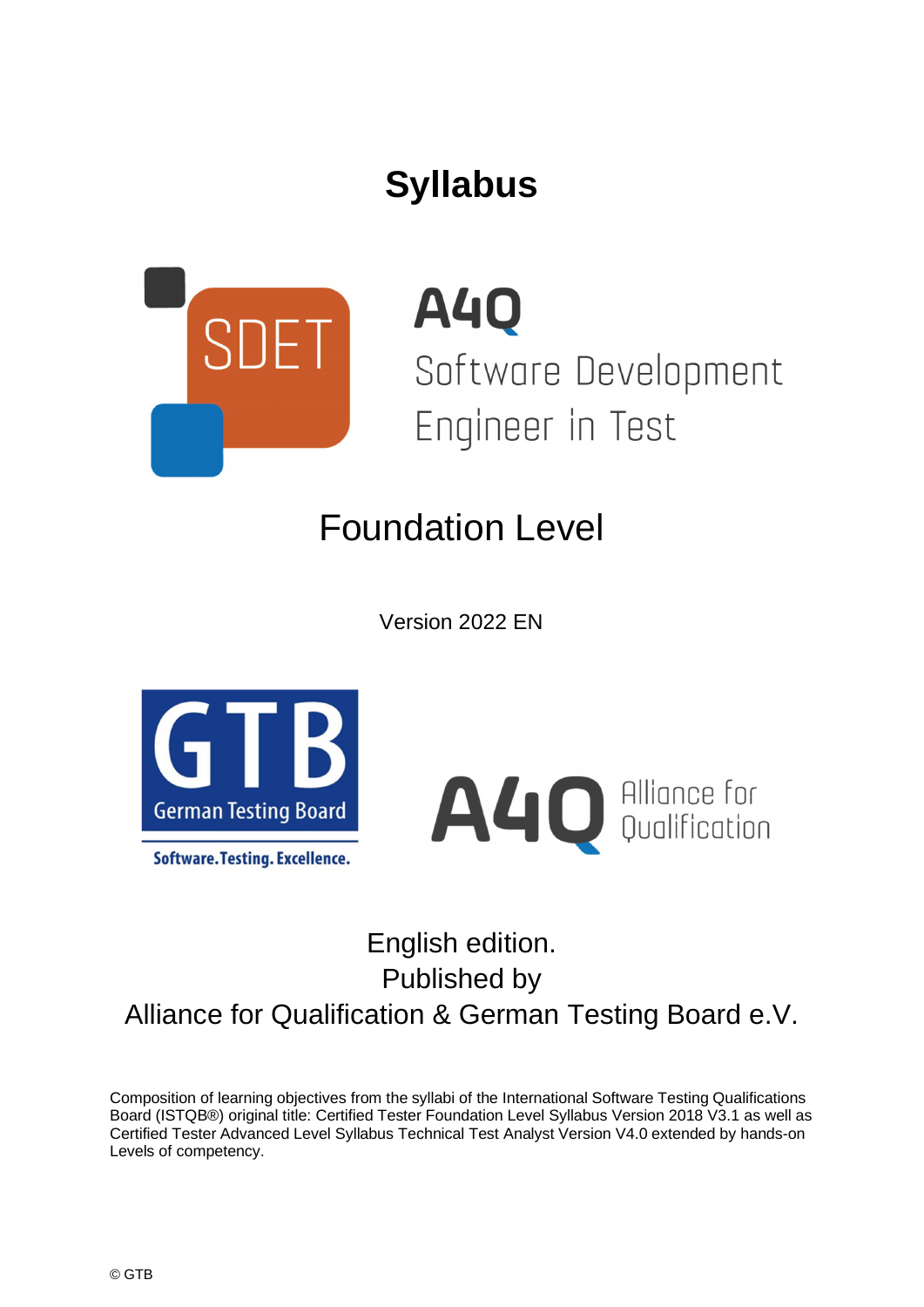

## **Copyright Notice**

Copyright © German Testing Board (hereinafter referred to as GTB).

Copyright © 2019 the authors of the original edition CTFL 2018 V3.1 Klaus Olsen (Chair), Meile Posthuma and Stephanie Ulrich.

Copyright © 2019 the authors of the original edition CTAL-TTA V4.0: Advanced Level Working Group: Adam Roman, Armin Born, Christian Graf, Stuart Reid.

Copyright © 2021 the authors on the German & English hands-on levels of competency for A4Q Software Development Engineer in Test (A4Q-SDET Foundation Level) as well as the selection of learning objectives from the above syllabi: Members of the GTB Working Group SDET Foundation Level: Jürgen Beniermann, Daniel Fröhlich, Thorsten Geiselhart, Matthias Hamburg, Armin Metzger, Andreas Reuys, Erhardt Wunderlich.

This syllabus A4Q Software Development Engineer in Test (A4Q-SDET Foundation Level) Version 2022 ("the Work"), is copyrighted.

The owner of the exclusive rights to use the Work is German Testing Board e. V. (GTB).

The use of the Work - unless permitted under the following provisions and the German Copyright and Related Rights Act of September 9, 1965 (UrhG) - is only permitted with the express consent of the GTB. This applies in particular to reproduction, distribution, editing, modification, translation, microfilming, storage and processing in electronic systems and making available to the public.

Nevertheless, the use of the Work, including the adoption of the wording, order and numbering of the chapter headings contained in the Work, is permitted for the purpose of preparing publications.

The use of the information contained in the Work is at the sole risk of the user. In particular, the GTB does not guarantee the completeness, technical accuracy, compliance with legal requirements or standards, or the economic usefulness of the information. No product recommendations are made by this document.

The liability of the GTB towards the user of the Work is otherwise limited to intent and gross negligence. Any use of the Work or parts thereof is only permitted if the GTB is named as the owner of the exclusive rights of use and the authors named as the source.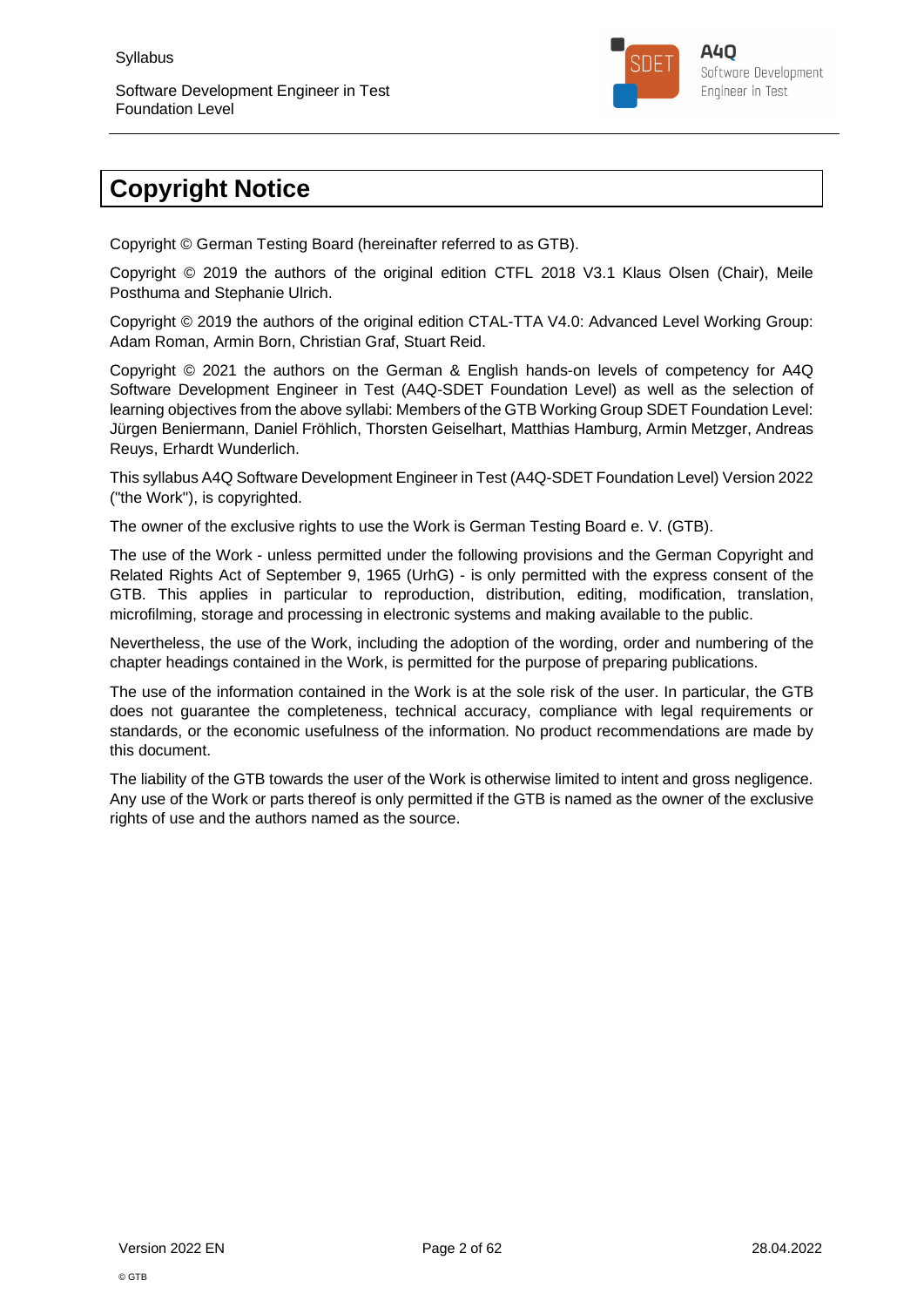

## **Authors**

For authors of, and contributors to the original edition CTFL 2018 V3.1 see [ISTQB\_FL\_SYL].

For authors of, and contributors to the original edition CTAL-TTA V4.0 see [ISTQB\_ATTA\_SYL].

Authors of the German & English hands-on levels of competency for A4Q-SDET Foundation Level as well as the selection of learning objectives from the above syllabi: Members of the GTB Working Group SDET Foundation Level: Jürgen Beniermann, Daniel Fröhlich, Thorsten Geiselhart, Matthias Hamburg, Armin Metzger, Andreas Reuys, Erhardt Wunderlich.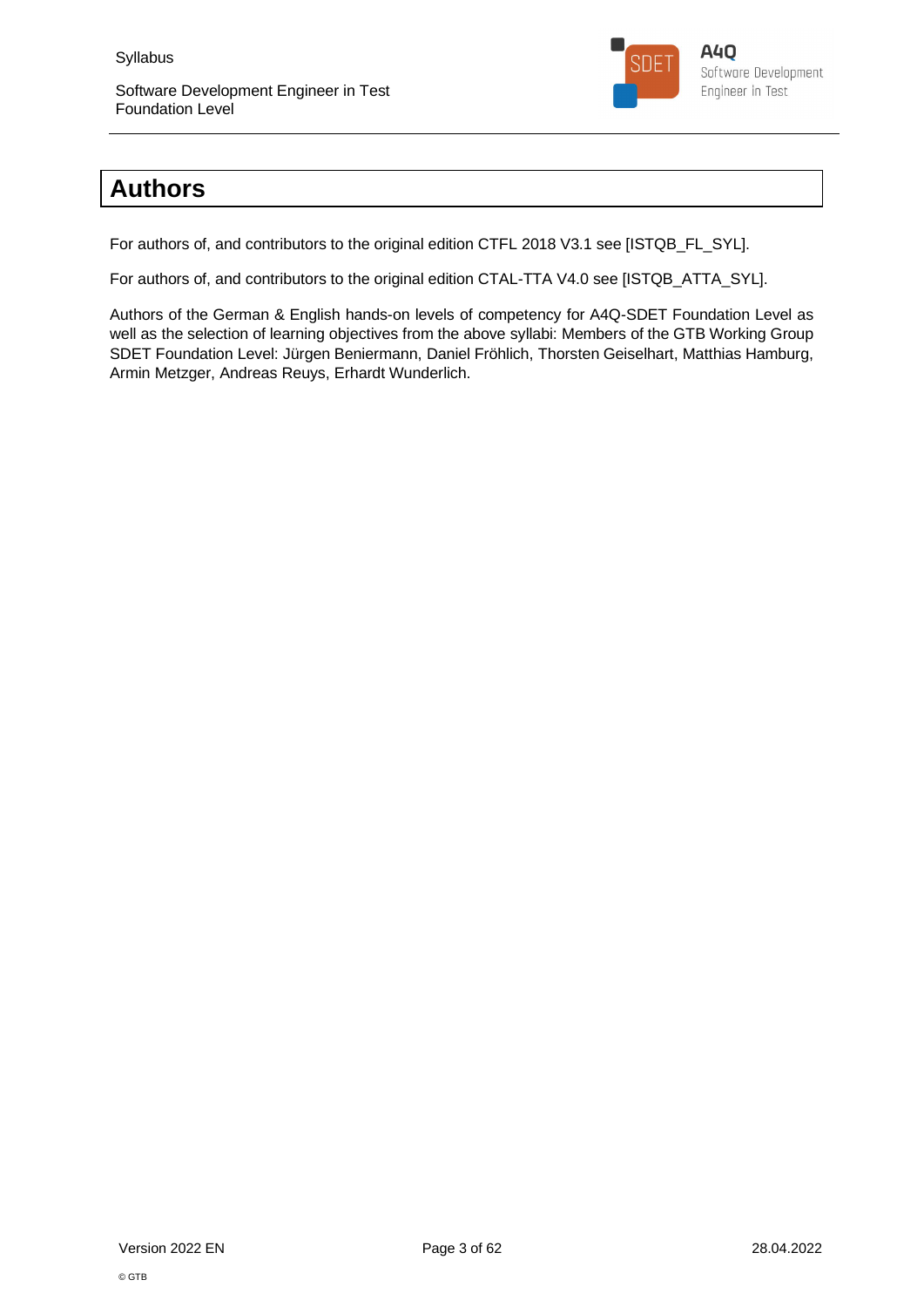

## **Revision History of this document**

| Version                | Date                  | Remarks                                   |
|------------------------|-----------------------|-------------------------------------------|
| A4Q-TF4D 2021 V1.0     | 19.03.2021            | <b>Testing Foundations for Developers</b> |
| A4Q-SDET<br>Level 2022 | Foundation 28.04.2022 | Software Development Engineer in Test     |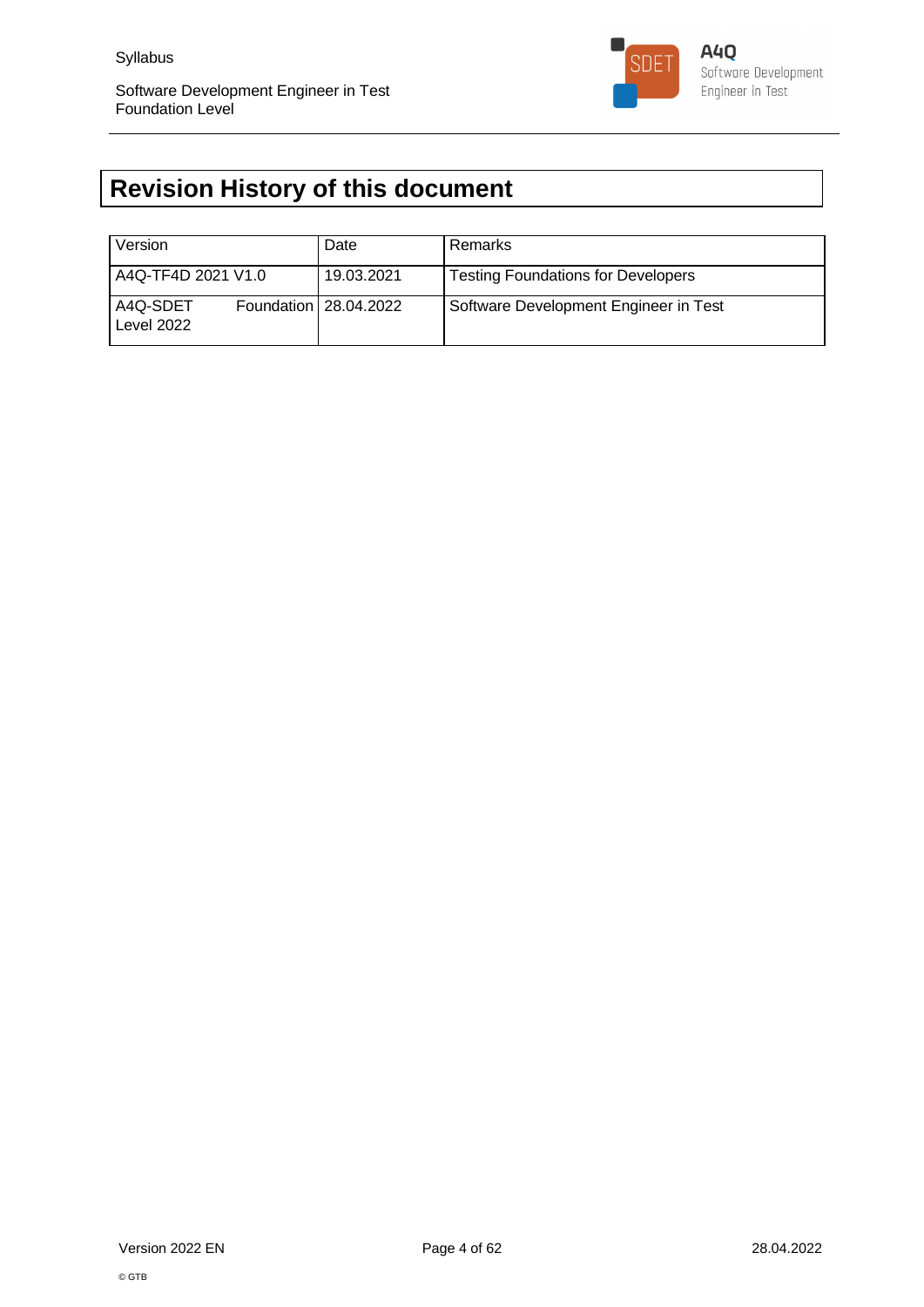

## **Revision History of the original documents**

For a revision history of the original edition CTFL 2018 V3.1 see [ISTQB\_FL\_SYL].

For a revision history of the original edition CTAL-TTA V4.0 see [ISTQB\_ATTA\_SYL].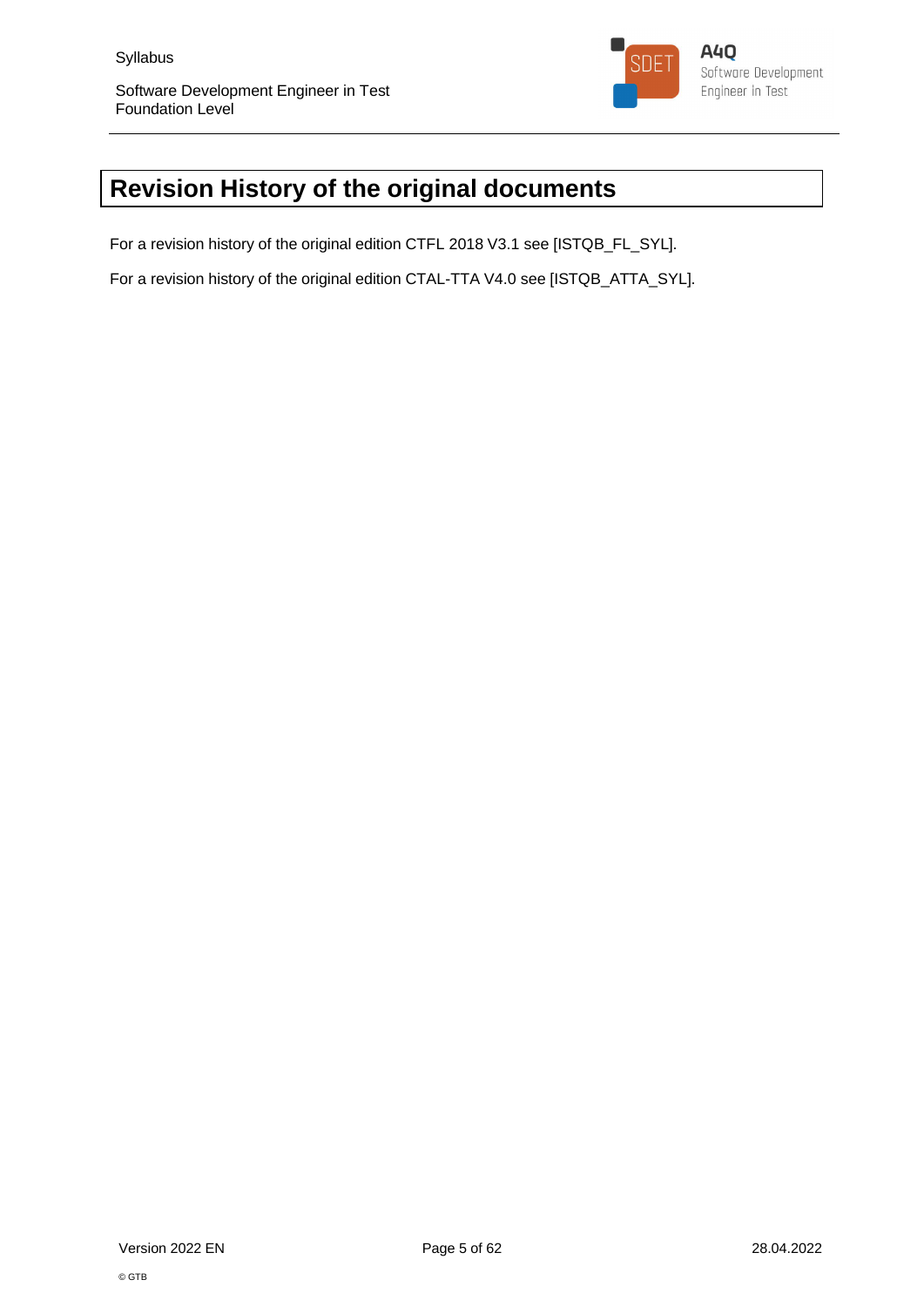

## **Table of Contents**

| 0                                                                                         |  |
|-------------------------------------------------------------------------------------------|--|
|                                                                                           |  |
| 0.2 Software Development Engineer in Test (A4Q-SDET Foundation Level) 10                  |  |
|                                                                                           |  |
| 0.4 Examinable Learning Objectives and Cognitive Levels of Knowledge11                    |  |
|                                                                                           |  |
| 0.6                                                                                       |  |
|                                                                                           |  |
|                                                                                           |  |
|                                                                                           |  |
| $\mathbf 1$                                                                               |  |
|                                                                                           |  |
|                                                                                           |  |
|                                                                                           |  |
|                                                                                           |  |
|                                                                                           |  |
|                                                                                           |  |
|                                                                                           |  |
|                                                                                           |  |
|                                                                                           |  |
|                                                                                           |  |
| 1.4.1                                                                                     |  |
| 1.4.2                                                                                     |  |
| 1.4.3                                                                                     |  |
| Traceability between the Test Basis and Test Work Products (non-exam relevant)26<br>1.4.4 |  |
| $\mathbf{2}^{\prime}$                                                                     |  |
| 2.1                                                                                       |  |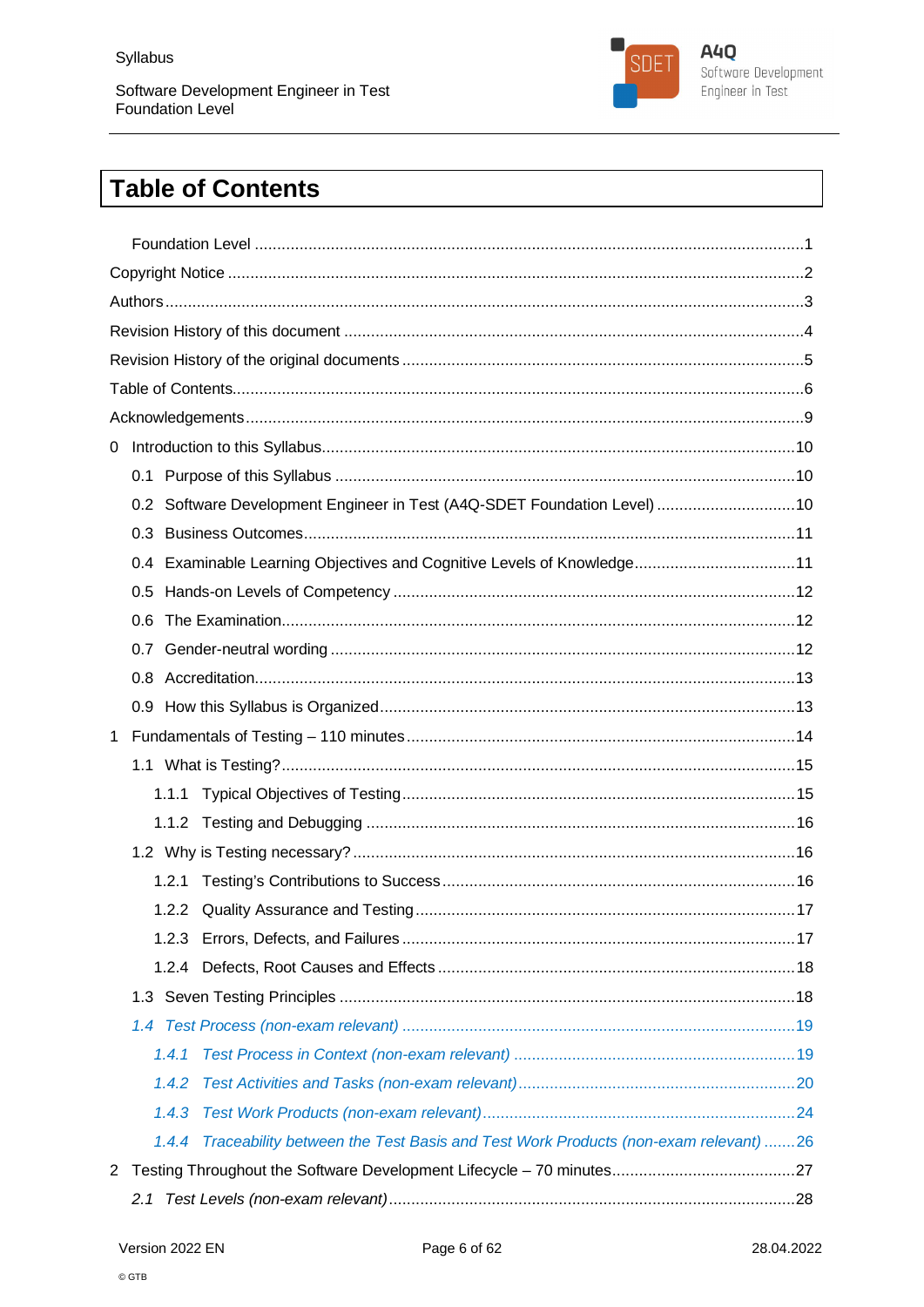

|   | 2.2.3 |                                                                                  |  |
|---|-------|----------------------------------------------------------------------------------|--|
|   |       |                                                                                  |  |
|   |       |                                                                                  |  |
|   |       |                                                                                  |  |
|   |       |                                                                                  |  |
| 3 |       |                                                                                  |  |
|   |       |                                                                                  |  |
|   |       | 3.1.1 Work Products that Can Be Examined by Static Testing (non-exam relevant)42 |  |
|   | 3.1.2 |                                                                                  |  |
|   |       | 3.1.3 Differences between Static and Dynamic Testing (non-exam relevant) 43      |  |
|   |       |                                                                                  |  |
|   |       |                                                                                  |  |
|   |       |                                                                                  |  |
|   |       |                                                                                  |  |
|   | 3.3.1 |                                                                                  |  |
|   |       |                                                                                  |  |
|   |       |                                                                                  |  |
|   |       |                                                                                  |  |
|   |       |                                                                                  |  |
|   |       |                                                                                  |  |
|   |       |                                                                                  |  |
|   | 4.2.1 |                                                                                  |  |
|   | 4.2.2 |                                                                                  |  |
|   | 4.2.3 |                                                                                  |  |
|   | 4.2.4 |                                                                                  |  |
|   |       |                                                                                  |  |
|   |       |                                                                                  |  |
|   | 4.3.1 |                                                                                  |  |
|   | 4.3.2 |                                                                                  |  |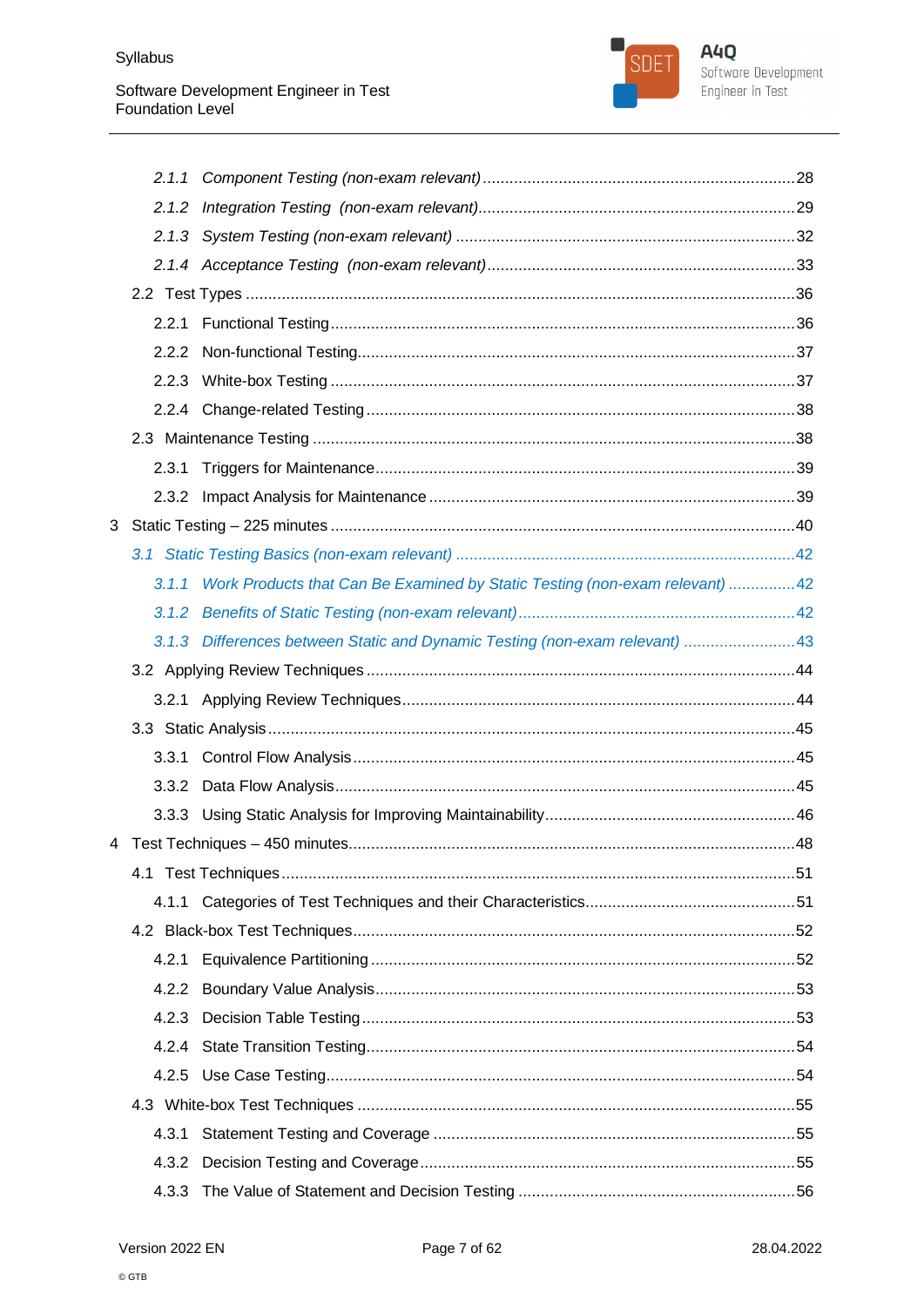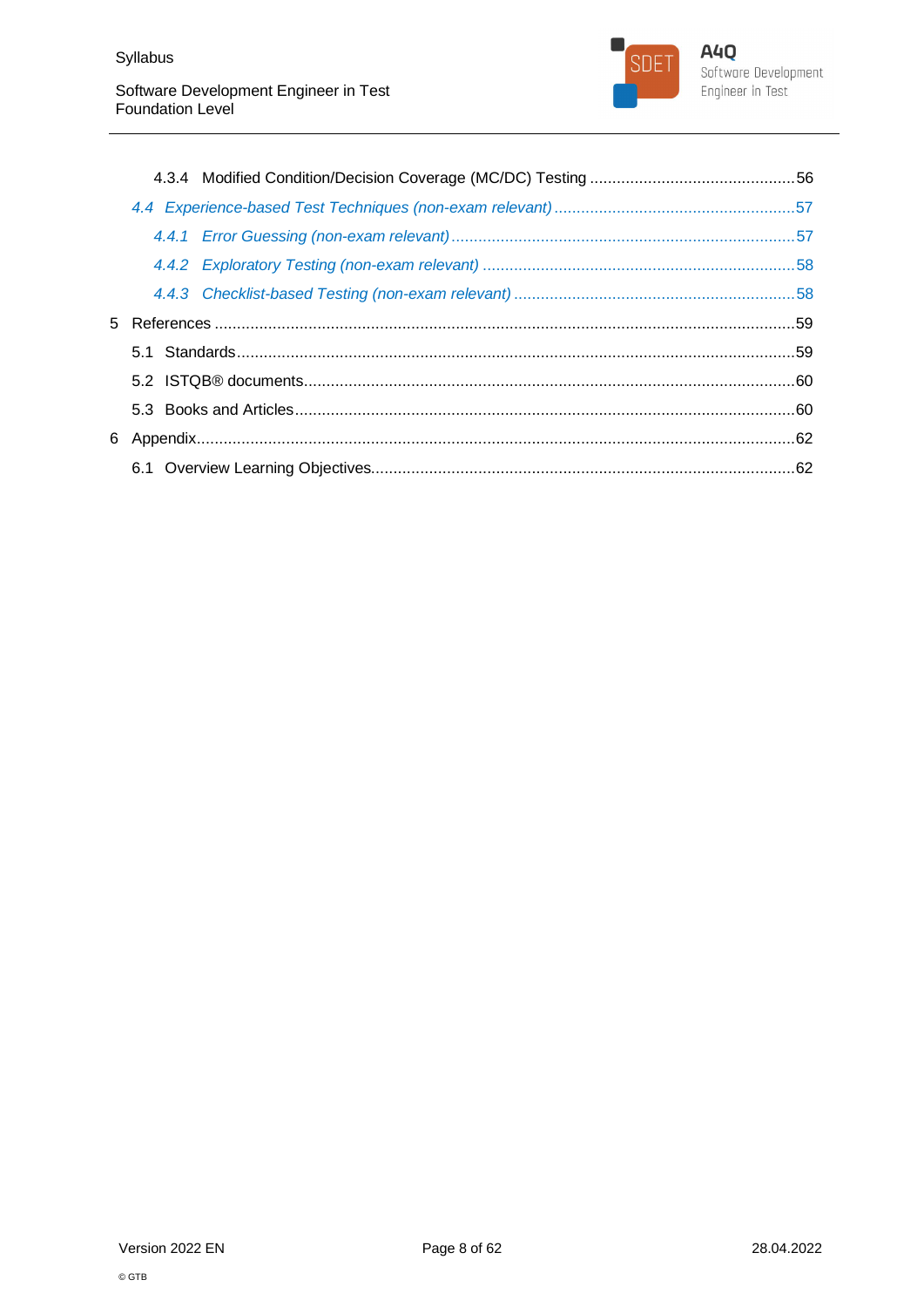

## **Acknowledgements**

This document A4Q Software Development Engineer in Test (A4Q-SDET Foundation Level) was formally published on 03/19/2021 by A4Q and GTB. On 04/15/2022, the document was renamed to A4Q Software Development Engineer in Test - Foundation Level (A4Q SDET Foundation Level).

The A4Q and the GTB would like to thank the members of the GTB working group SDET: Jürgen Beniermann, Daniel Fröhlich, Thorsten Geiselhart, Matthias Hamburg, Armin Metzger, Andreas Reuys, Erhardt Wunderlich for their commitment and participation in the realization of this syllabus.

The team thanks the reviewers for their review findings on the composition of that syllabus:

Arne Becher, Florian Fieber, Dietrich Leimsner, Elke Mai, Carsten Weise.

The team thanks the back office for the technical assembly of the syllabi from the original documents.

The team, A4Q and the GTB would like to thank Andreas Spillner, the "father to that thought" of this syllabus with " Testing Foundations for Developers". He had the idea to establish a syllabus tailored to the demands of developers by a targeted selection of learning objectives from the ISTQB Certified Tester Foundation Level and additions. With the appropriate training, developers can gain or deepen the knowledge of the testing foundations required for their work without the fear of being turned into a tester. The acquired knowledge bridges the gap between developers and testers and significantly improves communication between them. His book "Lean Testing für C++-Programmierer" (Lean Testing for C++-Programmers), published by dpunkt.verlag together with Ulrich Breymann, was written with the idea of illustrating the advantages of systematic testing for developers. It describes all the fundamental test techniques for developer testing and explains them in concrete examples, up to the creation of the test cases (www.leantesting.de).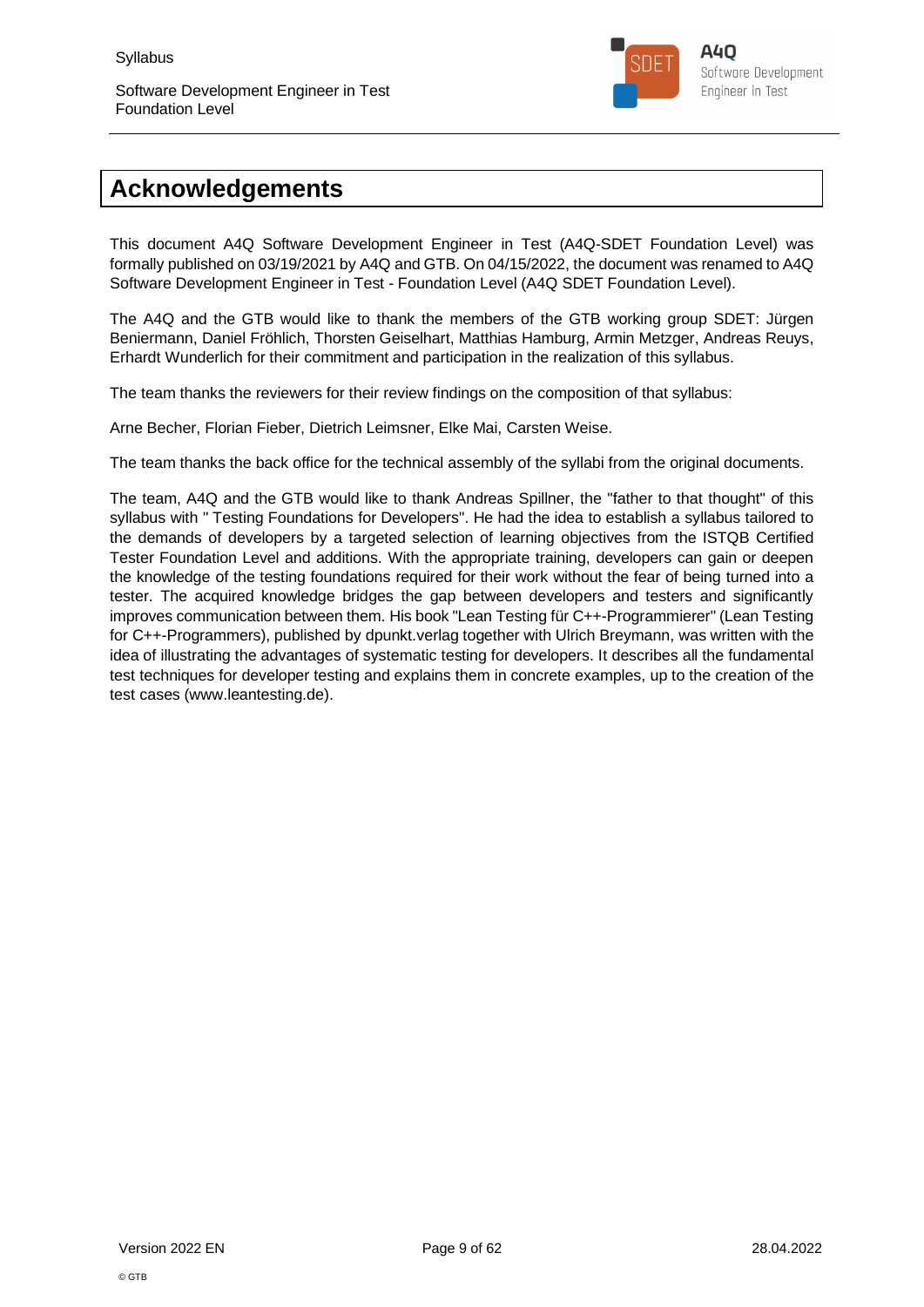

## **0 Introduction to this Syllabus**

## 0.1 Purpose of this Syllabus

This syllabus defines the testing foundations for developers, based on the Foundation Level and the Advanced Level Technical Test Analyst of the Software Testing Qualifications Program of the International Software Testing Qualifications Board (hereinafter referred to as ISTQB®).

The GTB provides this syllabus as follows:

- 1. To training providers, to produce courseware and determine appropriate teaching methods.
- 2. To certification candidates, to prepare for the certification exam (either as part of a training course or independently).
- 3. To the international software and systems engineering community, to advance the profession of software and systems testing, and as a basis for books and professional articles.

The GTB may allow other entities to use this syllabus for other purposes, provided they seek and obtain prior written permission from the GTB.

## 0.2 Software Development Engineer in Test (A4Q-SDET Foundation Level)

The goal of this syllabus is to teach testing skills to developers, not to transform developers into testers.

Software Development Engineer in Test (SDET Foundation Level) is based on the Certified Tester training program. They are intended to address the necessary testing skills in all lifecycles, regardless of whether there is a specific "tester" role.

This syllabus is aimed especially at software developers, but also at people in the role of product owner, project manager, quality manager, software development manager, system analyst (business analyst), IT manager or management consultant who want to acquire the basic testing skills for developers.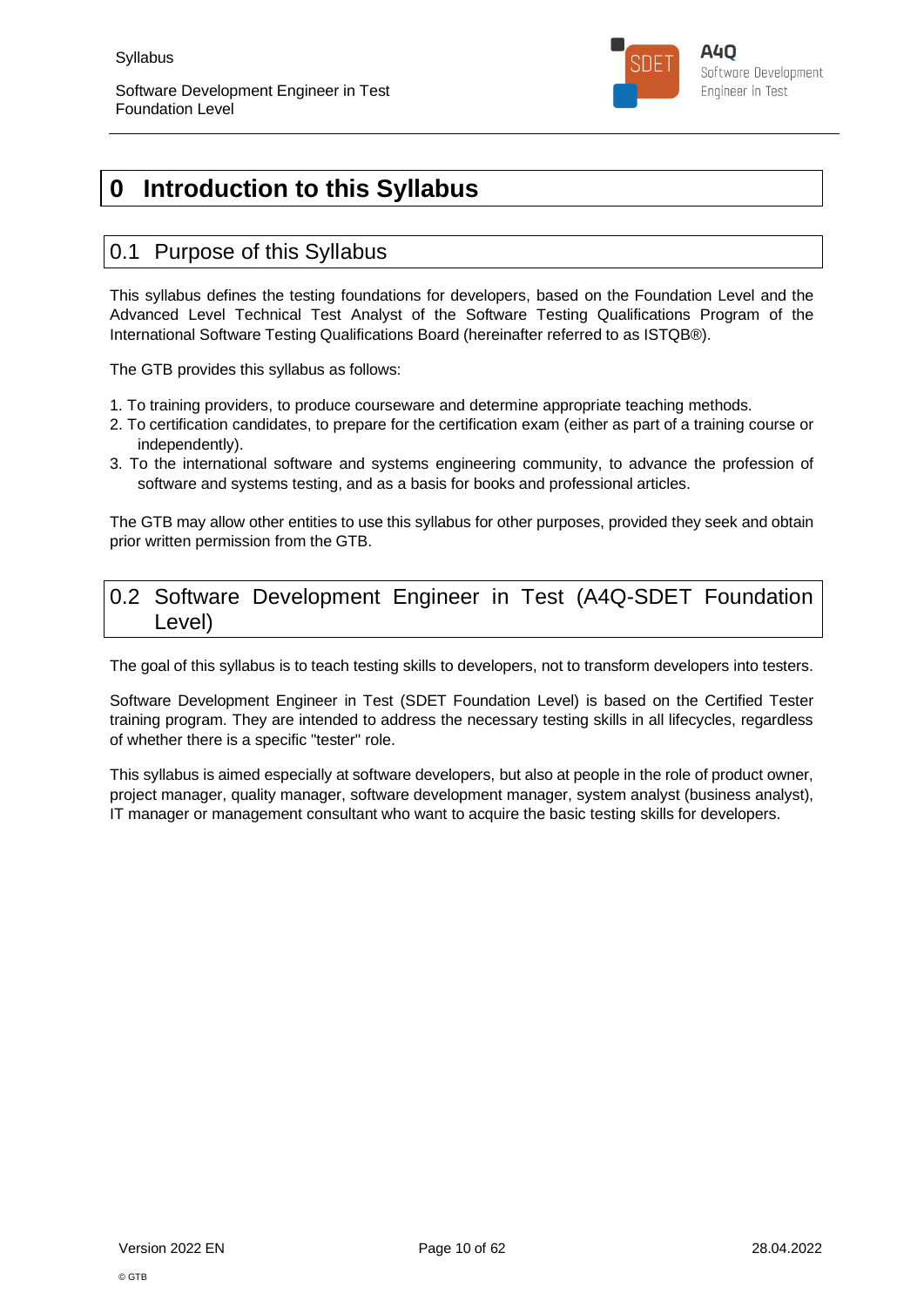

## 0.3 Business Outcomes

This section lists the business outcomes that can be expected of candidates with A4Q-SDET Foundation Level certification.

An A4Q-SDET Foundation Level is able to ...

- SDET-BO1 …promote efficient and effective communication by using a common vocabulary for software testing.<sup>1</sup>
- SDET-BO2 …understand fundamental concepts of software testing.<sup>2</sup>
- SDET-BO3 ...use established black-box techniques for designing tests.<sup>3</sup>
- SDET-BO4 …use established white-box techniques for designing tests.<sup>4</sup>
- SDET-BO5 …implement tests according to given test designs.
- SDET-BO6 …execute implemented tests and report results.
- SDET-BO7 …improve the quality characteristics of code and architecture by making use of different analysis techniques.<sup>5</sup>

## 0.4 Examinable Learning Objectives and Cognitive Levels of Knowledge

Learning objectives support the business outcomes and are used to create the Certified Tester Foundation Level exams.

In general, all contents of this syllabus are examinable at a K1 level, except for the Introduction and Appendices. That is, the candidate may be asked to recognize, remember, or recall a keyword or concept mentioned in any of the chapters. The knowledge levels of the specific learning objectives are shown at the beginning of each chapter, and classified as follows:

- K1: remember
- K2: understand
- K3: apply

The definitions of all terms listed as keywords just below chapter headings shall be remembered (K1), even if not explicitly mentioned in the learning objectives.

The syllabus contains learning objectives that are explicitly marked as *non-exam relevant <sup>6</sup>* . These learning objectives include further knowledge required to complete the testing foundations for developers. The core elements of these learning objectives are provided in an overview at K1 level.

<sup>1</sup> Taken over from FL-BO1 [ISTQB\_FL\_OVW]

<sup>&</sup>lt;sup>2</sup> Taken over from FL-BO2 [ISTQB\_FL\_OVW]

<sup>&</sup>lt;sup>3</sup> Adapted from FL-BO5 [ISTQB\_FL\_OVW]

<sup>4</sup> Adapted from TTA3 [ISTQB\_AL\_OVW]

<sup>5</sup> Adapted from TTA3 [ISTQB\_AL\_OVW]

*<sup>6</sup> Note: Below, all parts of the syllabus that are non-exam relevant, but set a meaningful context for various reasons, are shown in blue italics.*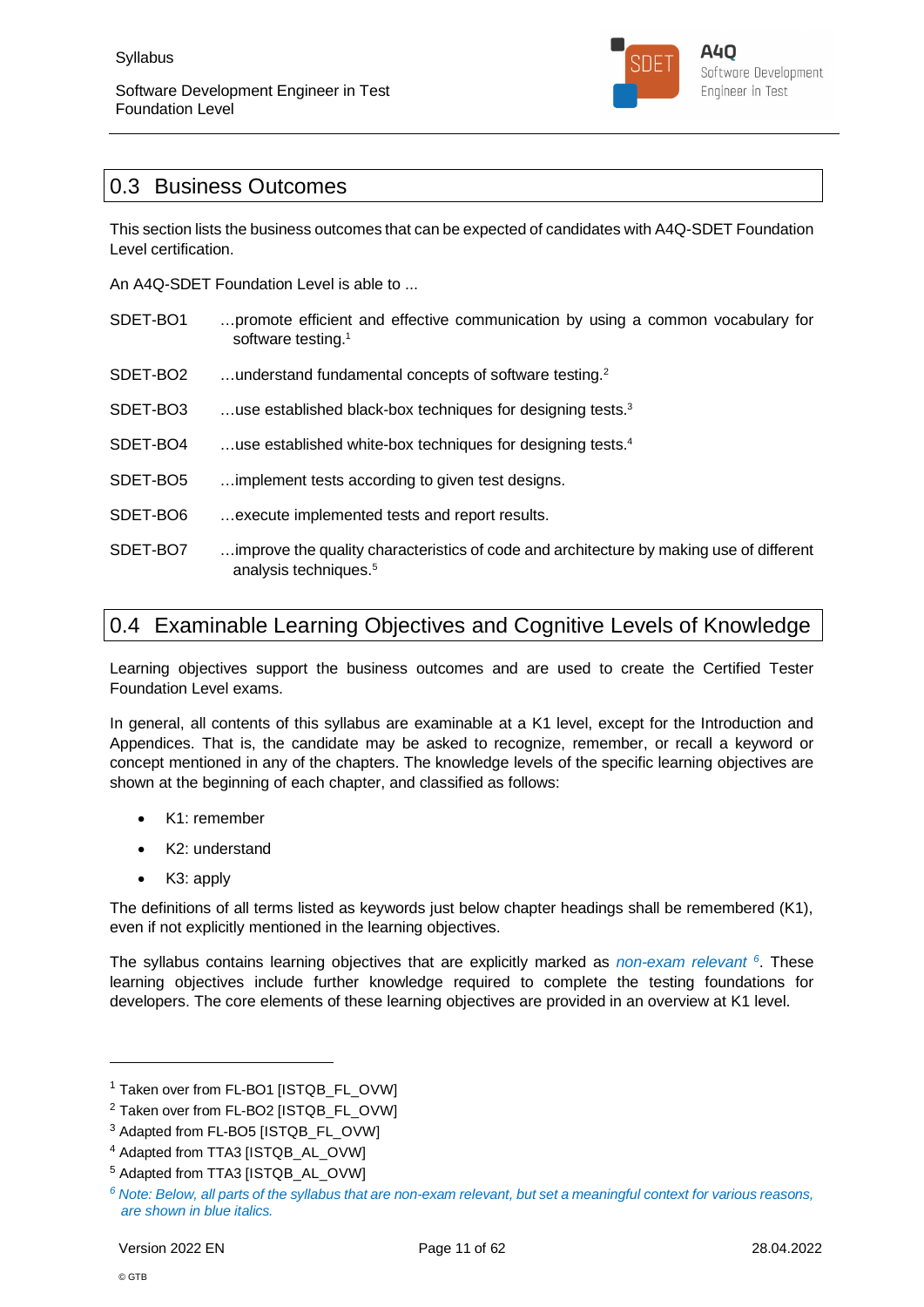

## 0.5 Hands-on Levels of Competency

In Software Development Engineer in Test, the concept of Hands-On Objectives which focus on practical skills and competencies is applied.

Competencies can be achieved by performing hands-on exercises, such as those shown in the following non-exhaustive list:

- Exercises for K3 level learning objectives performed using paper and pen or word processing software.
- Setting up and using test environments.
- Testing applications on virtual and physical devices.
- Using tools to test or assist in testing related tasks.

The following levels apply to hands-on objectives:

- H0: This can include a live demo of an exercise or recorded video. Since this is not performed by the trainee, it is not strictly an exercise.
- H1: Guided exercise. The trainees follow a sequence of steps performed by the trainer.
- H2: Exercise with hints. The trainee is given an exercise with relevant hints to enable the exercise to be solved within the given timeframe.
- H3: Unguided exercises without hints.

## 0.6 The Examination

The exam Software Development Engineer in Test will be based on this syllabus. Answers to exam questions may require knowledge based on more than one section of this syllabus. The used key terms according to the glossary and all sections of the syllabus, unless marked as *non-exam relevant <sup>7</sup>* are examinable, except for the introduction and appendices. Standards, books, and other ISTQB® syllabi are included as references, but their content is not examinable, beyond what is summarized in this syllabus itself.

The exam is multiple choice. There are 40 questions. To pass the exam, at least 65% of the questions (i.e., 26 questions) must be answered correctly. Hands on objectives and exercises will not be examined.

Exams may be taken as part of an accredited training course or taken independently (e.g., at an exam center or in a public exam). Completion of an accredited training course is not a prerequisite for the exam.

## 0.7 Gender-neutral wording

For reasons of simpler readability, gender-neutral differentiation is omitted. In the interest of equal treatment, all role designations apply to all genders.

*<sup>7</sup> Note: Below, all parts of the syllabus that are non-exam relevant, but set a meaningful context for various reasons, are shown in blue italics.*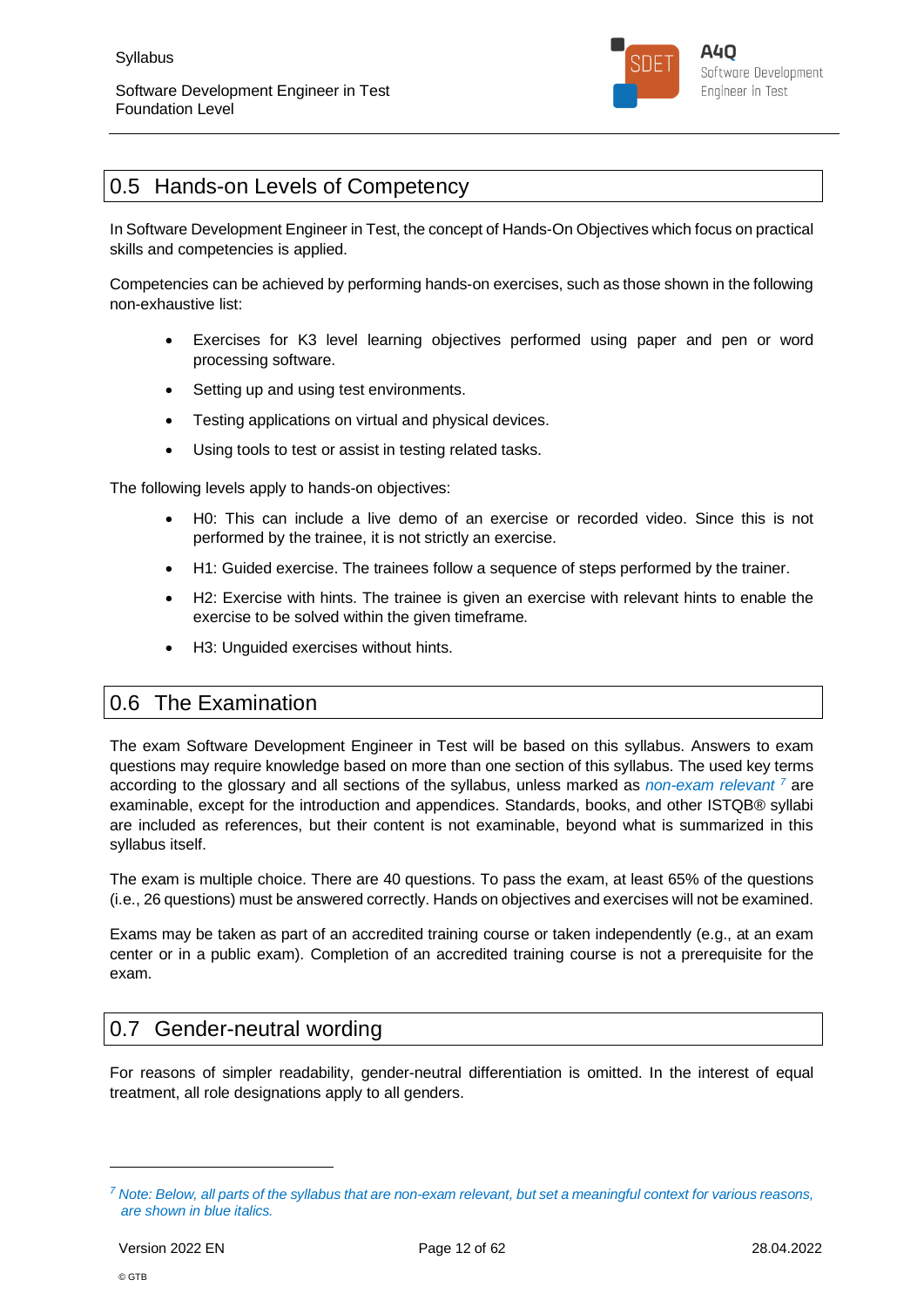

## 0.8 Accreditation

The GTB or A4Q may accredit training providers whose course material follows this syllabus. The accreditation guidelines can be obtained from Alliance for Qualification or from the German Testing Board. An accredited course is recognized as conforming to this syllabus and may include an A4Q-SDET Foundation Level examination.

## 0.9 How this Syllabus is Organized

There are four chapters with examinable content. The main heading for each chapter specifies the time allocated for the chapter. There is no time reference for the subchapters. For accredited training courses, the syllabus requires a minimum of 14,25 hours of instruction, distributed across the chapters as follows:

- Chapter 1: Fundamentals of Testing 110 minutes
- Chapter 2: Testing Throughout the Software Development Lifecycle 70 minutes
- Chapter 3: Static Testing 225 minutes
- Chapter 4: Test Techniques 450 minutes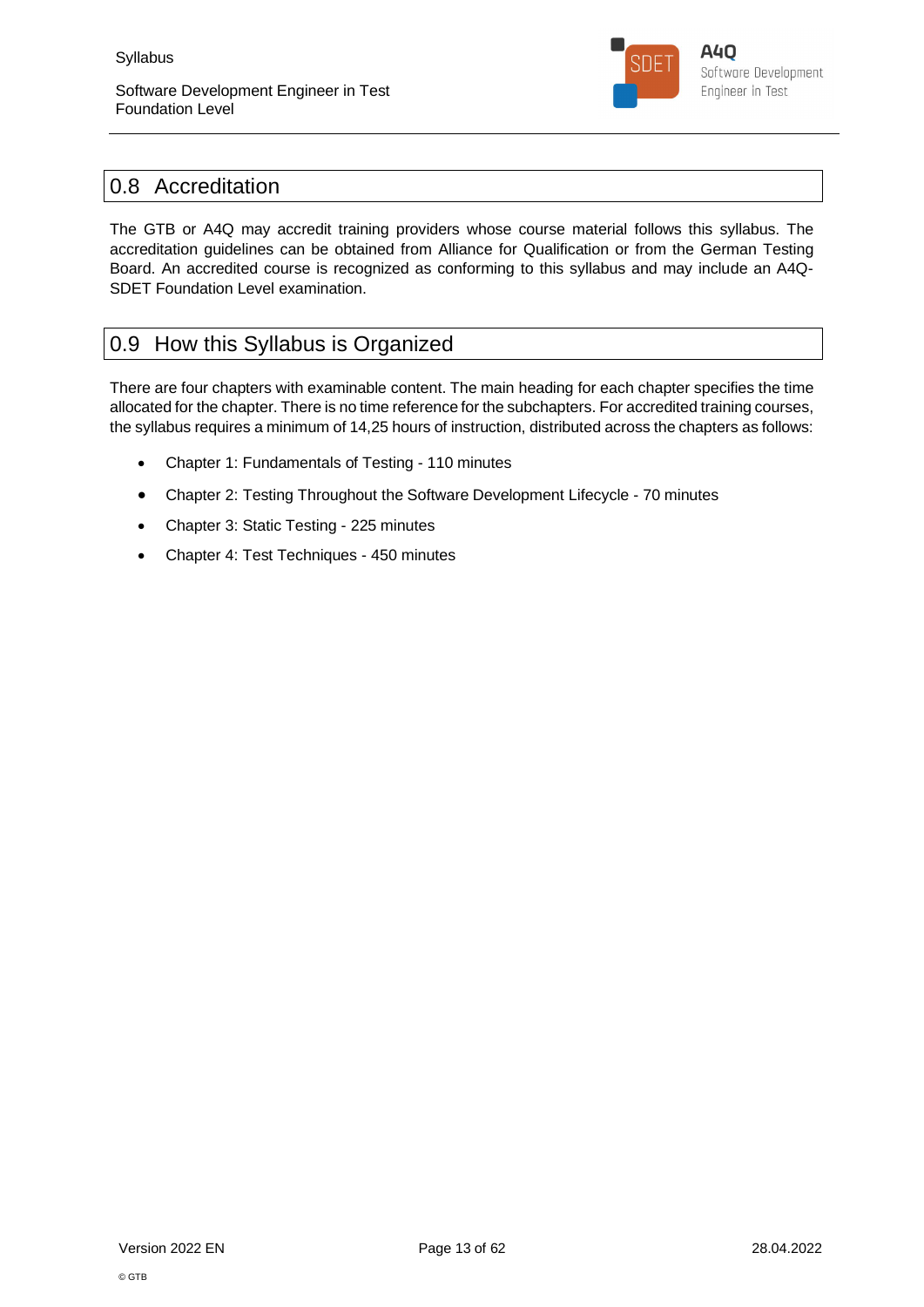

## **1 Fundamentals of Testing – 110 minutes**

#### **Keywords**

coverage, debugging, defect, error, failure, quality, quality assurance, root cause, test analysis, test basis, test case, test condition, test data, test design, test execution, test implementation, test object, test objective, test oracle, test procedure, test process, test suite, testing, traceability, validation, verification

#### **Learning Objectives for Fundamentals of Testing**

#### **1.1 What is Testing?**

- FL-1.1.1 (K1) Identify typical objectives of testing
- FL-1.1.2 (K2) Differentiate testing from debugging

#### **1.2 Why is Testing necessary?**

| $FL-1.2.1$ | (K2) Give examples of why testing is necessary                                                                                         |
|------------|----------------------------------------------------------------------------------------------------------------------------------------|
| $FL-1.2.2$ | (K2) Describe the relationship between testing and quality assurance and give<br>examples of how testing contributes to higher quality |
| $FL-1.2.3$ | (K2) Distinguish between error, defect, and failure                                                                                    |
| $FL-1.2.4$ | (K2) Distinguish between the root cause of a defect and its effects                                                                    |

#### **1.3 Seven Testing Principles**

FL-1.3.1 (K2) Explain the seven testing principles

#### *1.4 Test Process (non-exam relevant)*

| $FL-1.4.1$ | (K2) Explain the impact of context on the test process (non-exam relevant)                                              |
|------------|-------------------------------------------------------------------------------------------------------------------------|
| $FL-1.4.2$ | (K2) Describe the test activities and respective tasks within the test process (non-<br>exam relevant)                  |
| $FL-1.4.3$ | (K2) Differentiate the work products that support the test process (non-exam relevant)                                  |
| $FL-1.4.4$ | (K2) Explain the value of maintaining traceability between the test basis and test work<br>products (non-exam relevant) |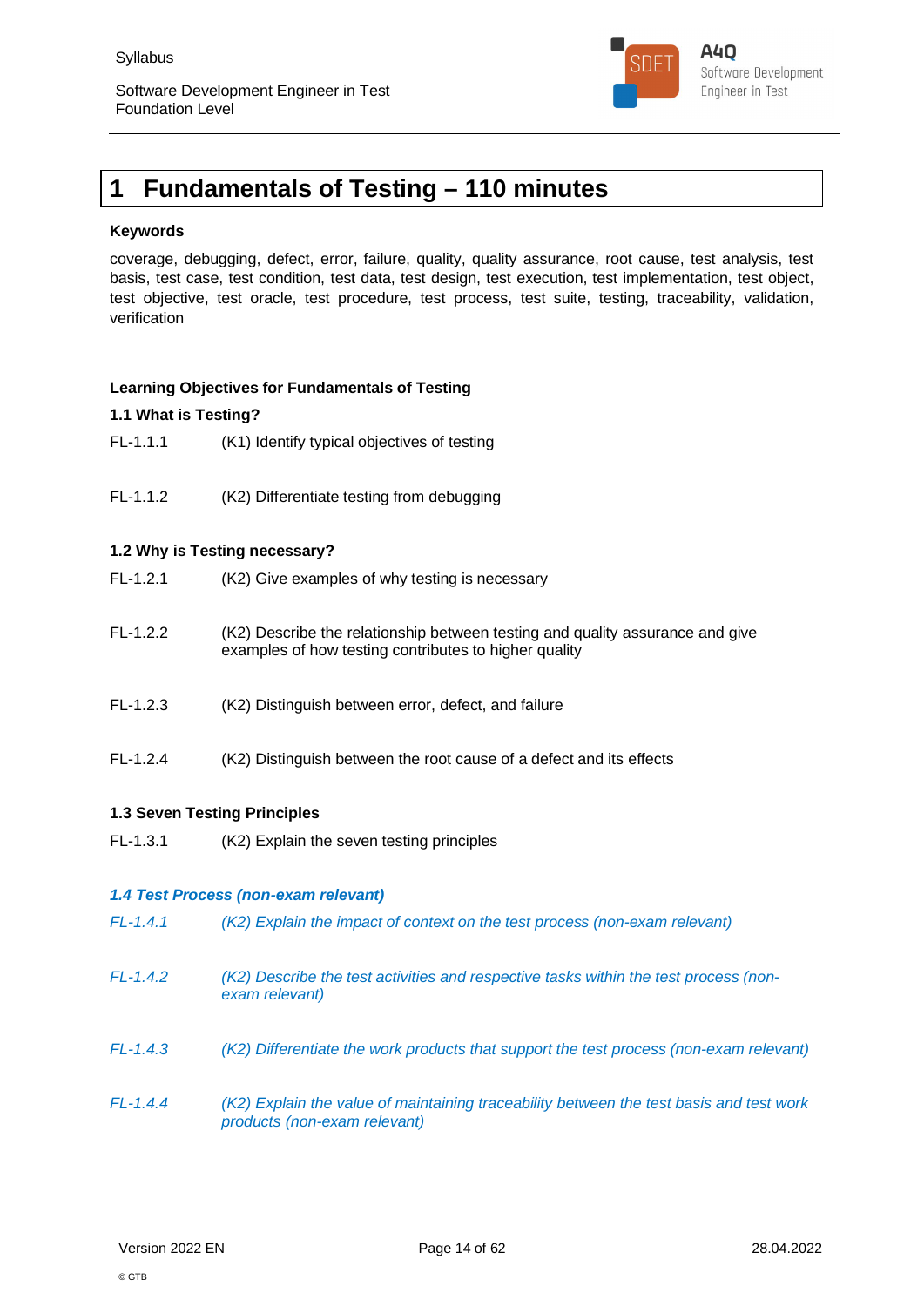

## 1.1 What is Testing?

Software systems are an integral part of life, from business applications (e.g., banking) to consumer products (e.g., cars). Most people have had an experience with software that did not work as expected. Software that does not work correctly can lead to many problems, including loss of money, time, or business reputation, and even injury or death. Software testing is a way to assess the quality of the software and to reduce the risk of software failure in operation.

A common misperception of testing is that it only consists of running tests, i.e., executing the software and checking the results. As described in section 1.4, software testing is a process which includes many different activities; test execution (including checking of results) is only one of these activities. The test process also includes activities such as test planning, analyzing, designing, and implementing tests, reporting test progress and results, and evaluating the quality of a test object.

Some testing does involve the execution of the component or system being tested; such testing is called dynamic testing. Other testing does not involve the execution of the component or system being tested; such testing is called static testing. So, testing also includes reviewing work products such as requirements, user stories, and source code.

Another common misperception of testing is that it focuses entirely on verification of requirements, user stories, or other specifications. While testing does involve checking whether the system meets specified requirements, it also involves validation, which is checking whether the system will meet user and other stakeholder needs in its operational environment(s).

Test activities are organized and carried out differently in different lifecycles (see section 2.1).

## **1.1.1 Typical Objectives of Testing**

For any given project, the objectives of testing may include:

- To prevent defects by evaluate work products such as requirements, user stories, design, and code
- To verify whether all specified requirements have been fulfilled
- To check whether the test object is complete and validate if it works as the users and other stakeholders expect
- To build confidence in the level of quality of the test object
- To find defects and failures by reducing the level of risk of inadequate software quality
- To provide sufficient information to stakeholders to allow them to make informed decisions, especially regarding the level of quality of the test object
- To comply with contractual, legal, or regulatory requirements or standards, and/or to verify the test object's compliance with such requirements or standards

The objectives of testing can vary, depending upon the context of the component or system being tested, the test level, and the software development lifecycle model. These differences may include, for example:

 During component testing, one objective may be to find as many failures as possible so that the underlying defects are identified and fixed early. Another objective may be to increase code coverage of the component tests.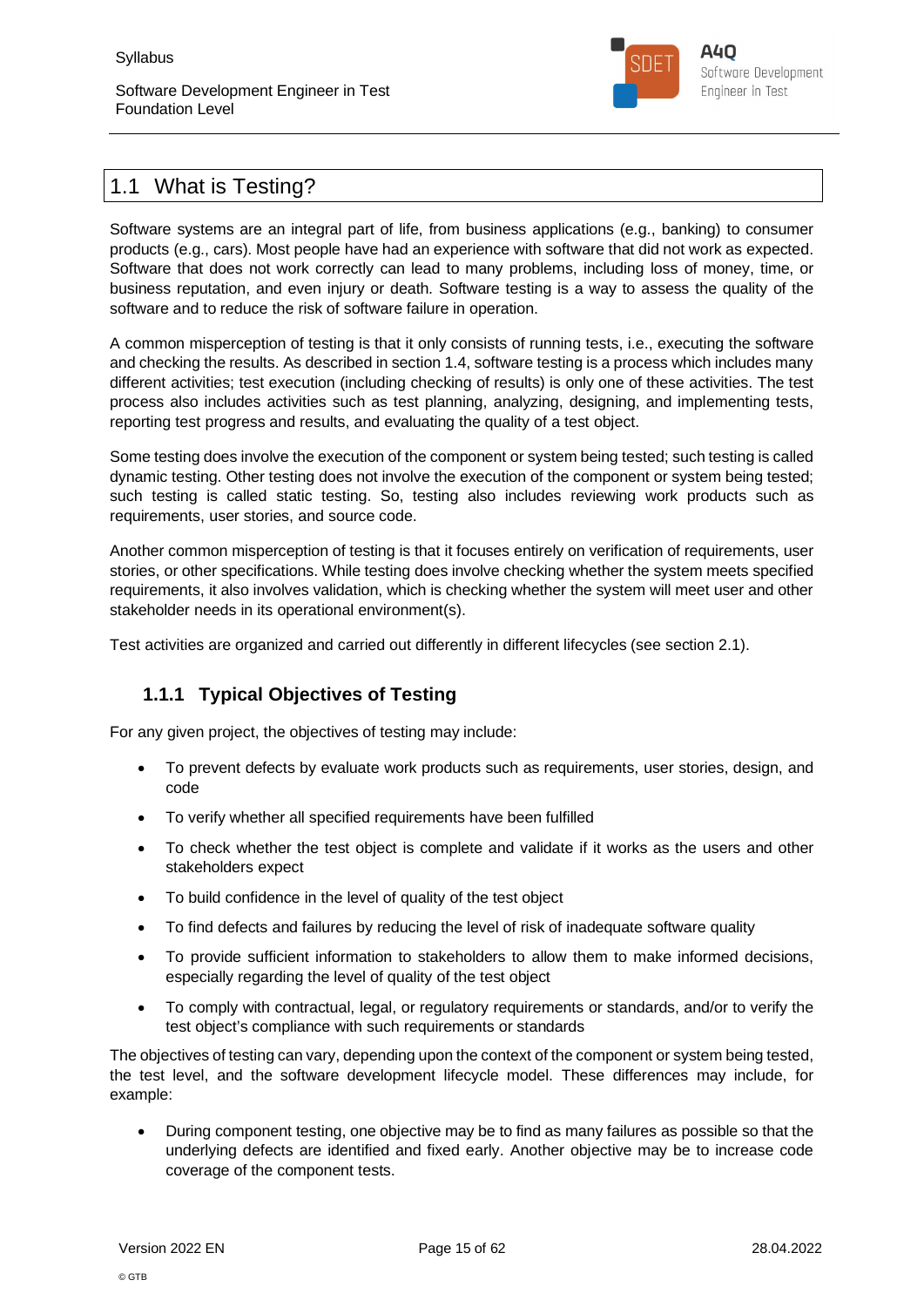

 During acceptance testing, one objective may be to confirm that the system works as expected and satisfies requirements. Another objective of this testing may be to give information to stakeholders about the risk of releasing the system at a given time.

## **1.1.2 Testing and Debugging**

Testing and debugging are different. Executing tests can show failures that are caused by defects in the software. Debugging is the development activity that finds, analyzes, and fixes such defects. Subsequent confirmation testing checks whether the fixes resolved the defects. In some cases, testers are responsible for the initial test and the final confirmation test, while developers do the debugging, associated component and component integration testing (continues integration). However, in Agile development and in some other software development lifecycles, testers may be involved in debugging and component testing.

ISO standard (ISO/IEC/IEEE 29119-1) has further information about software testing concepts.

## 1.2 Why is Testing necessary?

Rigorous testing of components and systems, and their associated documentation, can help reduce the risk of failures occurring during operation. When defects are detected, and subsequently fixed, this contributes to the quality of the components or systems. In addition, software testing may also be required to meet contractual or legal requirements or industry-specific standards.

## **1.2.1 Testing's Contributions to Success**

Throughout the history of computing, it is quite common for software and systems to be delivered into operation and, due to the presence of defects, to subsequently cause failures or otherwise not meet the stakeholders' needs. However, using appropriate test techniques can reduce the frequency of such problematic deliveries, when those techniques are applied with the appropriate level of test expertise, in the appropriate test levels, and at the appropriate points in the software development lifecycle. Examples include:

- Having testers involved in requirements reviews or user story refinement could detect defects in these work products. The identification and removal of requirements defects reduces the risk of incorrect or untestable features being developed.
- Having testers work closely with system designers while the system is being designed can increase each party's understanding of the design and how to test it. This increased understanding can reduce the risk of fundamental design defects and enable tests to be identified at an early stage.
- Having testers work closely with developers while the code is under development can increase each party's understanding of the code and how to test it. This increased understanding can reduce the risk of defects within the code and the tests.
- Having testers verify and validate the software prior to release can detect failures that might otherwise have been missed, and support the process of removing the defects that caused the failures (i.e., debugging). This increases the likelihood that the software meets stakeholder needs and satisfies requirements.

In addition to these examples, the achievement of defined test objectives (see section 1.1.1) contributes to overall software development and maintenance success.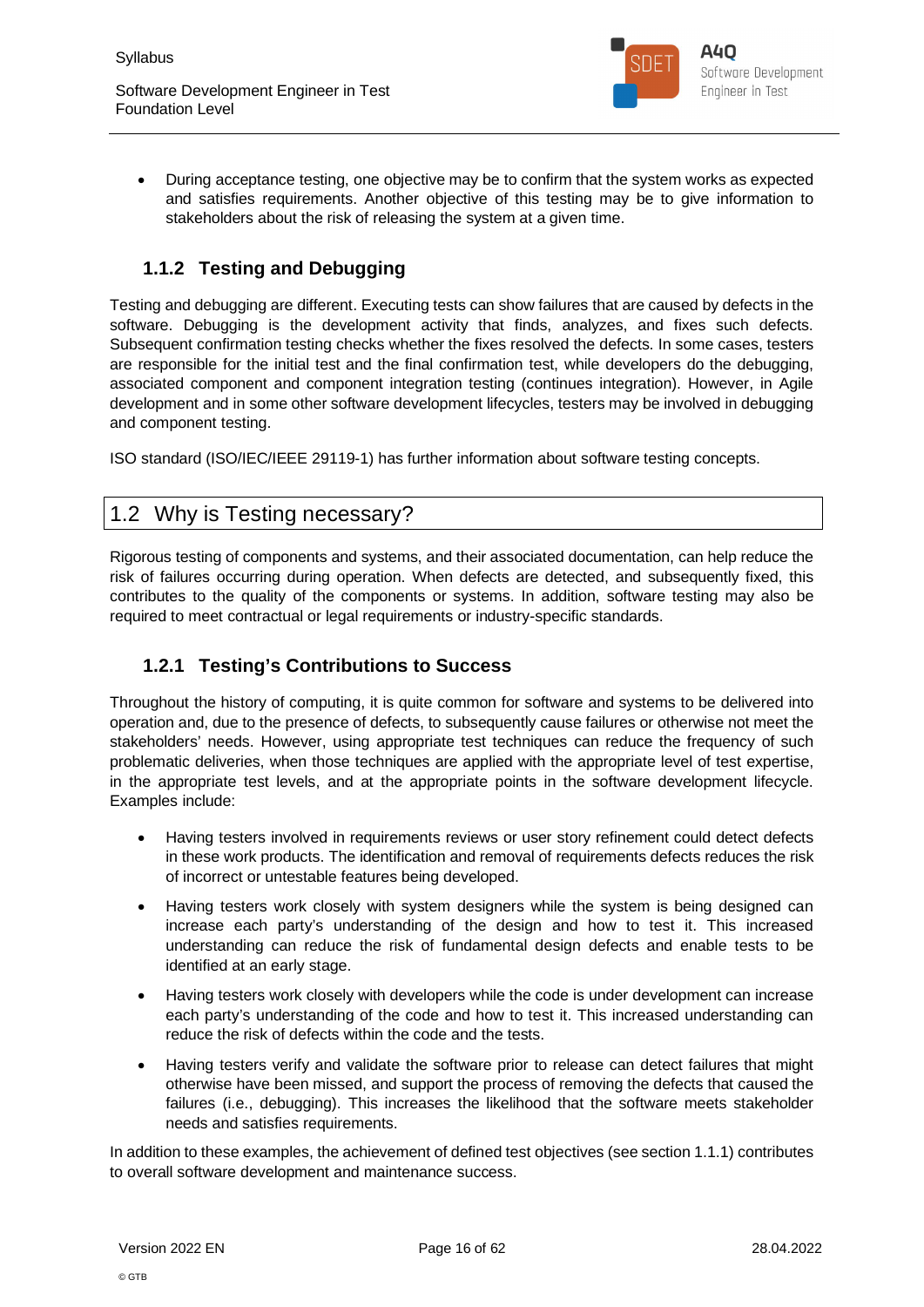Software Development Engineer in Test Foundation Level



## **1.2.2 Quality Assurance and Testing**

While people often use the phrase *quality assurance* (or just *QA*) to refer to testing, quality assurance and testing are not the same, but they are related. A larger concept, quality management, ties them together. Quality management includes all activities that direct and control an organization with regard to quality. Among other activities, quality management includes both quality assurance and quality control. Quality assurance is typically focused on adherence to proper processes, in order to provide confidence that the appropriate levels of quality will be achieved. When processes are carried out properly, the work products created by those processes are generally of higher quality, which contributes to defect prevention. In addition, the use of root cause analysis to detect and remove the causes of defects, along with the proper application of the findings of retrospective meetings to improve processes, are important for effective quality assurance.

Quality control involves various activities, including test activities, that support the achievement of appropriate levels of quality. Test activities are part of the overall software development or maintenance process. Since quality assurance is concerned with the proper execution of the entire process, quality assurance supports proper testing. As described in sections 1.1.1 and 1.2.1, testing contributes to the achievement of quality in a variety of ways.

## **1.2.3 Errors, Defects, and Failures**

A person can make an error (mistake), which can lead to the introduction of a defect (fault or bug) in the software code or in some other related work product. An error that leads to the introduction of a defect in one work product can trigger an error that leads to the introduction of a defect in a related work product. For example, a requirements elicitation error can lead to a requirements defect, which then results in a programming error that leads to a defect in the code.

If a defect in the code is executed, this may cause a failure, but not necessarily in all circumstances. For example, some defects require very specific inputs or preconditions to trigger a failure, which may occur rarely or never.

Errors may occur for many reasons, such as:

- Time pressure
- Human fallibility
- Inexperienced or insufficiently skilled project participants
- Miscommunication between project participants, including miscommunication about requirements and design
- Complexity of the code, design, architecture, the underlying problem to be solved, and/or the technologies used
- Misunderstandings about intra-system and inter-system interfaces, especially when such intrasystem and inter-system interactions are large in number
- New, unfamiliar technologies

In addition to failures caused due to defects in the code, failures can also be caused by environmental conditions. For example, radiation, electromagnetic fields, and pollution can cause defects in firmware or influence the execution of software by changing hardware conditions.

Not all unexpected test results are failures. False positives may occur due to errors in the way tests were executed, or due to defects in the test data, the test environment, or other testware, or for other reasons. The inverse situation can also occur, where similar errors or defects lead to false negatives.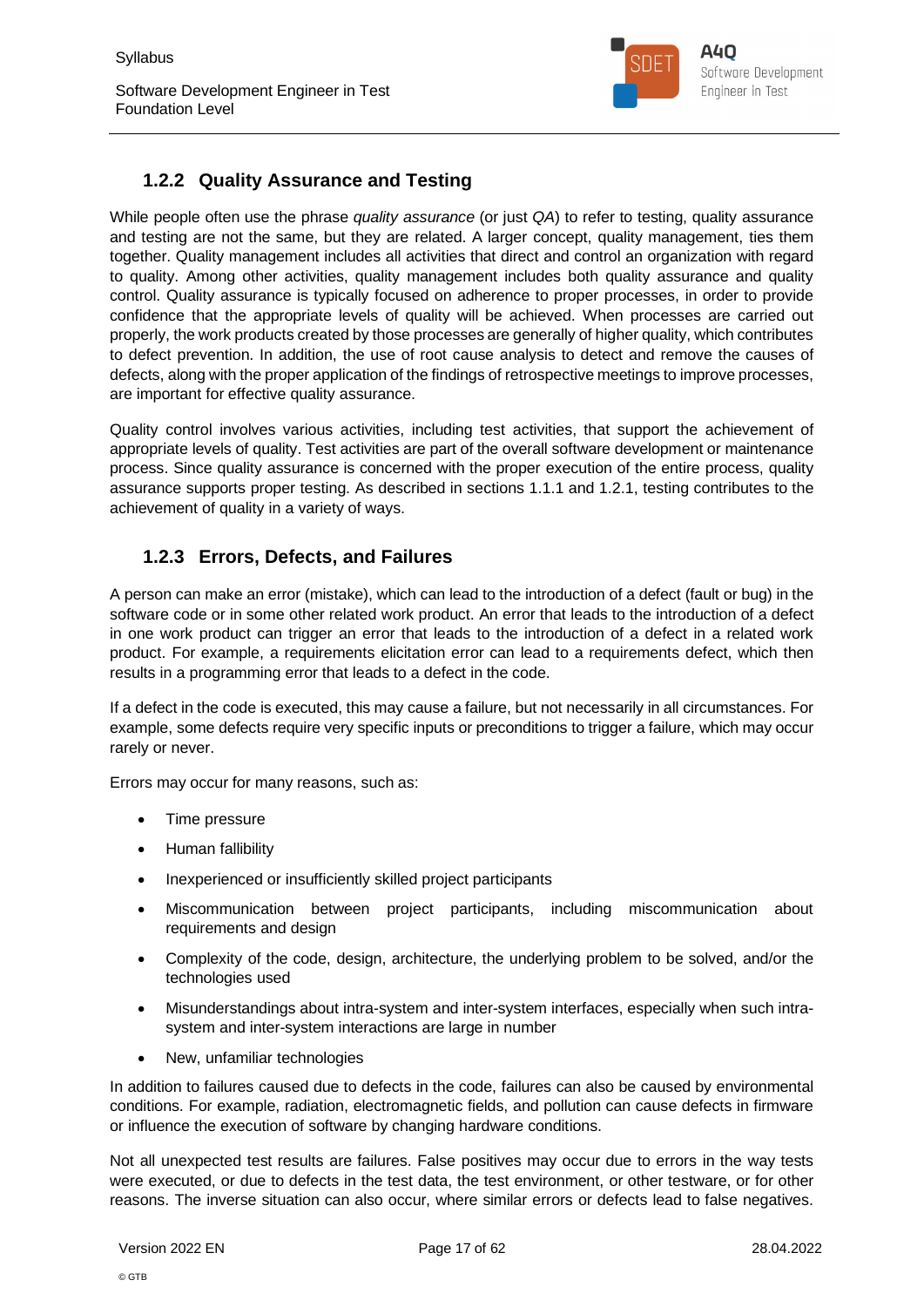

False negatives are tests that do not detect defects that they should have detected; false positives are reported as defects, but aren't actually defects.

## **1.2.4 Defects, Root Causes and Effects**

The root causes of defects are the earliest actions or conditions that contributed to creating the defects. Defects can be analyzed to identify their root causes, so as to reduce the occurrence of similar defects in the future. By focusing on the most significant root causes, root cause analysis can lead to process improvements that prevent a significant number of future defects from being introduced.

For example, suppose incorrect interest payments, due to a single line of incorrect code, result in customer complaints. The defective code was written for a user story which was ambiguous, due to the product owner's misunderstanding of how to calculate interest. If a large percentage of defects exist in interest calculations, and these defects have their root cause in similar misunderstandings, the product owners could be trained in the topic of interest calculations to reduce such defects in the future.

In this example, the customer complaints are effects. The incorrect interest payments are failures. The improper calculation in the code is a defect, and it resulted from the original defect, the ambiguity in the user story. The root cause of the original defect was a lack of knowledge on the part of the product owner, which resulted in the product owner making an error while writing the user story. The process of root cause analysis is discussed in ISTQB-CTEL-TM and ISTQB-CTEL-ITP.

## 1.3 Seven Testing Principles

A number of testing principles have been suggested over the past 50 years and offer general guidelines common for all testing.

#### **1. Testing shows the presence of defects, not their absence**

Testing can show that defects are present, but cannot prove that there are no defects. Testing reduces the probability of undiscovered defects remaining in the software but, even if no defects are found, testing is not a proof of correctness.

#### **2. Exhaustive testing is impossible**

Testing everything (all combinations of inputs and preconditions) is not feasible except for trivial cases. Rather than attempting to test exhaustively, risk analysis, test techniques, and priorities should be used to focus test efforts.

#### **3. Early testing saves time and money**

To find defects early, both static and dynamic test activities should be started as early as possible in the software development lifecycle. Early testing is sometimes referred to as *shift left*. Testing early in the software development lifecycle helps reduce or eliminate costly changes (see section 3.1).

#### **4. Defects cluster together**

A small number of modules usually contains most of the defects discovered during pre-release testing, or is responsible for most of the operational failures. Predicted defect clusters, and the actual observed defect clusters in test or operation, are an important input into a risk analysis used to focus the test effort (as mentioned in principle 2).

#### **5. Beware of the pesticide paradox**

If the same tests are repeated over and over again, eventually these tests no longer find any new defects. To detect new defects, existing tests and test data may need changing, and new tests may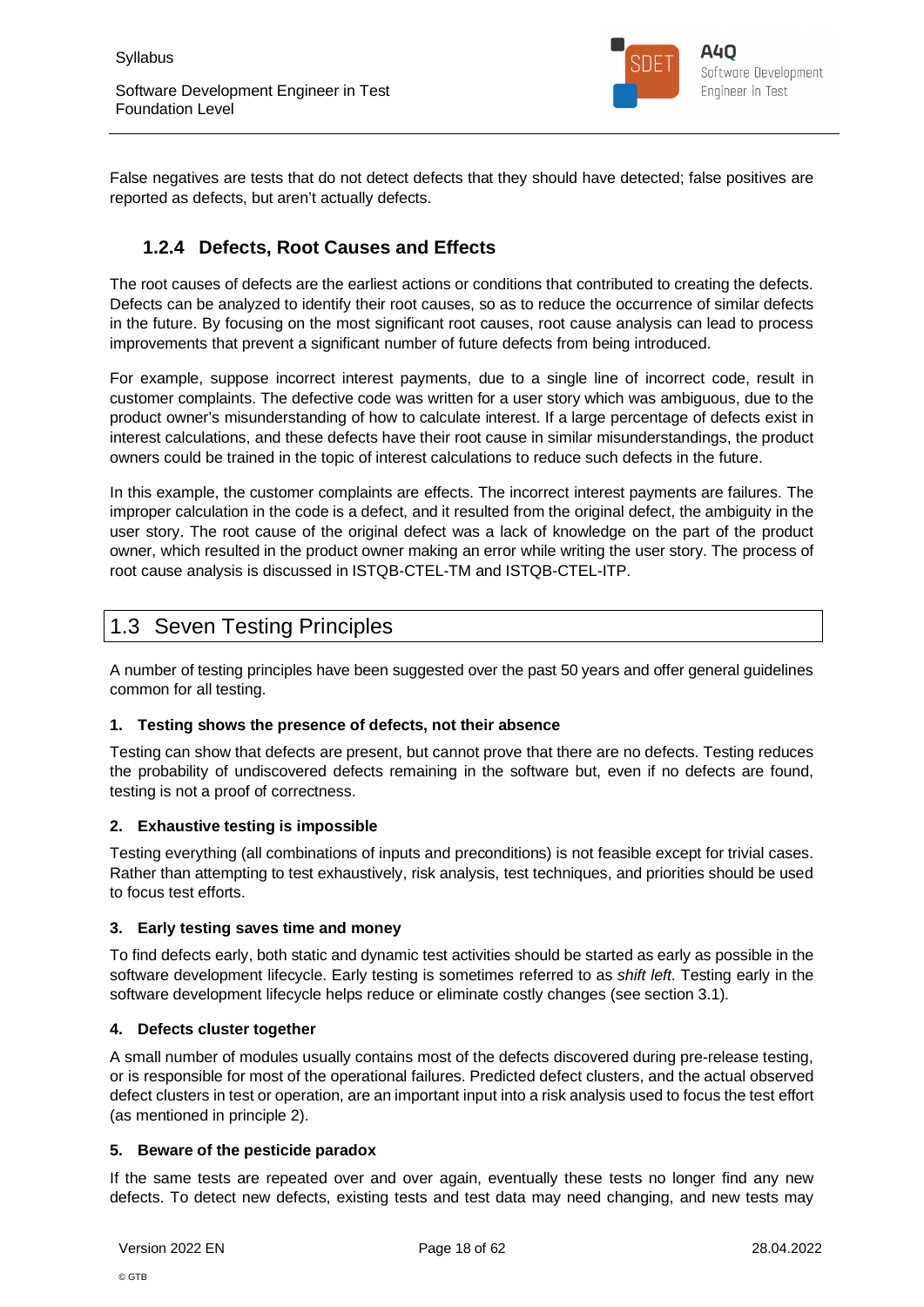

need to be written. (Tests are no longer effective at finding defects, just as pesticides are no longer effective at killing insects after a while.) In some cases, such as automated regression testing, the pesticide paradox has a beneficial outcome, which is the relatively low number of regression defects.

#### **6. Testing is context dependent**

Testing is done differently in different contexts. For example, safety-critical industrial control software is tested differently from an e-commerce mobile app. As another example, testing in an Agile project is done differently than testing in a sequential software development lifecycle project (see section 2.1).

#### **7. Absence-of-errors is a fallacy**

Some organizations expect that testers can run all possible tests and find all possible defects, but principles 2 and 1, respectively, tell us that this is impossible. Further, it is a fallacy (i.e., a mistaken belief) to expect that just finding and fixing a large number of defects will ensure the success of a system. For example, thoroughly testing all specified requirements and fixing all defects found could still produce a system that is difficult to use, that does not fulfill the users' needs and expectations, or that is inferior compared to other competing systems.

See Myers 2011, Kaner 2002, Weinberg 2008, and Beizer 1990 for examples of these and other testing principles.

## *1.4 Test Process (non-exam relevant)*

*There is no one universal software test process, but there are common sets of test activities without which testing will be less likely to achieve its established objectives. These sets of test activities are a test process. The proper, specific software test process in any given situation depends on many factors. Which test activities are involved in this test process, how these activities are implemented, and when these activities occur may be discussed in an organization's test strategy.*

### *1.4.1 Test Process in Context (non-exam relevant)*

*Contextual factors that influence the test process for an organization, include, but are not limited to:*

- *Software development lifecycle model and project methodologies being used*
- *Test levels and test types being considered*
- *Product and project risks*
- *Business domain*
- *Operational constraints, including but not limited to:*
	- o *Budgets and resources*
	- o *Timescales*
	- o *Complexity*
	- o *Contractual and regulatory requirements*
- *Organizational policies and practices*
- *Required internal and external standards*

*The following sections describe general aspects of organizational test processes in terms of the following:*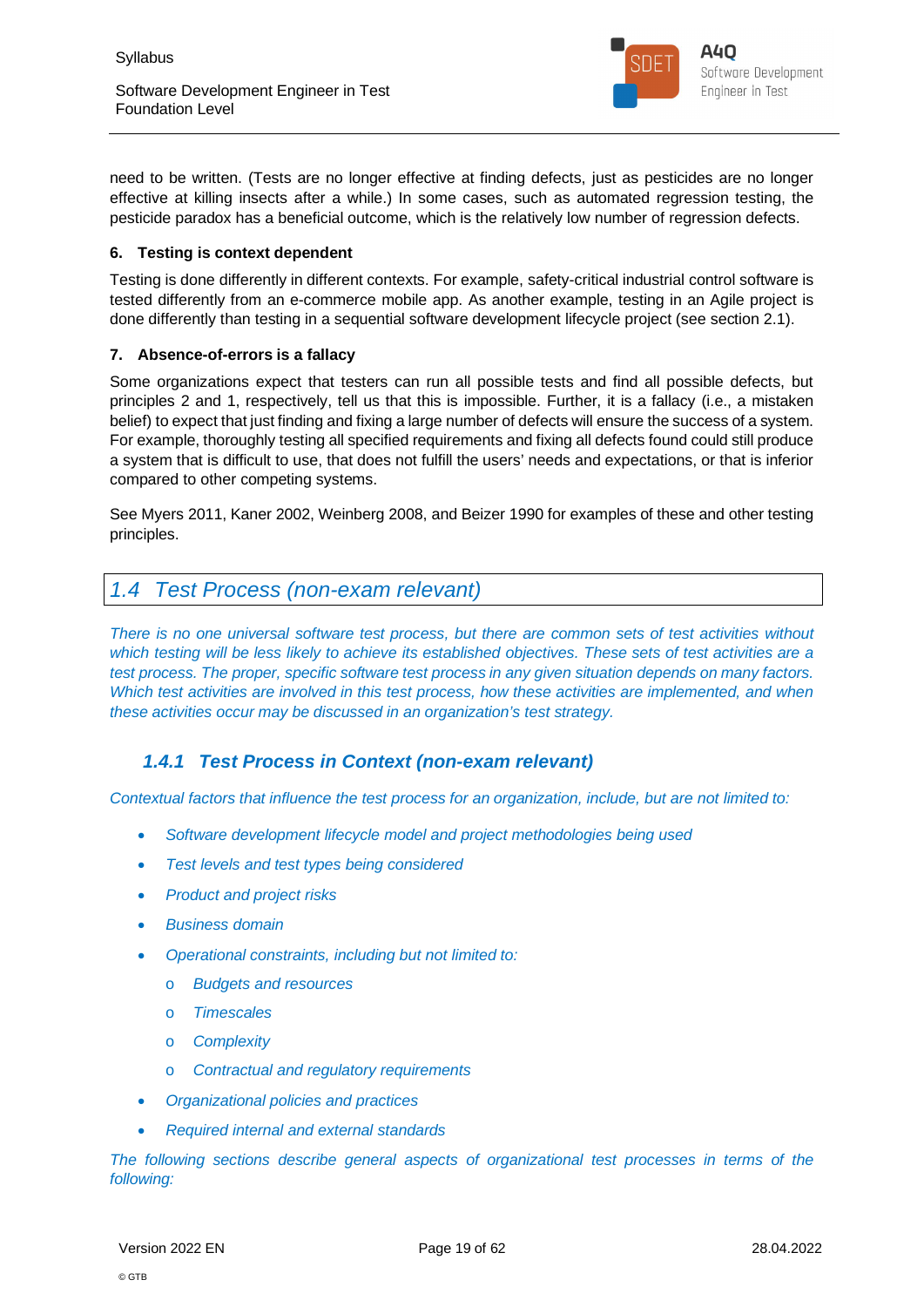

- *Test activities and tasks*
- *Test work products*
- *Traceability between the test basis and test work products*

*It is very useful if the test basis (for any level or type of testing that is being considered) has measurable coverage criteria defined. The coverage criteria can act effectively as key performance indicators (KPIs) to drive the activities that demonstrate achievement of software test objectives (see section 1.1.1).*

*For example, for a mobile application, the test basis may include a list of requirements and a list of supported mobile devices. Each requirement is an element of the test basis. Each supported device is also an element of the test basis. The coverage criteria may require at least one test case for each element of the test basis. Once executed, the results of these tests tell stakeholders whether specified requirements are fulfilled and whether failures were observed on supported devices.*

*ISO standard (ISO/IEC/IEEE 29119-2) has further information about test processes.*

### *1.4.2 Test Activities and Tasks (non-exam relevant)*

*A test process consists of the following main groups of activities:*

- *Test planning*
- *Test monitoring and control*
- *Test analysis*
- *Test design*
- *Test implementation*
- *Test execution*
- *Test completion*

*Each main group of activities is composed of constituent activities, which will be described in the subsections below. Each constituent activity consists of multiple individual tasks, which would vary from one project or release to another.*

*Further, although many of these main activity groups may appear logically sequential, they are often implemented iteratively. For example, Agile development involves small iterations of software design, build, and test that happen on a continuous basis, supported by on-going planning. So test activities are also happening on an iterative, continuous basis within this software development approach. Even in sequential software development, the stepped logical sequence of main groups of activities will involve overlap, combination, concurrency, or omission, so tailoring these main groups of activities within the context of the system and the project is usually required.*

#### *Test planning*

*Test planning involves activities that define the objectives of testing and the approach for meeting test objectives within constraints imposed by the context (e.g., specifying suitable test techniques and tasks, and formulating a test schedule for meeting a deadline). Test plans may be revisited based on feedback from monitoring and control activities. Test planning is further explained in section 5.2.*

#### *Test monitoring and control*

*Test monitoring involves the on-going comparison of actual progress against planned progress using any test monitoring metrics defined in the test plan. Test control involves taking actions necessary to meet the objectives of the test plan (which may be updated over time). Test monitoring and control are*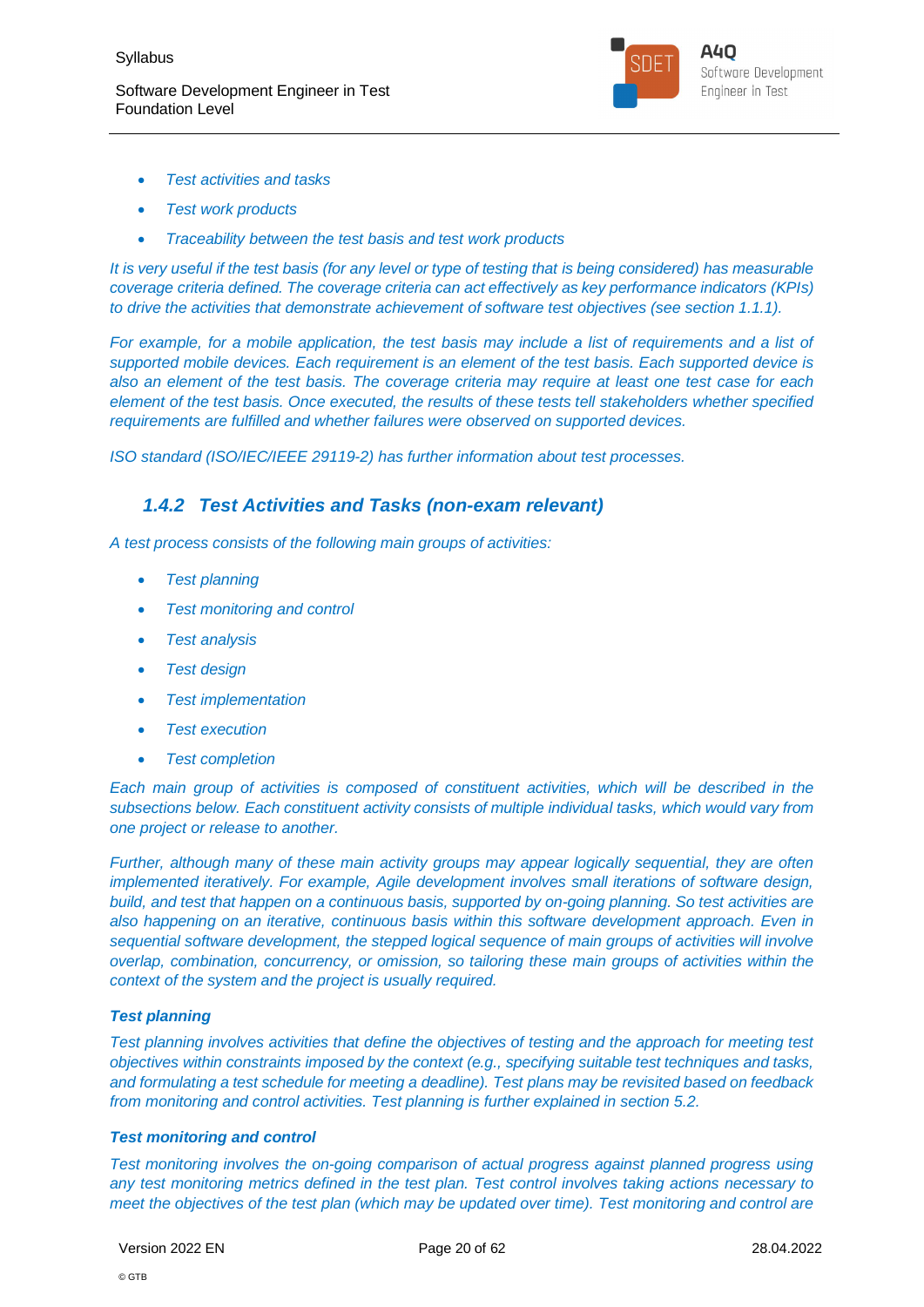

*supported by the evaluation of exit criteria, which are referred to as the definition of done in some software development lifecycle models (see ISTQB-CTFL-AT). For example, the evaluation of exit criteria for test execution as part of a given test level may include:*

- *Checking test results and logs against specified coverage criteria*
- *Assessing the level of component or system quality based on test results and logs*
- *Determining if more tests are needed (e.g., if tests originally intended to achieve a certain level of product risk coverage failed to do so, requiring additional tests to be written and executed)*

*Test progress against the plan is communicated to stakeholders in test progress reports, including deviations from the plan and information to support any decision to stop testing.*

*Test monitoring and control are further explained in section 5.3.*

#### *Test analysis*

*During test analysis, the test basis is analyzed to identify testable features and define associated test conditions. In other words, test analysis determines "what to test" in terms of measurable coverage criteria.*

*Test analysis includes the following major activities:*

- *Analyzing the test basis appropriate to the test level being considered, for example:*
	- o *Requirement specifications, such as business requirements, functional requirements, system requirements, user stories, epics, use cases, or similar work products that specify desired functional and non-functional component or system behavior*
	- o *Design and implementation information, such as system or software architecture diagrams or documents, design specifications, call flow graphs, modelling diagrams (e.g., UML or entity-relationship diagrams), interface specifications, or similar work products that specify component or system structure*
	- o *The implementation of the component or system itself, including code, database metadata and queries, and interfaces*
	- o *Risk analysis reports, which may consider functional, non-functional, and structural aspects of the component or system*
- *Evaluating the test basis and test items to identify defects of various types, such as:*
	- o *Ambiguities*
	- o *Omissions*
	- o *Inconsistencies*
	- o *Inaccuracies*
	- o *Contradictions*
	- o *Superfluous statements*
- *Identifying features and sets of features to be tested*
- *Defining and prioritizing test conditions for each feature based on analysis of the test basis, and considering functional, non-functional, and structural characteristics, other business and technical factors, and levels of risks*
- *Capturing bi-directional traceability between each element of the test basis and the associated test conditions (see sections 1.4.3 and 1.4.4)*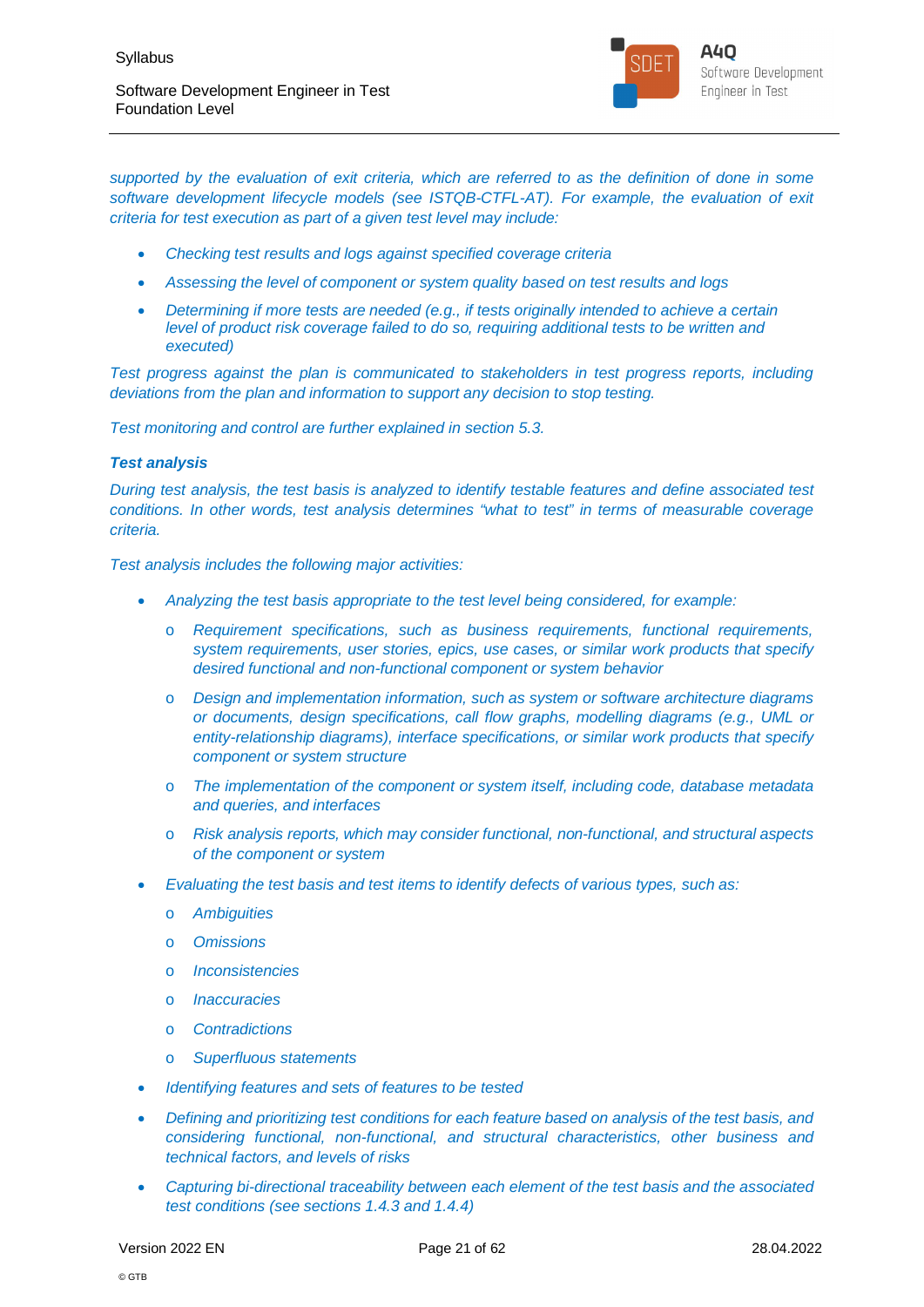

**A40** Software Development Engineer in Test

*The application of black-box, white-box, and experience-based test techniques can be useful in the process of test analysis (see chapter 4) to reduce the likelihood of omitting important test conditions and to define more precise and accurate test conditions.*

*In some cases, test analysis produces test conditions which are to be used as test objectives in test charters. Test charters are typical work products in some types of experience-based testing (see section 4.4.2). When these test objectives are traceable to the test basis, coverage achieved during such experience-based testing can be measured.*

*The identification of defects during test analysis is an important potential benefit, especially where no other review process is being used and/or the test process is closely connected with the review process. Such test analysis activities not only verify whether the requirements are consistent, properly expressed, and complete, but also validate whether the requirements properly capture customer, user, and other stakeholder needs. For example, techniques such as behavior driven development (BDD) and acceptance test driven development (ATDD), which involve generating test conditions and test cases from user stories and acceptance criteria prior to coding. These techniques also verify, validate, and detect defects in the user stories and acceptance criteria (see ISTQB-CTFL-AT).*

#### *Test design*

*During test design, the test conditions are elaborated into high-level test cases, sets of high-level test cases, and other testware. So, test analysis answers the question "what to test?" while test design answers the question "how to test?"*

*Test design includes the following major activities:*

- *Designing and prioritizing test cases and sets of test cases*
- *Identifying necessary test data to support test conditions and test cases*
- *Designing the test environment and identifying any required infrastructure and tools*
- *Capturing bi-directional traceability between the test basis, test conditions, and test cases (see section 1.4.4)*

*The elaboration of test conditions into test cases and sets of test cases during test design often involves using test techniques (see chapter 4).*

*As with test analysis, test design may also result in the identification of similar types of defects in the test basis. Also, as with test analysis, the identification of defects during test design is an important potential benefit.*

#### *Test implementation*

*During test implementation, the testware necessary for test execution is created and/or completed, including sequencing the test cases into test procedures. So, test design answers the question "how to test?" while test implementation answers the question "do we now have everything in place to run the tests?"*

*Test implementation includes the following major activities:*

- *Developing and prioritizing test procedures, and, potentially, creating automated test scripts*
- *Creating test suites from the test procedures and (if any) automated test scripts*
- *Arranging the test suites within a test execution schedule in a way that results in efficient test execution (see section 5.2.4)*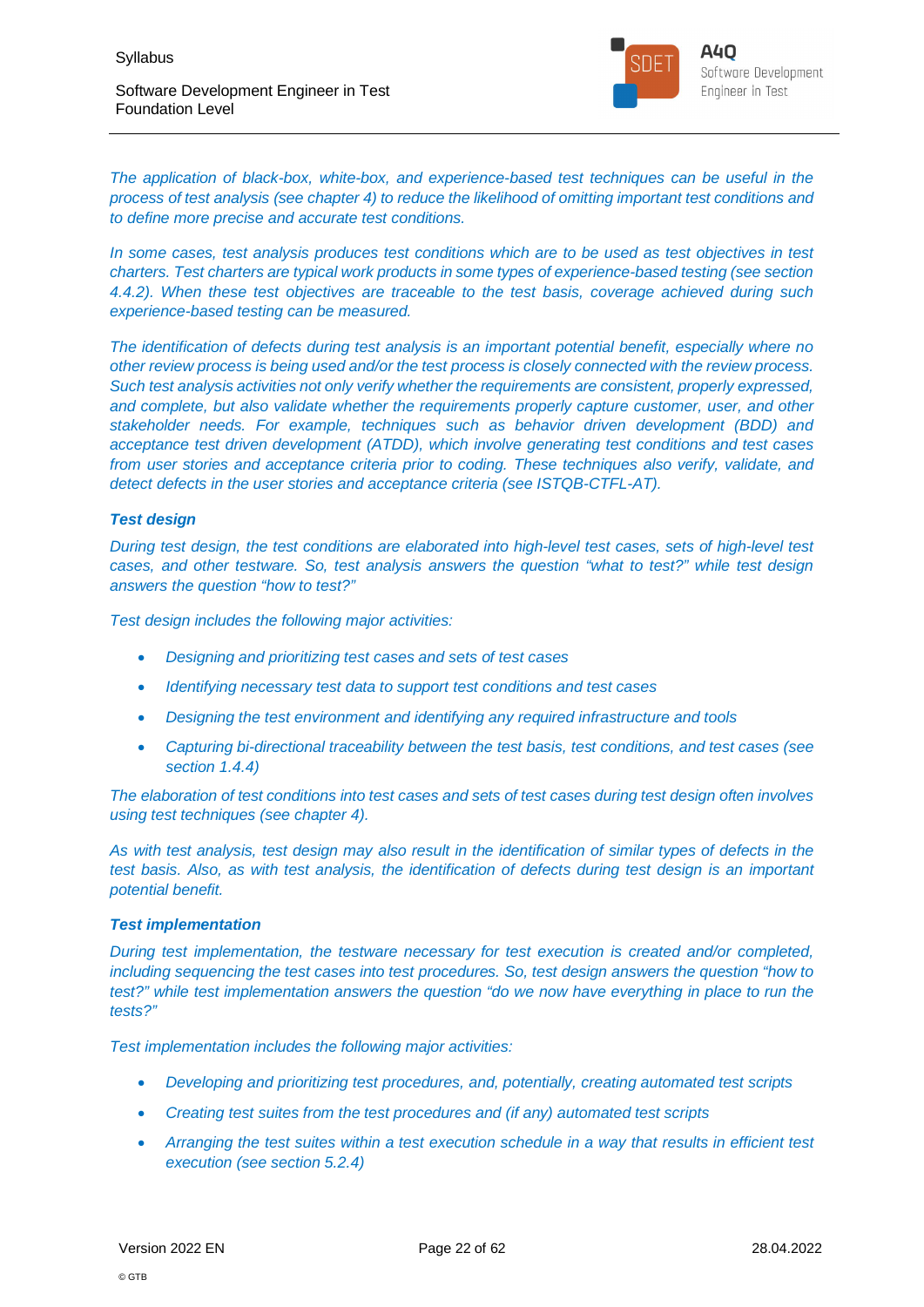

- *Building the test environment (including, potentially, test harnesses, service virtualization, simulators, and other infrastructure items) and verifying that everything needed has been set up correctly*
- *Preparing test data and ensuring it is properly loaded in the test environment*
- *Verifying and updating bi-directional traceability between the test basis, test conditions, test cases, test procedures, and test suites (see section 1.4.4)*

*Test design and test implementation tasks are often combined.*

*In exploratory testing and other types of experience-based testing, test design and implementation may occur, and may be documented, as part of test execution. Exploratory testing may be based on test charters (produced as part of test analysis), and exploratory tests are executed immediately as they are designed and implemented (see section 4.4.2).*

#### *Test execution*

*During test execution, test suites are run in accordance with the test execution schedule.*

*Test execution includes the following major activities:*

- *Recording the IDs and versions of the test item(s) or test object, test tool(s), and testware*
- *Executing tests either manually or by using test execution tools*
- *Comparing actual results with expected results*
- *Analyzing anomalies to establish their likely causes (e.g., failures may occur due to defects in the code, but false positives also may occur (see section 1.2.3)*
- *Reporting defects based on the failures observed see [ISTQB\_FL\_SYL section 5.6 Defect Management]*
- *Logging the outcome of test execution (e.g., pass, fail, blocked)*
- *Repeating test activities either as a result of action taken for an anomaly, or as part of the planned testing (e.g., execution of a corrected test, confirmation testing, and/or regression testing)*
- *Verifying and updating bi-directional traceability between the test basis, test conditions, test cases, test procedures, and test results.*

#### *Test completion*

*Test completion activities collect data from completed test activities to consolidate experience, testware, and any other relevant information. Test completion activities occur at project milestones such as when a software system is released, a test project is completed (or cancelled), an Agile project iteration is finished, a test level is completed, or a maintenance release has been completed.*

#### *Test completion includes the following major activities:*

- *Checking whether all defect reports are closed, entering change requests or product backlog items for any defects that remain unresolved at the end of test execution*
- *Creating a test summary report to be communicated to stakeholders*
- *Finalizing and archiving the test environment, the test data, the test infrastructure, and other testware for later reuse*
- *Handing over the testware to the maintenance teams, other project teams, and/or other stakeholders who could benefit from its use*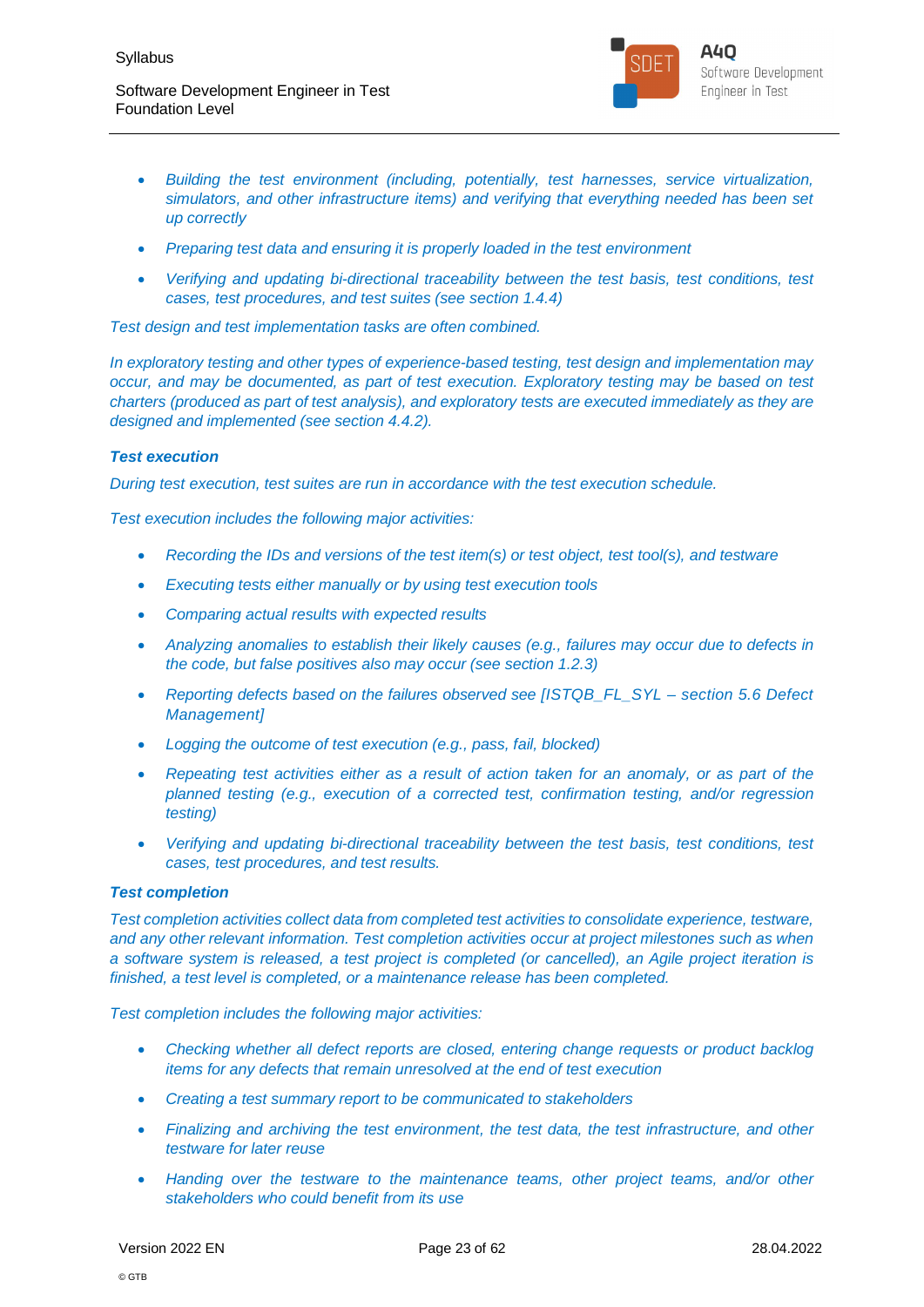Foundation Level



- *Analyzing lessons learned from the completed test activities to determine changes needed for future iterations, releases, and projects*
- *Using the information gathered to improve test process maturity*

## *1.4.3 Test Work Products (non-exam relevant)*

*Test work products are created as part of the test process. Just as there is significant variation in the way that organizations implement the test process, there is also significant variation in the types of work products created during that process, in the ways those work products are organized and managed, and in the names used for those work products. This syllabus adheres to the test process outlined above, and the work products described in this syllabus and in the ISTQB® Glossary. ISO standard (ISO/IEC/IEEE 29119-3) may also serve as a guideline for test work products.*

*Many of the test work products described in this section can be captured and managed using test management tools and defect management tools [ISTQB\_FL\_SYL – section 6 Tool Support for Testing].*

#### *Test planning work products*

*Test planning work products typically include one or more test plans. The test plan includes information about the test basis, to which the other test work products will be related via traceability information (see below and section 1.4.4), as well as exit criteria (or definition of done) which will be used during test monitoring and control. Test plans are described in [ISTQB\_FL\_SYL – section 5.2 Test Planing and Estimation].*

#### *Test monitoring and control work products*

*Test monitoring and control work products typically include various types of test reports, including test progress reports produced on an ongoing and/or a regular basis, and test summary reports produced at various completion milestones. All test reports should provide audience-relevant details about the test progress as of the date of the report, including summarizing the test execution results once those become available.*

*Test monitoring and control work products should also address project management concerns, such as task completion, resource allocation and usage, and effort.*

*Test monitoring and control, and the work products created during these activities, are further explained in [ISTQB\_FL\_SYL – section 5.3 Test Monitoring and Control].*

#### *Test analysis work products*

*Test analysis work products include defined and prioritized test conditions, each of which is ideally bidirectionally traceable to the specific element(s) of the test basis it covers. For exploratory testing, test analysis may involve the creation of test charters. Test analysis may also result in the discovery and reporting of defects in the test basis.*

#### *Test design work products*

*Test design results in test cases and sets of test cases to exercise the test conditions defined in test analysis. It is often a good practice to design high-level test cases, without concrete values for input data and expected results. Such high-level test cases are reusable across multiple test cycles with different concrete data, while still adequately documenting the scope of the test case. Ideally, each test case is bi-directionally traceable to the test condition(s) it covers.*

*Test design also results in:*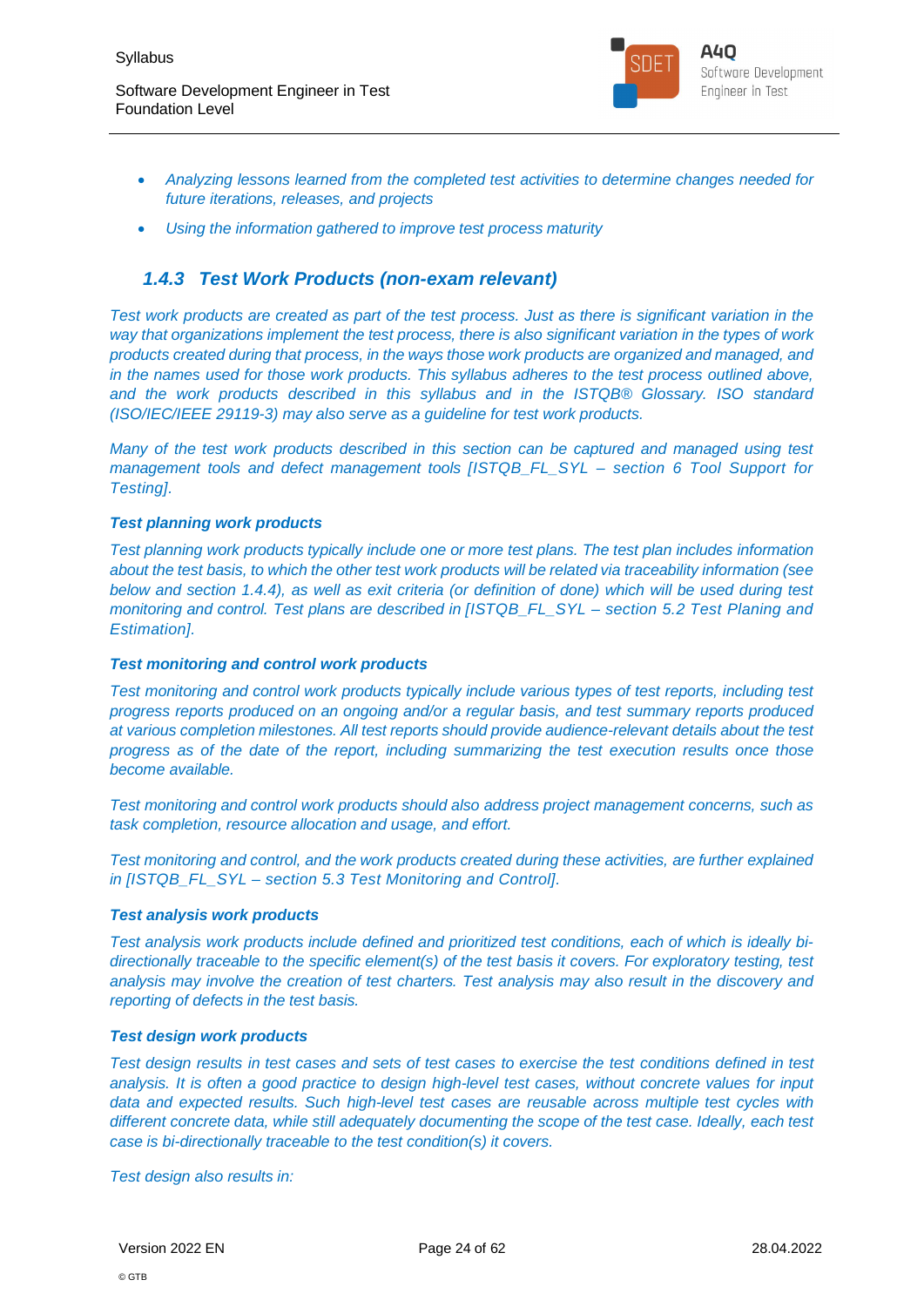

- *the design and/or identification of the necessary test data*
- *the design of the test environment*
- *the identification of infrastructure and tools*

*Though the extent to which these results are documented varies significantly.*

#### *Test implementation work products*

*Test implementation work products include:*

- *Test procedures and the sequencing of those test procedures*
- *Test suites*
- *A test execution schedule*

*Ideally, once test implementation is complete, achievement of coverage criteria established in the test plan can be demonstrated via bi-directional traceability between test procedures and specific elements of the test basis, through the test cases and test conditions.*

*In some cases, test implementation involves creating work products using or used by tools, such as service virtualization and automated test scripts.*

*Test implementation also may result in the creation and verification of test data and the test environment. The completeness of the documentation of the data and/or environment verification results may vary significantly.*

*The test data serve to assign concrete values to the inputs and expected results of test cases. Such concrete values, together with explicit directions about the use of the concrete values, turn high-level test cases into executable low-level test cases. The same high-level test case may use different test data when executed on different releases of the test object. The concrete expected results which are associated with concrete test data are identified by using a test oracle.*

*In exploratory testing, some test design and implementation work products may be created during test execution, though the extent to which exploratory tests (and their traceability to specific elements of the test basis) are documented may vary significantly.*

*Test conditions defined in test analysis may be further refined in test implementation.*

#### *Test execution work products*

*Test execution work products include:*

- *Documentation of the status of individual test cases or test procedures (e.g., ready to run, pass, fail, blocked, deliberately skipped, etc.)*
- *Defect reports see [ISTQB\_FL\_SYL section 5.6 Defect Management]*
- *Documentation about which test item(s), test object(s), test tools, and testware were involved in the testing*

*Ideally, once test execution is complete, the status of each element of the test basis can be determined and reported via bi-directional traceability with the associated the test procedure(s). For example, we can say which requirements have passed all planned tests, which requirements have failed tests and/or have defects associated with them, and which requirements have planned tests still waiting to be run. This enables verification that the coverage criteria have been met, and enables the reporting of test results in terms that are understandable to stakeholders.*

#### *Test completion work products*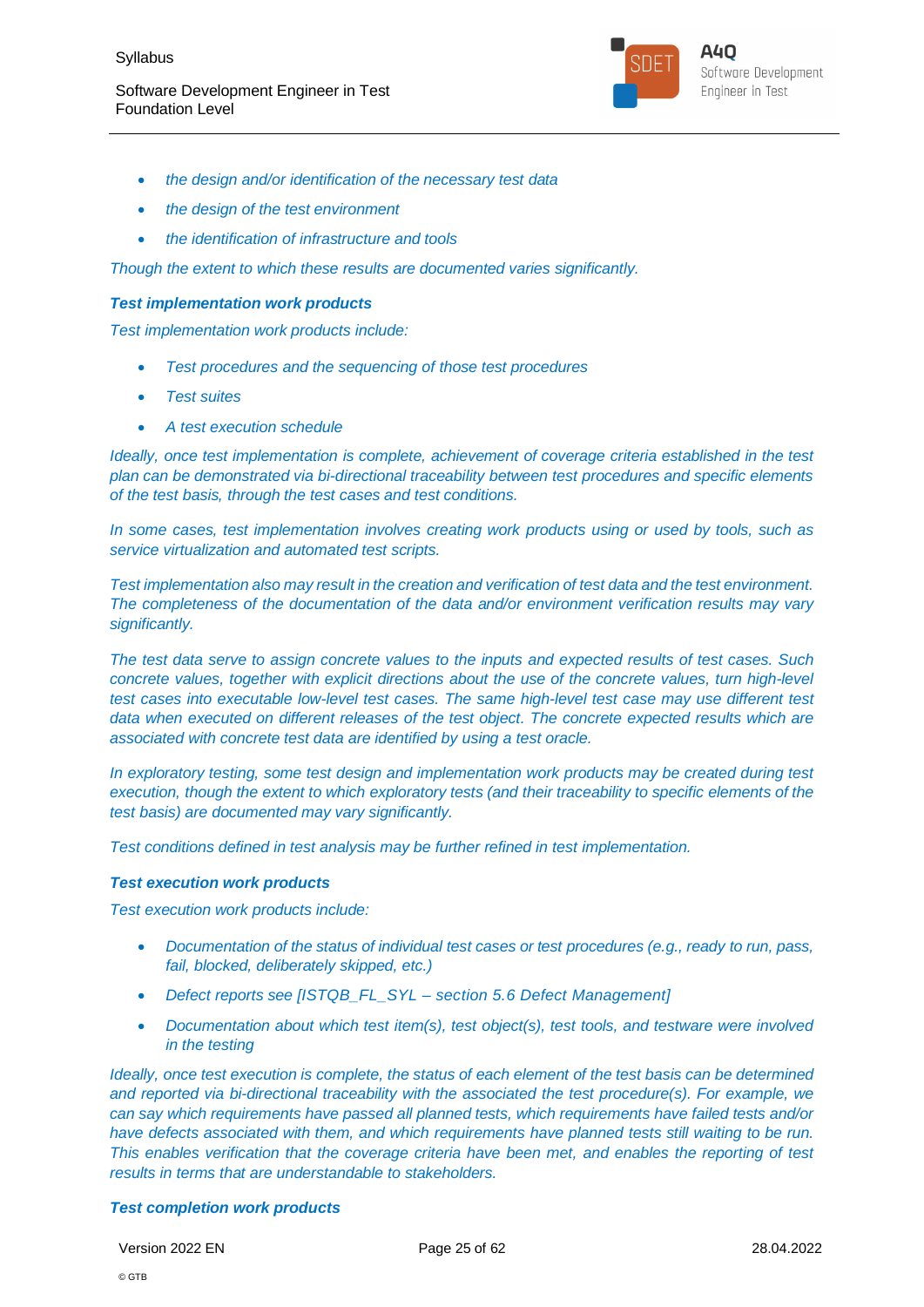

*Test completion work products include test summary reports, action items for improvement of subsequent projects or iterations, change requests or product backlog items, and finalized testware.*

## *1.4.4 Traceability between the Test Basis and Test Work Products (nonexam relevant)*

*As mentioned in section 1.4.3, test work products and the names of those work products vary significantly. Regardless of these variations, in order to implement effective test monitoring and control, it is important to establish and maintain traceability throughout the test process between each element of the test basis and the various test work products associated with that element, as described above. In addition to the evaluation of test coverage, good traceability supports:*

- *Analyzing the impact of changes*
- *Making testing auditable*
- *Meeting IT governance criteria*
- *Improving the understandability of test progress reports and test summary reports to include the status of elements of the test basis (e.g., requirements that passed their tests, requirements that failed their tests, and requirements that have pending tests)*
- *Relating the technical aspects of testing to stakeholders in terms that they can understand*
- *Providing information to assess product quality, process capability, and project progress against business goals*

*Some test management tools provide test work product models that match part or all of the test work products outlined in this section. Some organizations build their own management systems to organize the work products and provide the information traceability they require.*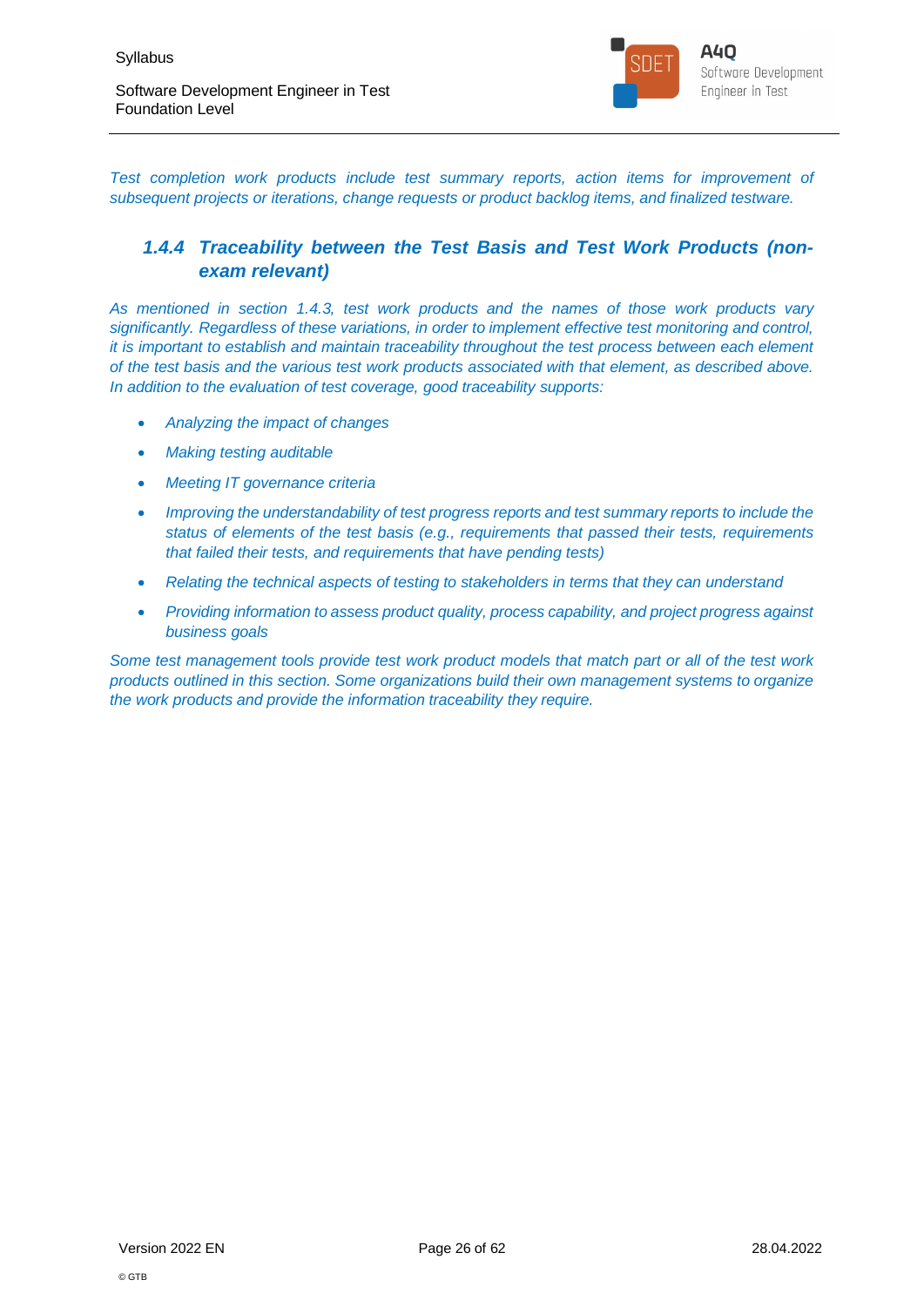

## **2 Testing Throughout the Software Development Lifecycle – 70 minutes**

#### **Keywords**

change-related testing, component integration testing, component testing, confirmation testing, functional testing, impact analysis, integration testing, maintenance testing, non-functional testing, regression testing, test basis, test case, test environment, test level, test object, test objective, test type, white-box testing

#### **Learning Objectives for Testing Throughout the Software Development Lifecycle**

#### *2.1 Test Levels (non-exam relevant)*

*FL-2.2.1 (K2) Compare the different test levels from the perspective of objectives, test basis, test objects, typical defects and failures, and approaches and responsibilities*

#### **2.2 Test Types**

- FL-2.3.1 (K2) Compare functional, non-functional, and white-box testing
- FL-2.3.3 (K2) Compare the purposes of confirmation testing and regression testing

#### **2.3 Maintenance Testing**

FL-2.4.1 (K2) Summarize triggers for maintenance testing

FL-2.4.2 (K2) Describe the role of impact analysis in maintenance testing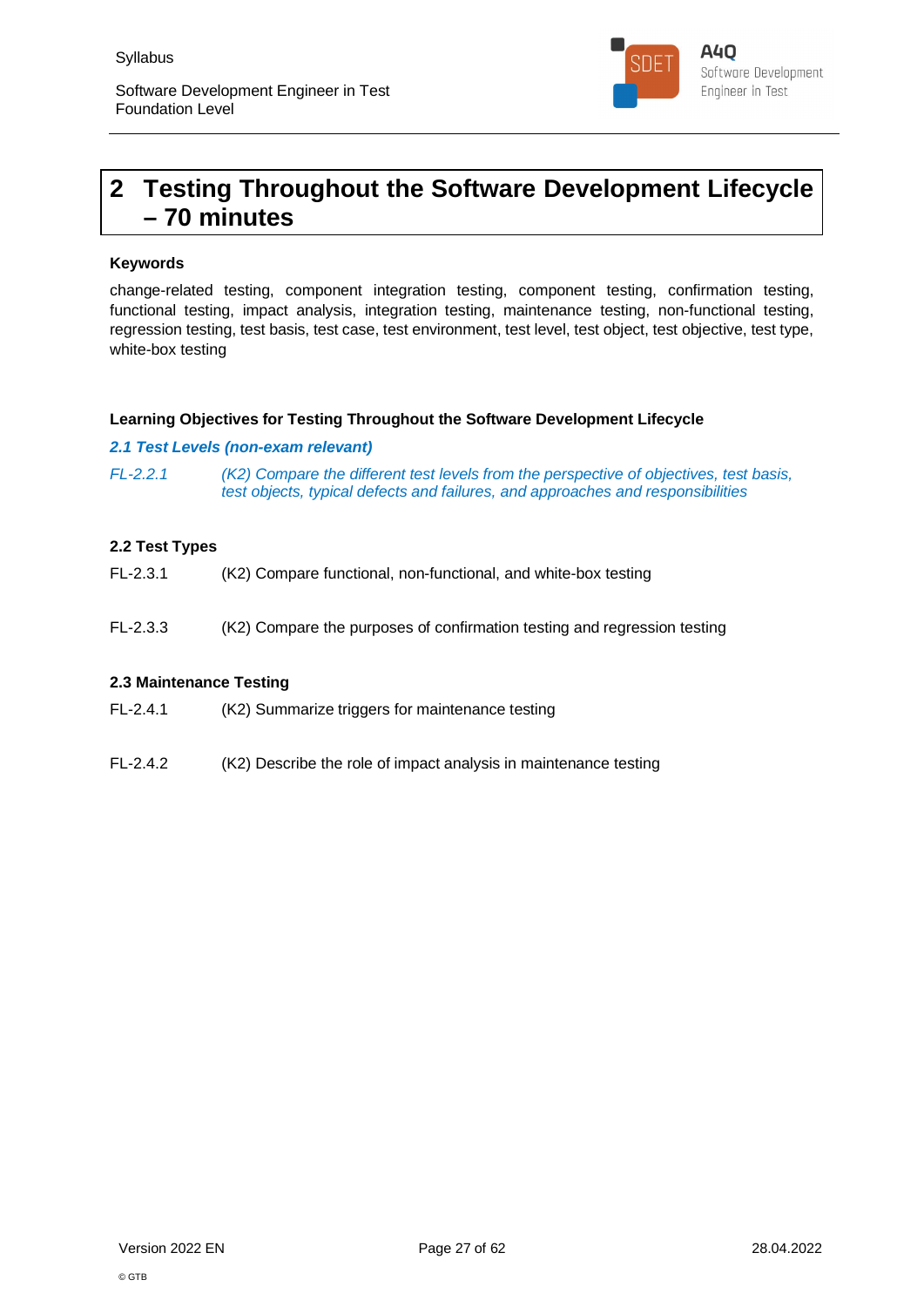

## *2.1 Test Levels (non-exam relevant)*

*Test levels are groups of test activities that are organized and managed together. Each test level is an instance of the test process, consisting of the activities described in section 1.4, performed in relation to software at a given level of development, from individual units or components to complete systems or, where applicable, systems of systems. Test levels are related to other activities within the software development lifecycle. The test levels used in this syllabus are:*

- *Component testing*
- *Integration testing*
- *System testing*
- *Acceptance testing*

*Test levels are characterized by the following attributes:*

- *Specific objectives*
- *Test basis, referenced to derive test cases*
- *Test object (i.e., what is being tested)*
- *Typical defects and failures*
- *Specific approaches and responsibilities*

*For every test level, a suitable test environment is required. In acceptance testing, for example, a production-like test environment is ideal, while in component testing the developers typically use their own development environment.*

### *2.1.1 Component Testing (non-exam relevant)*

#### *Objectives of component testing*

*Component testing (also known as unit or module testing) focuses on components that are separately testable. Objectives of component testing include:*

- *Reducing risk*
- *Verifying whether the functional and non-functional behaviors of the component are as designed and specified*
- *Building confidence in the component's quality*
- *Finding defects in the component*
- *Preventing defects from escaping to higher test levels*

*In some cases, especially in incremental and iterative development models (e.g., Agile) where code changes are ongoing, automated component regression tests play a key role in building confidence that changes have not broken existing components.*

*Component testing is often done in isolation from the rest of the system, depending on the software development lifecycle model and the system, which may require mock objects, service virtualization, harnesses, stubs, and drivers. Component testing may cover functionality (e.g., correctness of calculations), non-functional characteristics (e.g., searching for memory leaks), and structural properties (e.g., decision testing).*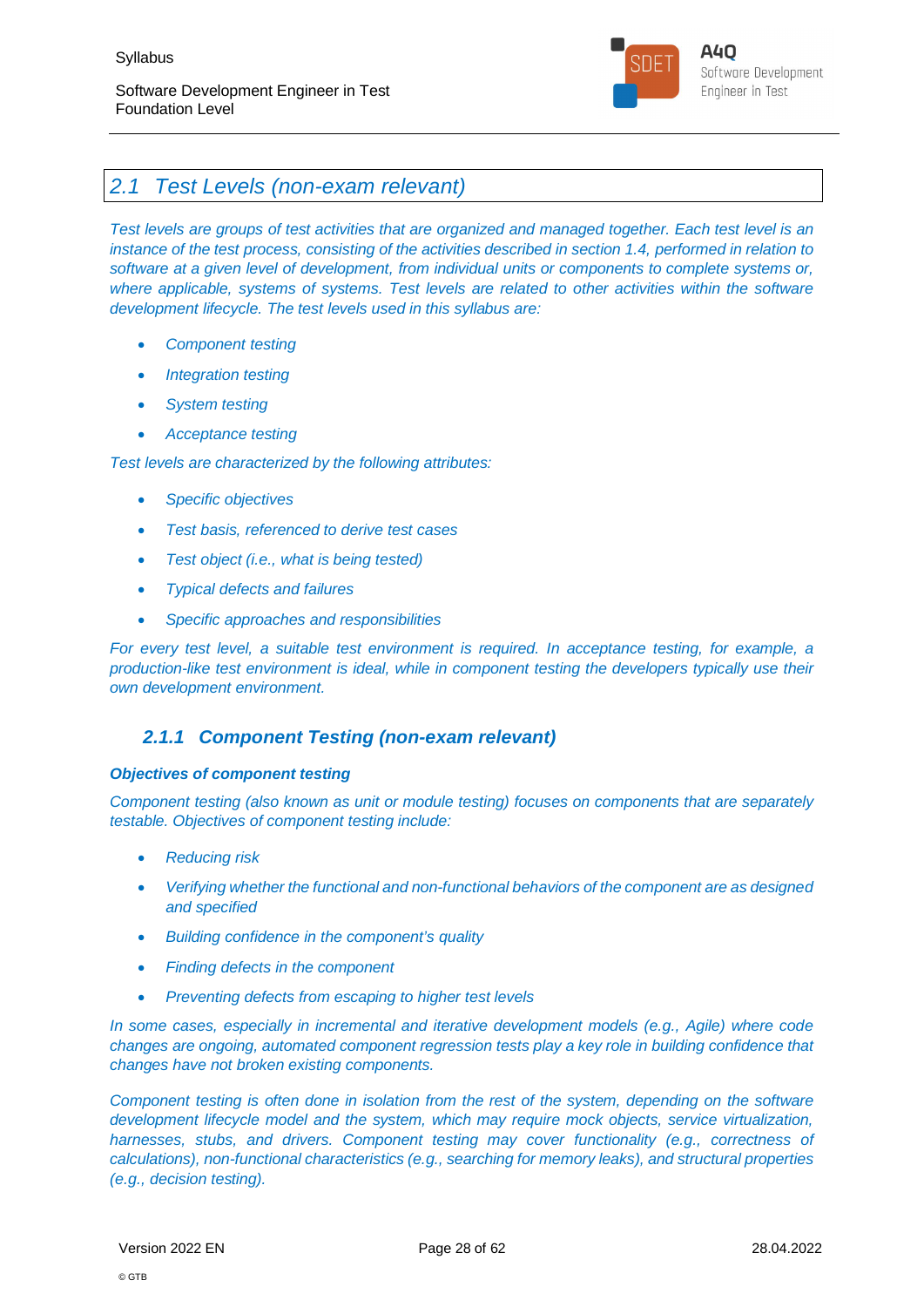

#### *Test basis*

*Examples of work products that can be used as a test basis for component testing include:*

- *Detailed design*
- *Code*
- *Data model*
- *Component specifications*

#### *Test objects*

*Typical test objects for component testing include:*

- *Components, units or modules*
- *Code and data structures*
- *Classes*
- *Database modules*

#### *Typical defects and failures*

*Examples of typical defects and failures for component testing include:*

- *Incorrect functionality (e.g., not as described in design specifications)*
- *Data flow problems*
- *Incorrect code and logic*

*Defects are typically fixed as soon as they are found, often with no formal defect management. However, when developers do report defects, this provides important information for root cause analysis and process improvement.*

#### *Specific approaches and responsibilities*

*Component testing is usually performed by the developer who wrote the code, but it at least requires access to the code being tested. Developers may alternate component development with finding and fixing defects. Developers will often write and execute tests after having written the code for a component. However, in Agile development especially, writing automated component test cases may precede writing application code.*

*For example, consider test driven development (TDD). Test driven development is highly iterative and is based on cycles of developing automated test cases, then building and integrating small pieces of code, then executing the component tests, correcting any issues, and re-factoring the code. This process continues until the component has been completely built and all component tests are passing. Test driven development is an example of a test-first approach. While test driven development originated in eXtreme Programming (XP), it has spread to other forms of Agile and also to sequential lifecycles (see ISTQB-CTFL-AT).*

### *2.1.2 Integration Testing (non-exam relevant)*

#### *Objectives of integration testing*

*Integration testing focuses on interactions between components or systems. Objectives of integration testing include:*

*Reducing risk*

Version 2022 EN Page 29 of 62 28.04.2022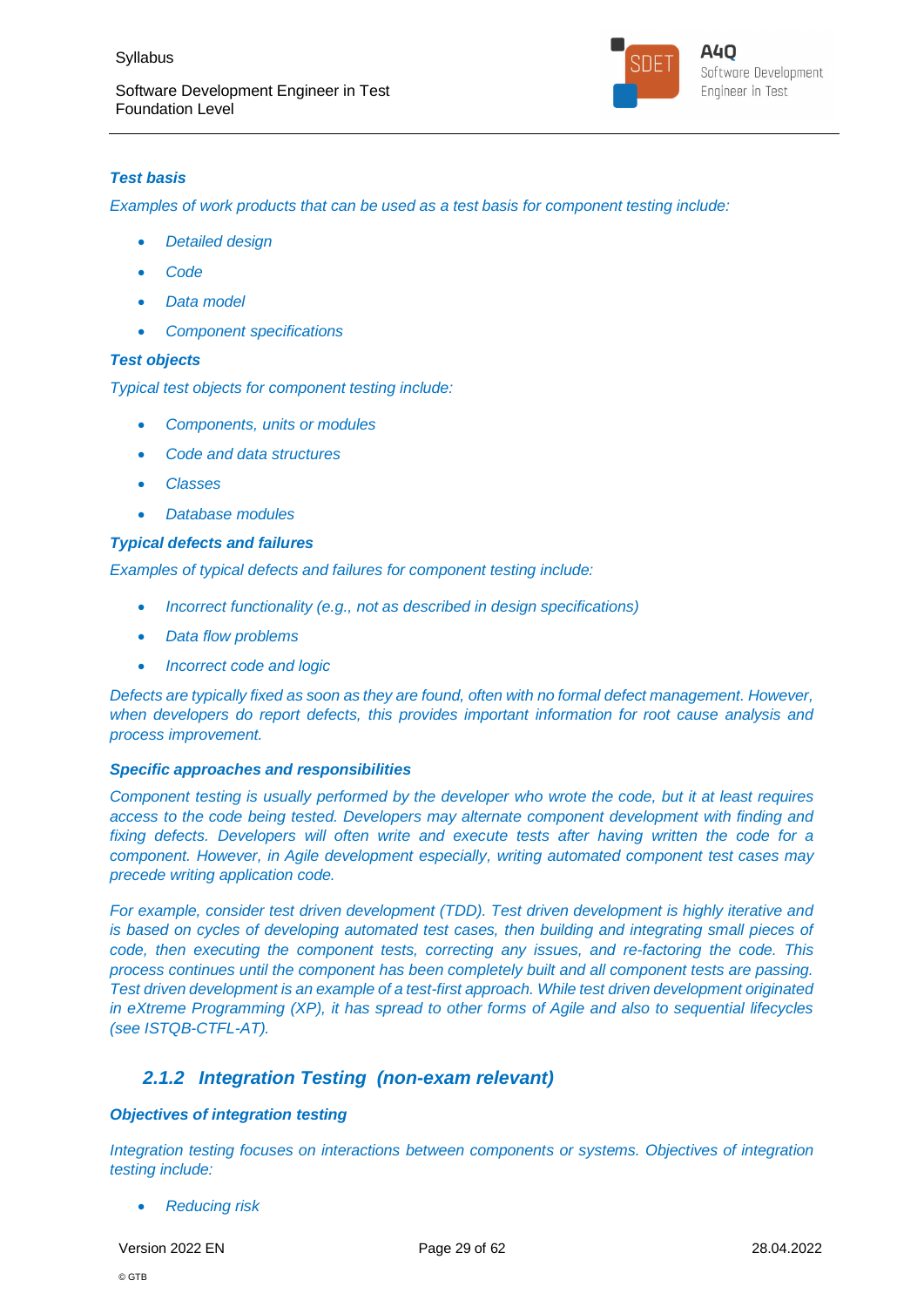

- *Verifying whether the functional and non-functional behaviors of the interfaces are as designed and specified*
- *Building confidence in the quality of the interfaces*
- *Finding defects (which may be in the interfaces themselves or within the components or systems)*
- *Preventing defects from escaping to higher test levels*

*As with component testing, in some cases automated integration regression tests provide confidence that changes have not broken existing interfaces, components, or systems.*

*There are two different levels of integration testing described in this syllabus, which may be carried out on test objects of varying size as follows:*

- *Component integration testing focuses on the interactions and interfaces between integrated components. Component integration testing is performed after component testing, and is generally automated. In iterative and incremental development, component integration tests are usually part of the continuous integration process.*
- *System integration testing focuses on the interactions and interfaces between systems, packages, and microservices. System integration testing can also cover interactions with, and interfaces provided by, external organizations (e.g., web services). In this case, the developing organization does not control the external interfaces, which can create various challenges for testing (e.g., ensuring that test-blocking defects in the external organization's code are resolved, arranging for test environments, etc.). System integration testing may be done after system testing or in parallel with ongoing system test activities (in both sequential development and iterative and incremental development).*

#### *Test basis*

*Examples of work products that can be used as a test basis for integration testing include:*

- *Software and system design*
- *Sequence diagrams*
- *Interface and communication protocol specifications*
- *Use cases*
- *Architecture at component or system level*
- *Workflows*
- *External interface definitions*

#### *Test objects*

*Typical test objects for integration testing include:*

- *Subsystems*
- *Databases*
- *Infrastructure*
- *Interfaces*
- *APIs*
- *Microservices*

#### *Typical defects and failures*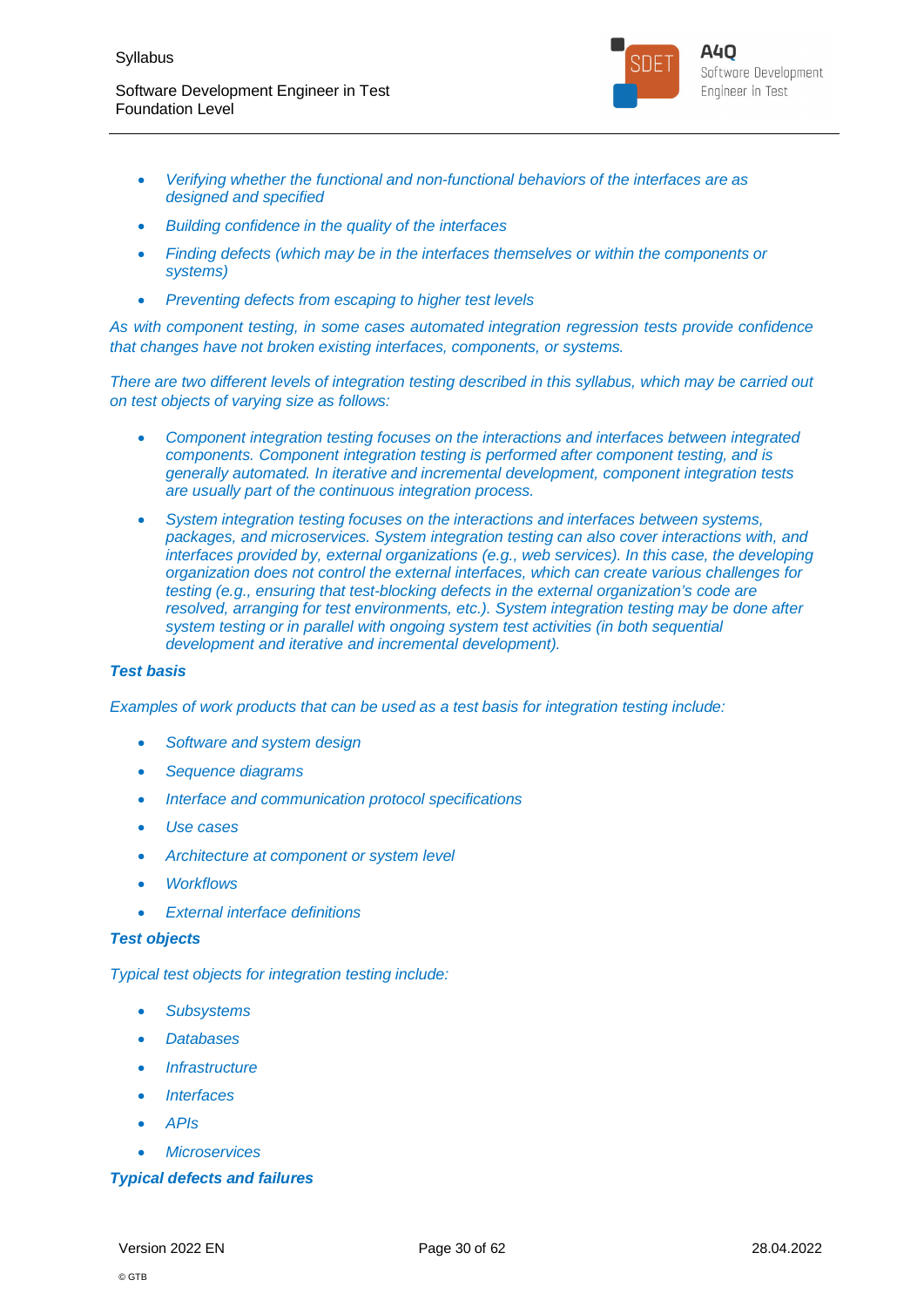

*Examples of typical defects and failures for component integration testing include:*

- *Incorrect data, missing data, or incorrect data encoding*
- *Incorrect sequencing or timing of interface calls*
- *Interface mismatch*
- *Failures in communication between components*
- *Unhandled or improperly handled communication failures between components*
- *Incorrect assumptions about the meaning, units, or boundaries of the data being passed between components*

*Examples of typical defects and failures for system integration testing include:*

- *Inconsistent message structures between systems*
- *Incorrect data, missing data, or incorrect data encoding*
- *Interface mismatch*
- *Failures in communication between systems*
- *Unhandled or improperly handled communication failures between systems*
- *Incorrect assumptions about the meaning, units, or boundaries of the data being passed between systems*
- *Failure to comply with mandatory security regulations*

#### *Specific approaches and responsibilities*

*Component integration tests and system integration tests should concentrate on the integration itself. For example, if integrating module A with module B, tests should focus on the communication between the modules, not the functionality of the individual modules, as that should have been covered during component testing. If integrating system X with system Y, tests should focus on the communication between the systems, not the functionality of the individual systems, as that should have been covered during system testing. Functional, non-functional, and structural test types are applicable.*

*Component integration testing is often the responsibility of developers. System integration testing is generally the responsibility of testers. Ideally, testers performing system integration testing should understand the system architecture, and should have influenced integration planning.*

*If integration tests and the integration strategy are planned before components or systems are built, those components or systems can be built in the order required for most efficient testing. Systematic integration strategies may be based on the system architecture (e.g., top-down and bottom-up), functional tasks, transaction processing sequences, or some other aspect of the system or components. In order to simplify defect isolation and detect defects early, integration should normally be incremental (i.e., a small number of additional components or systems at a time) rather than "big bang" (i.e., integrating all components or systems in one single step). A risk analysis of the most complex interfaces can help to focus the integration testing.*

*The greater the scope of integration, the more difficult it becomes to isolate defects to a specific component or system, which may lead to increased risk and additional time for troubleshooting. This is one reason that continuous integration, where software is integrated on a component-by-component basis (i.e., functional integration), has become common practice. Such continuous integration often includes automated regression testing, ideally at multiple test levels.*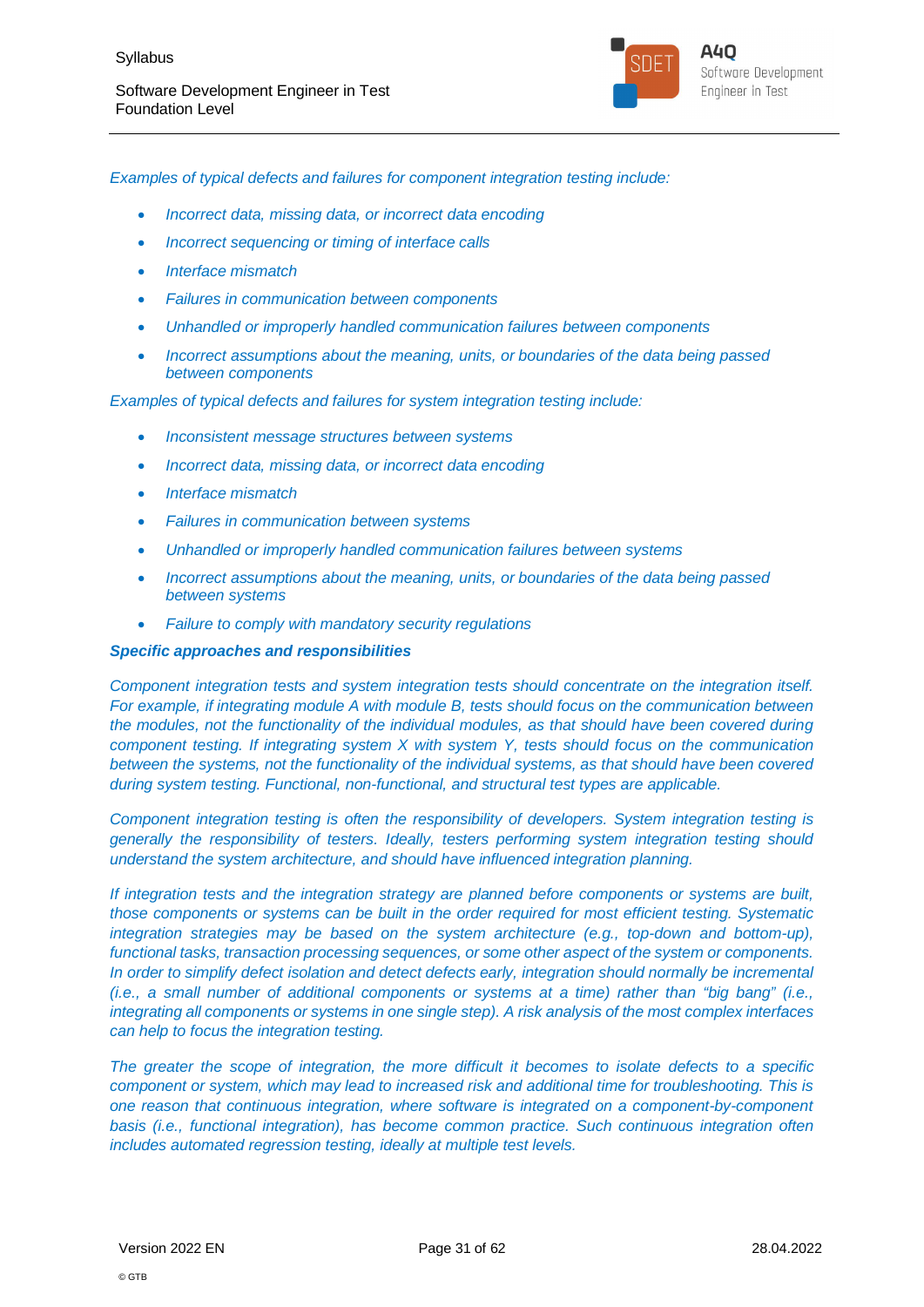

## *2.1.3 System Testing (non-exam relevant)*

#### *Objectives of system testing*

*System testing focuses on the behavior and capabilities of a whole system or product, often considering the end-to-end tasks the system can perform and the non-functional behaviors it exhibits while performing those tasks. Objectives of system testing include:*

- *Reducing risk*
- *Verifying whether the functional and non-functional behaviors of the system are as designed and specified*
- *Validating that the system is complete and will work as expected*
- *Building confidence in the quality of the system as a whole*
- *Finding defects*
- *Preventing defects from escaping to higher test levels or production*

*For certain systems, verifying data quality may also be an objective. As with component testing and integration testing, in some cases automated system regression tests provide confidence that changes have not broken existing features or end-to-end capabilities. System testing often produces information that is used by stakeholders to make release decisions. System testing may also satisfy legal or regulatory requirements or standards.*

*The test environment should ideally correspond to the final target or production environment.*

#### *Test basis*

*Examples of work products that can be used as a test basis for system testing include:*

- *System and software requirement specifications (functional and non-functional)*
- *Risk analysis reports*
- *Use cases*
- *Epics and user stories*
- *Models of system behavior*
- *State diagrams*
- *System and user manuals*

#### *Test objects*

*Typical test objects for system testing include:*

- *Applications*
- *Hardware/software systems*
- *Operating systems*
- *System under test (SUT)*
- *System configuration and configuration data*

#### *Typical defects and failures*

*Examples of typical defects and failures for system testing include:*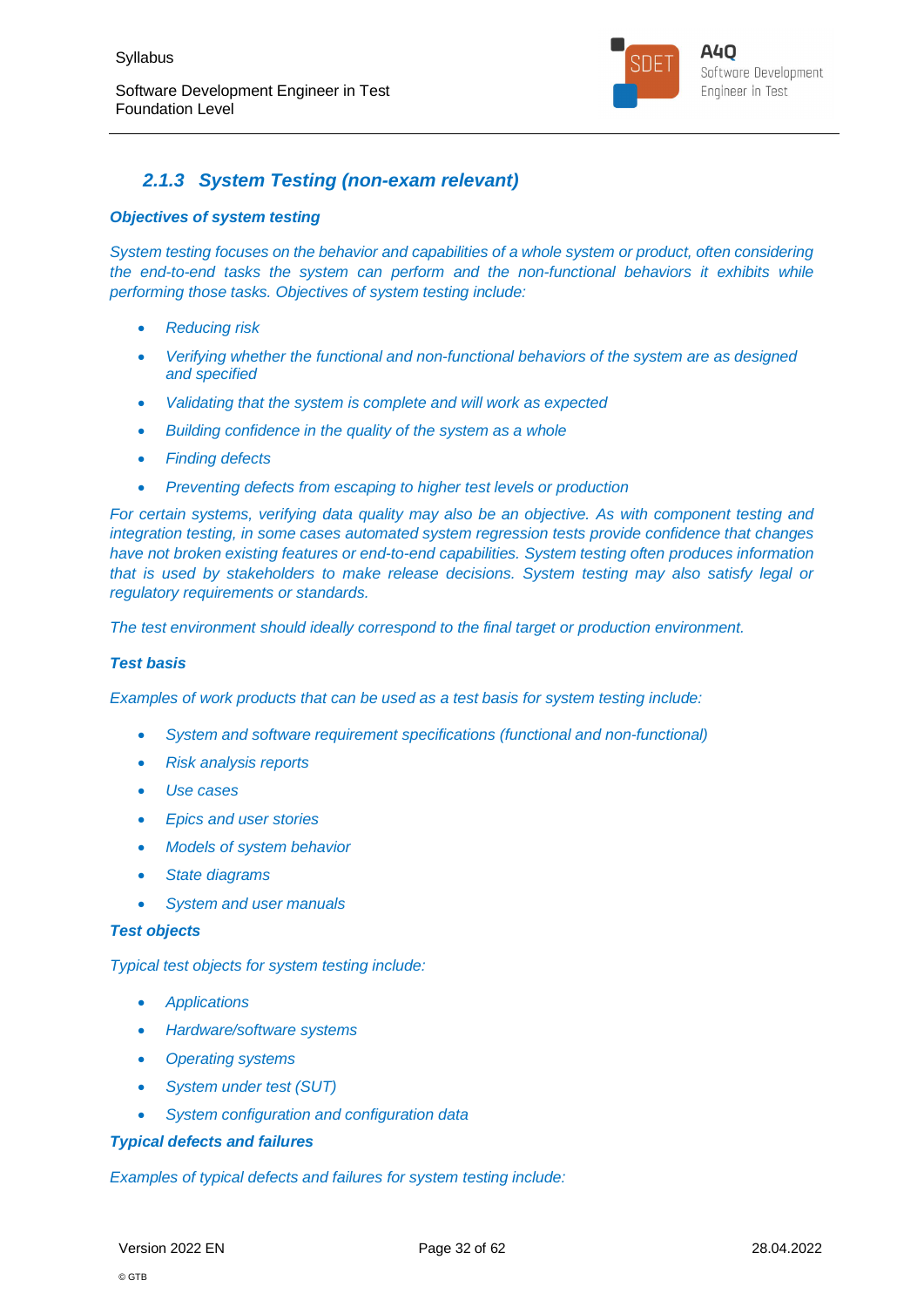

- *Incorrect calculations*
- *Incorrect or unexpected system functional or non-functional behavior*
- *Incorrect control and/or data flows within the system*
- *Failure to properly and completely carry out end-to-end functional tasks*
- *Failure of the system to work properly in the system environment(s)*
- *Failure of the system to work as described in system and user manuals*

#### *Specific approaches and responsibilities*

*System testing should focus on the overall, end-to-end behavior of the system as a whole, both functional and non-functional. System testing should use the most appropriate techniques (see chapter 4) for the aspect(s) of the system to be tested. For example, a decision table may be created to verify whether functional behavior is as described in business rules.*

*System testing is typically carried out by independent testers who rely heavily on specifications. Defects in specifications (e.g., missing user stories, incorrectly stated business requirements, etc.) can lead to a lack of understanding of, or disagreements about, expected system behavior. Such situations can cause false positives and false negatives, which waste time and reduce defect detection effectiveness, respectively. Early involvement of testers in user story refinement or static testing activities, such as reviews, helps to reduce the incidence of such situations.*

## *2.1.4 Acceptance Testing (non-exam relevant)*

#### *Objectives of acceptance testing*

*Acceptance testing, like system testing, typically focuses on the behavior and capabilities of a whole system or product. Objectives of acceptance testing include:*

- *Establishing confidence in the quality of the system as a whole*
- *Validating that the system is complete and will work as expected*
- *Verifying that functional and non-functional behaviors of the system are as specified*

*Acceptance testing may produce information to assess the system's readiness for deployment and use by the customer (end-user). Defects may be found during acceptance testing, but finding defects is often not an objective, and finding a significant number of defects during acceptance testing may in some cases be considered a major project risk. Acceptance testing may also satisfy legal or regulatory requirements or standards.*

*Common forms of acceptance testing include the following:*

- *User acceptance testing*
- *Operational acceptance testing*
- *Contractual and regulatory acceptance testing*
- *Alpha and beta testing.*

*Each is described in the following four subsections.*

#### *User acceptance testing (UAT)*

*User acceptance testing of the system is typically focused on validating the fitness for use of the system by intended users in a real or simulated operational environment. The main objective is building*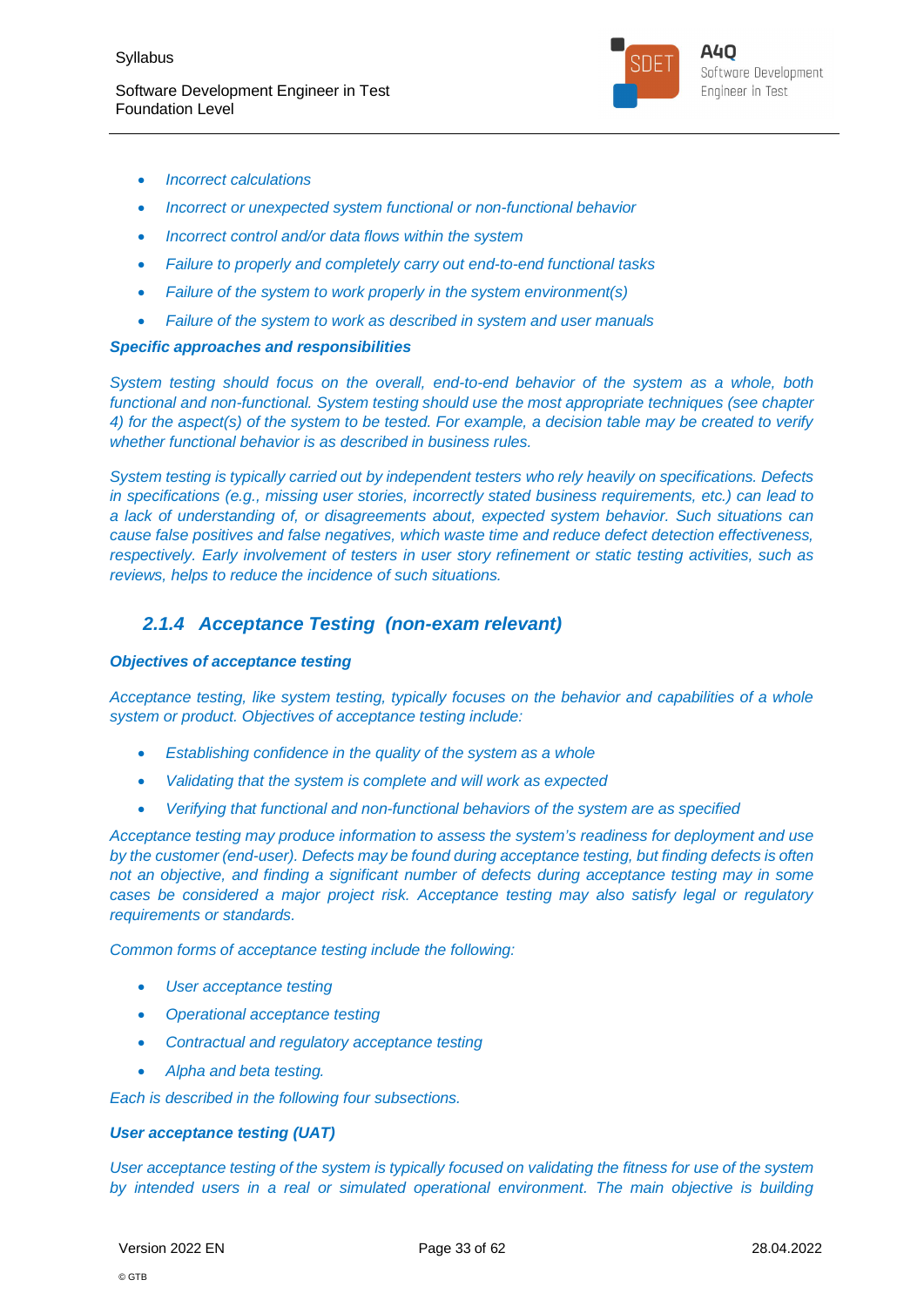

*confidence that the users can use the system to meet their needs, fulfill requirements, and perform business processes with minimum difficulty, cost, and risk.*

#### *Operational acceptance testing (OAT)*

*The acceptance testing of the system by operations or systems administration staff is usually performed in a (simulated) production environment. The tests focus on operational aspects, and may include:*

- *Testing of backup and restore*
- *Installing, uninstalling and upgrading*
- *Disaster recovery*
- *User management*
- *Maintenance tasks*
- *Data load and migration tasks*
- *Checks for security vulnerabilities*
- *Performance testing*

*The main objective of operational acceptance testing is building confidence that the operators or system administrators can keep the system working properly for the users in the operational environment, even under exceptional or difficult conditions.*

#### *Contractual and regulatory acceptance testing*

*Contractual acceptance testing is performed against a contract's acceptance criteria for producing custom-developed software. Acceptance criteria should be defined when the parties agree to the contract. Contractual acceptance testing is often performed by users or by independent testers.*

*Regulatory acceptance testing is performed against any regulations that must be adhered to, such as government, legal, or safety regulations. Regulatory acceptance testing is often performed by users or by independent testers, sometimes with the results being witnessed or audited by regulatory agencies.*

*The main objective of contractual and regulatory acceptance testing is building confidence that contractual or regulatory compliance has been achieved.*

#### *Alpha and beta testing*

*Alpha and beta testing are typically used by developers of commercial off-the-shelf (COTS) software who want to get feedback from potential or existing users, customers, and/or operators before the software product is put on the market. Alpha testing is performed at the developing organization's site, not by the development team, but by potential or existing customers, and/or operators or an independent test team. Beta testing is performed by potential or existing customers, and/or operators at their own locations. Beta testing may come after alpha testing, or may occur without any preceding alpha testing having occurred.*

*One objective of alpha and beta testing is building confidence among potential or existing customers, and/or operators that they can use the system under normal, everyday conditions, and in the operational environment(s) to achieve their objectives with minimum difficulty, cost, and risk. Another objective may be the detection of defects related to the conditions and environment(s) in which the system will be used, especially when those conditions and environment(s) are difficult to replicate by the development team.*

#### *Test basis*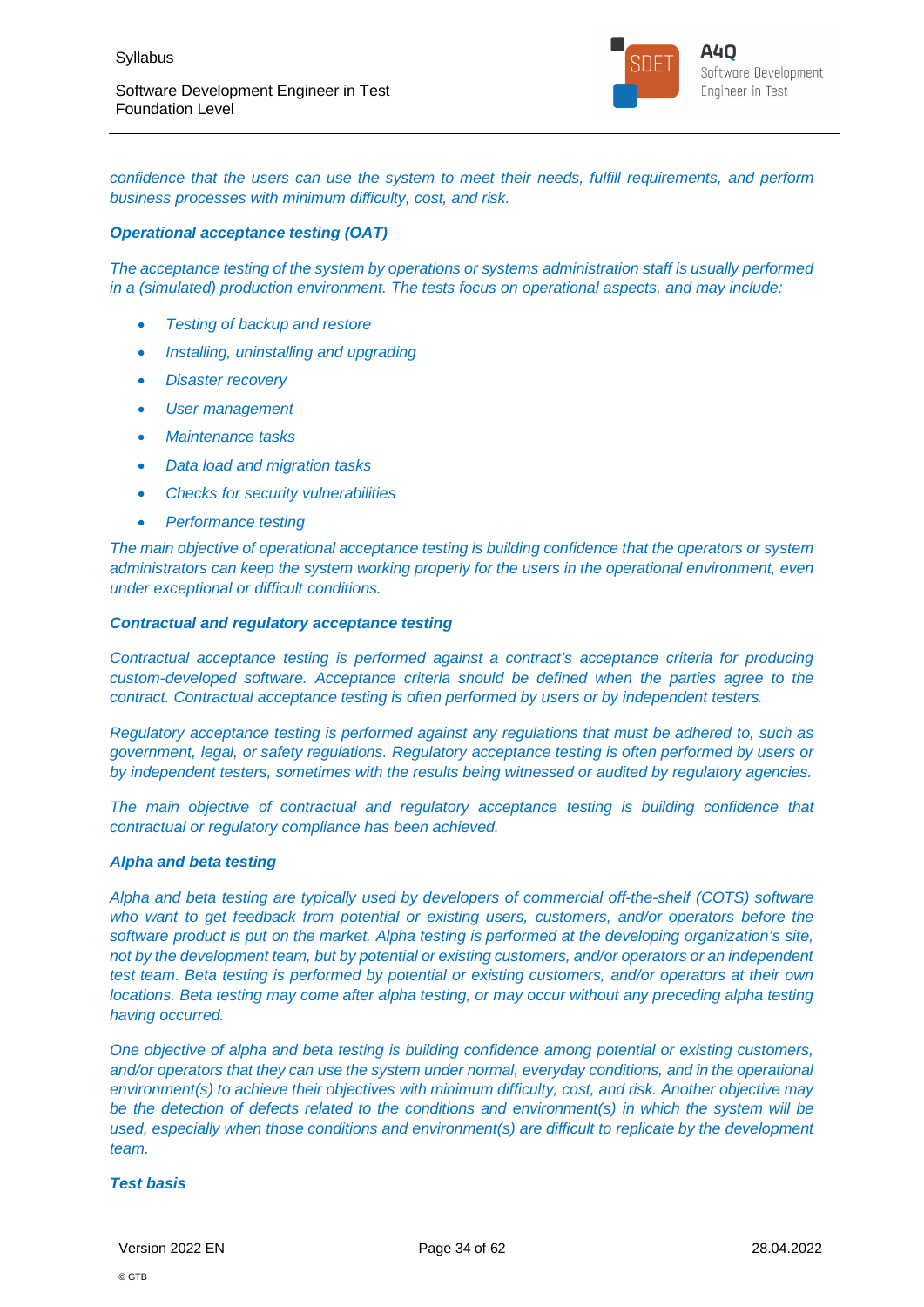

*Examples of work products that can be used as a test basis for any form of acceptance testing include:*

- *Business processes*
- *User or business requirements*
- *Regulations, legal contracts and standards*
- *Use cases and/or user stories*
- *System requirements*
- *System or user documentation*
- *Installation procedures*
- *Risk analysis reports*

*In addition, as a test basis for deriving test cases for operational acceptance testing, one or more of the following work products can be used:*

- *Backup and restore procedures*
- *Disaster recovery procedures*
- *Non-functional requirements*
- *Operations documentation*
- *Deployment and installation instructions*
- *Performance targets*
- *Database packages*
- *Security standards or regulations*

#### *Typical test objects*

*Typical test objects for any form of acceptance testing include:*

- *System under test*
- *System configuration and configuration data*
- *Business processes for a fully integrated system*
- *Recovery systems and hot sites (for business continuity and disaster recovery testing)*
- *Operational and maintenance processes*
- *Forms*
- *Reports*
- *Existing and converted production data*

#### *Typical defects and failures*

*Examples of typical defects for any form of acceptance testing include:*

- *System workflows do not meet business or user requirements*
- *Business rules are not implemented correctly*
- *System does not satisfy contractual or regulatory requirements*
- *Non-functional failures such as security vulnerabilities, inadequate performance efficiency under high loads, or improper operation on a supported platform*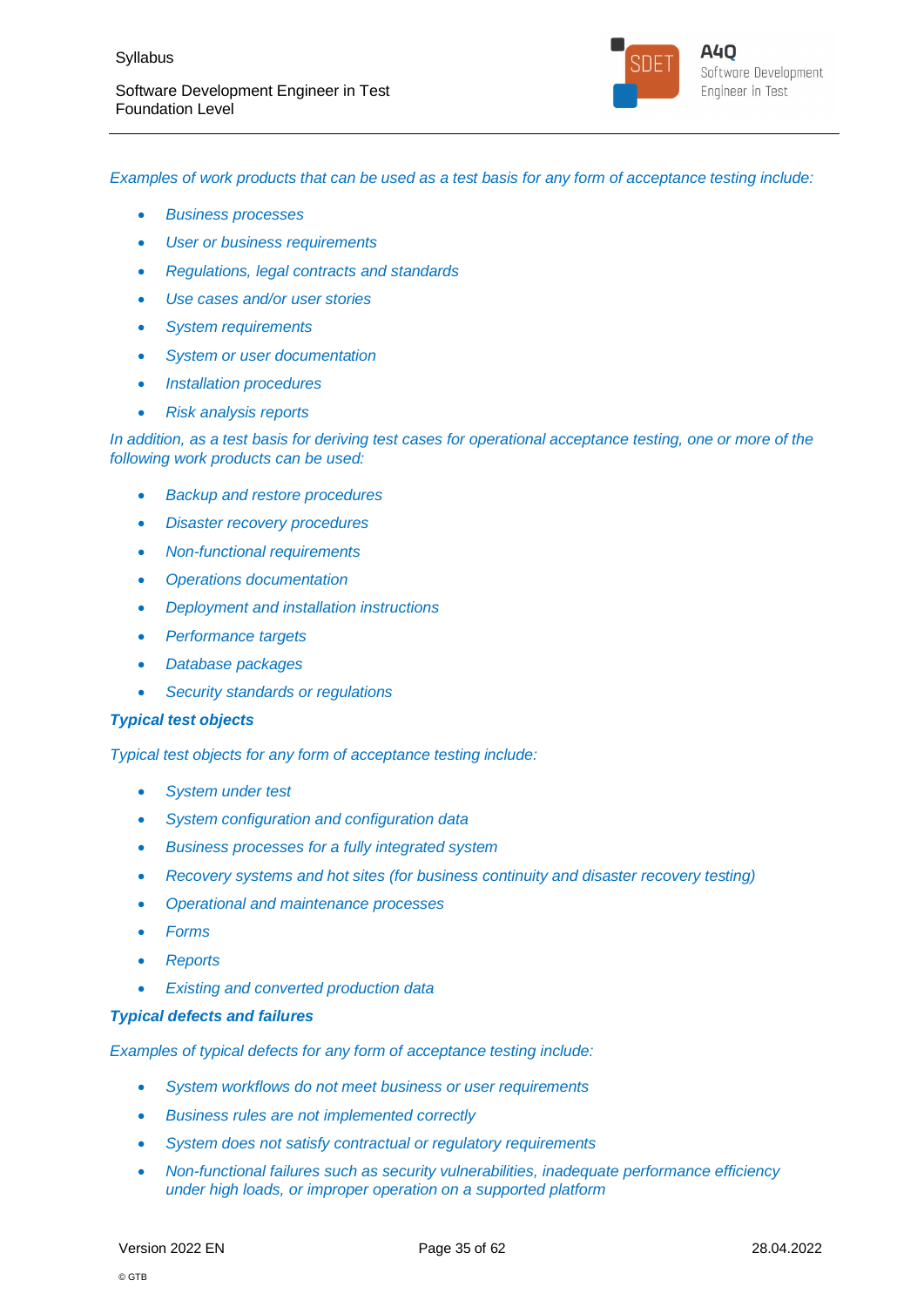

#### *Specific approaches and responsibilities*

*Acceptance testing is often the responsibility of the customers, business users, product owners, or operators of a system, and other stakeholders may be involved as well.*

*Acceptance testing is often thought of as the last test level in a sequential development lifecycle, but it may also occur at other times, for example:*

- *Acceptance testing of a COTS software product may occur when it is installed or integrated*
- *Acceptance testing of a new functional enhancement may occur before system testing*

*In iterative development, project teams can employ various forms of acceptance testing during and at the end of each iteration, such as those focused on verifying a new feature against its acceptance criteria and those focused on validating that a new feature satisfies the users' needs. In addition, alpha tests and beta tests may occur, either at the end of each iteration, after the completion of each iteration, or after a series of iterations. User acceptance tests, operational acceptance tests, regulatory acceptance tests, and contractual acceptance tests also may occur, either at the close of each iteration, after the completion of each iteration, or after a series of iterations.*

## 2.2 Test Types

A test type is a group of test activities aimed at testing specific characteristics of a software system, or a part of a system, based on specific test objectives. Such objectives may include:

- Evaluating functional quality characteristics, such as completeness, correctness, and appropriateness
- Evaluating non-functional quality characteristics, such as reliability, performance efficiency, security, compatibility, and usability
- Evaluating whether the structure or architecture of the component or system is correct, complete, and as specified
- Evaluating the effects of changes, such as confirming that defects have been fixed (confirmation testing) and looking for unintended changes in behavior resulting from software or environment changes (regression testing)

### **2.2.1 Functional Testing**

Functional testing of a system involves tests that evaluate functions that the system should perform. Functional requirements may be described in work products such as business requirements specifications, epics, user stories, use cases, or functional specifications, or they may be undocumented. The functions are "what" the system should do.

Functional tests should be performed at all test levels (e.g., tests for components may be based on a component specification), though the focus is different at each level (see section 2.2).

Functional testing considers the behavior of the software, so black-box techniques may be used to derive test conditions and test cases for the functionality of the component or system (see section 4.2).

The thoroughness of functional testing can be measured through functional coverage. Functional coverage is the extent to which some functionality has been exercised by tests, and is expressed as a percentage of the type(s) of element being covered. For example, using traceability between tests and functional requirements, the percentage of these requirements which are addressed by testing can be calculated, potentially identifying coverage gaps.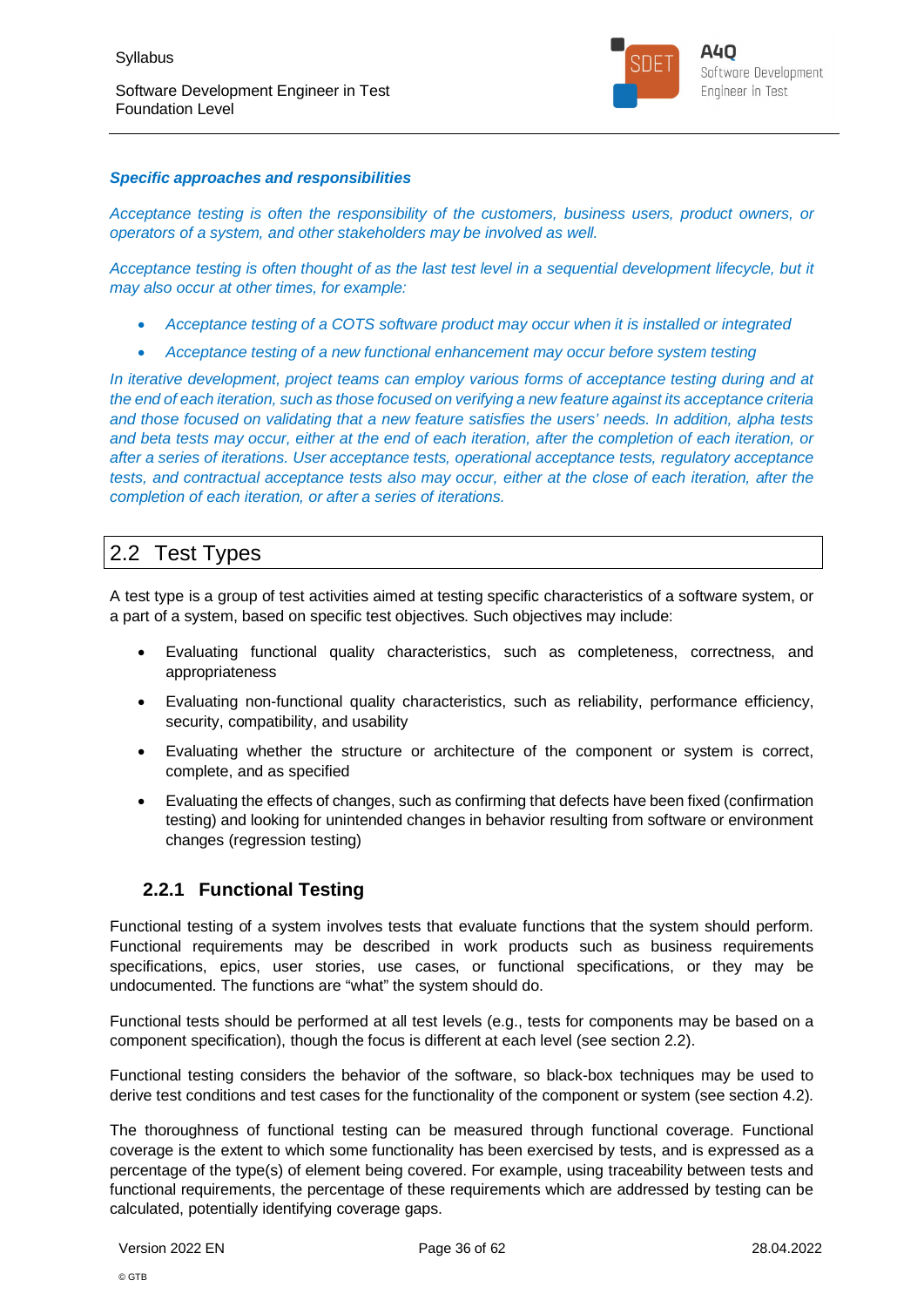

Functional test design and execution may involve special skills or knowledge, such as knowledge of the particular business problem the software solves (e.g., geological modelling software for the oil and gas industries).

## **2.2.2 Non-functional Testing**

Non-functional testing of a system evaluates characteristics of systems and software such as usability, performance efficiency or security. Refer to ISO standard (ISO/IEC 25010) for a classification of software product quality characteristics. Non-functional testing is the testing of "how well" the system behaves.

Contrary to common misperceptions, non-functional testing can and often should be performed at all test levels, and done as early as possible. The late discovery of non-functional defects can be extremely dangerous to the success of a project.

Black-box techniques (see section 4.2) may be used to derive test conditions and test cases for nonfunctional testing. For example, boundary value analysis can be used to define the stress conditions for performance tests.

The thoroughness of non-functional testing can be measured through non-functional coverage. Nonfunctional coverage is the extent to which some type of non-functional element has been exercised by tests, and is expressed as a percentage of the type(s) of element being covered. For example, using traceability between tests and supported devices for a mobile application, the percentage of devices which are addressed by compatibility testing can be calculated, potentially identifying coverage gaps.

Non-functional test design and execution may involve special skills or knowledge, such as knowledge of the inherent weaknesses of a design or technology (e.g., security vulnerabilities associated with particular programming languages) or the particular user base (e.g., the personas of users of healthcare facility management systems).

Refer to ISTQB-CTAL-TA, ISTQB-CTAL-TTA, ISTQB-CTAL-SEC, and other ISTQB® specialist modules for more details regarding the testing of non-functional quality characteristics.

## **2.2.3 White-box Testing**

White-box testing derives tests based on the system's internal structure or implementation. Internal structure may include code, architecture, work flows, and/or data flows within the system (see section 4.3).

The thoroughness of white-box testing can be measured through structural coverage. Structural coverage is the extent to which some type of structural element has been exercised by tests, and is expressed as a percentage of the type of element being covered.

At the component testing level, code coverage is based on the percentage of component code that has been tested, and may be measured in terms of different aspects of code (coverage items) such as the percentage of executable statements tested in the component, or the percentage of decision outcomes tested. These types of coverage are collectively called code coverage. At the component integration testing level, white-box testing may be based on the architecture of the system, such as interfaces between components, and structural coverage may be measured in terms of the percentage of interfaces exercised by tests.

White-box test design and execution may involve special skills or knowledge, such as the way the code is built, how data is stored (e.g., to evaluate possible database queries), and how to use coverage tools and to correctly interpret their results.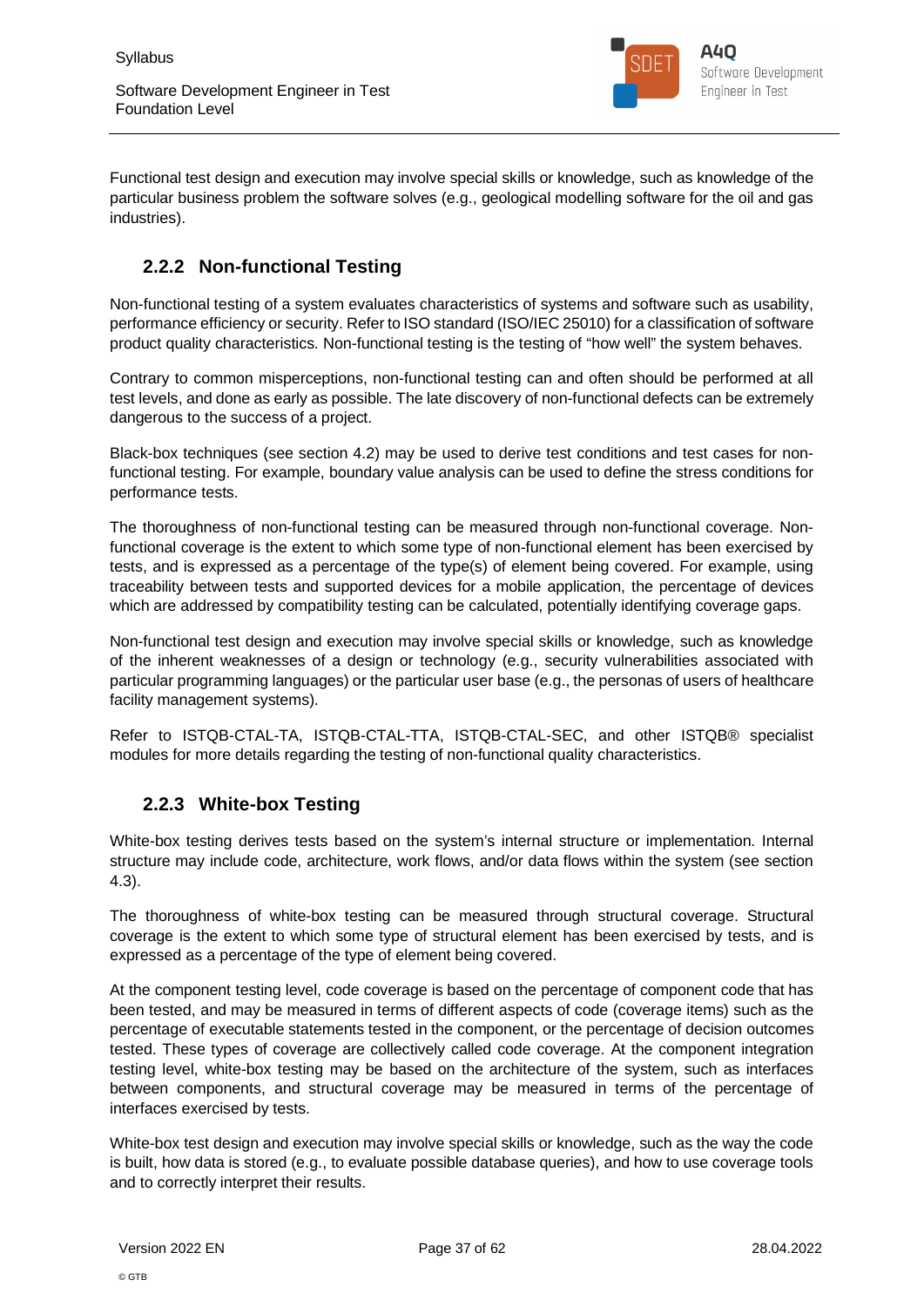

## **2.2.4 Change-related Testing**

When changes are made to a system, either to correct a defect or because of new or changing functionality, testing should be done to confirm that the changes have corrected the defect or implemented the functionality correctly, and have not caused any unforeseen adverse consequences.

- Confirmation testing: After a defect is fixed, the software may be tested with all test cases that failed due to the defect, which should be re-executed on the new software version. The software may also be tested with new tests to cover changes needed to fix the defect. At the very least, the steps to reproduce the failure(s) caused by the defect must be re-executed on the new software version. The purpose of a confirmation test is to confirm whether the original defect has been successfully fixed.
- Regression testing: It is possible that a change made in one part of the code, whether a fix or another type of change, may accidentally affect the behavior of other parts of the code, whether within the same component, in other components of the same system, or even in other systems. Changes may include changes to the environment, such as a new version of an operating system or database management system. Such unintended side-effects are called regressions. Regression testing involves running tests to detect such unintended side-effects.

Confirmation testing and regression testing are performed at all test levels.

Especially in iterative and incremental development lifecycles (e.g., Agile), new features, changes to existing features, and code refactoring result in frequent changes to the code, which also requires change-related testing. Due to the evolving nature of the system, confirmation and regression testing are very important. This is particularly relevant for Internet of Things systems where individual objects (e.g., devices) are frequently updated or replaced.

Regression test suites are run many times and generally evolve slowly, so regression testing is a strong candidate for automation. Automation of these tests should start early in the project [see ISTQB\_FL\_SYL – Chapter 6 Tool Support for Testing].

## 2.3 Maintenance Testing

Once deployed to production environments, software and systems need to be maintained. Changes of various sorts are almost inevitable in delivered software and systems, either to fix defects discovered in operational use, to add new functionality, or to delete or alter already-delivered functionality. Maintenance is also needed to preserve or improve non-functional quality characteristics of the component or system over its lifetime, especially performance efficiency, compatibility, reliability, security, , and portability.

When any changes are made as part of maintenance, maintenance testing should be performed, both to evaluate the success with which the changes were made and to check for possible side-effects (e.g., regressions) in parts of the system that remain unchanged (which is usually most of the system). Maintenance can involve planned releases and unplanned releases (hot fixes).

A maintenance release may require maintenance testing at multiple test levels, using various test types, based on its scope. The scope of maintenance testing depends on:

- The degree of risk of the change, for example, the degree to which the changed area of software communicates with other components or systems
- The size of the existing system
- The size of the change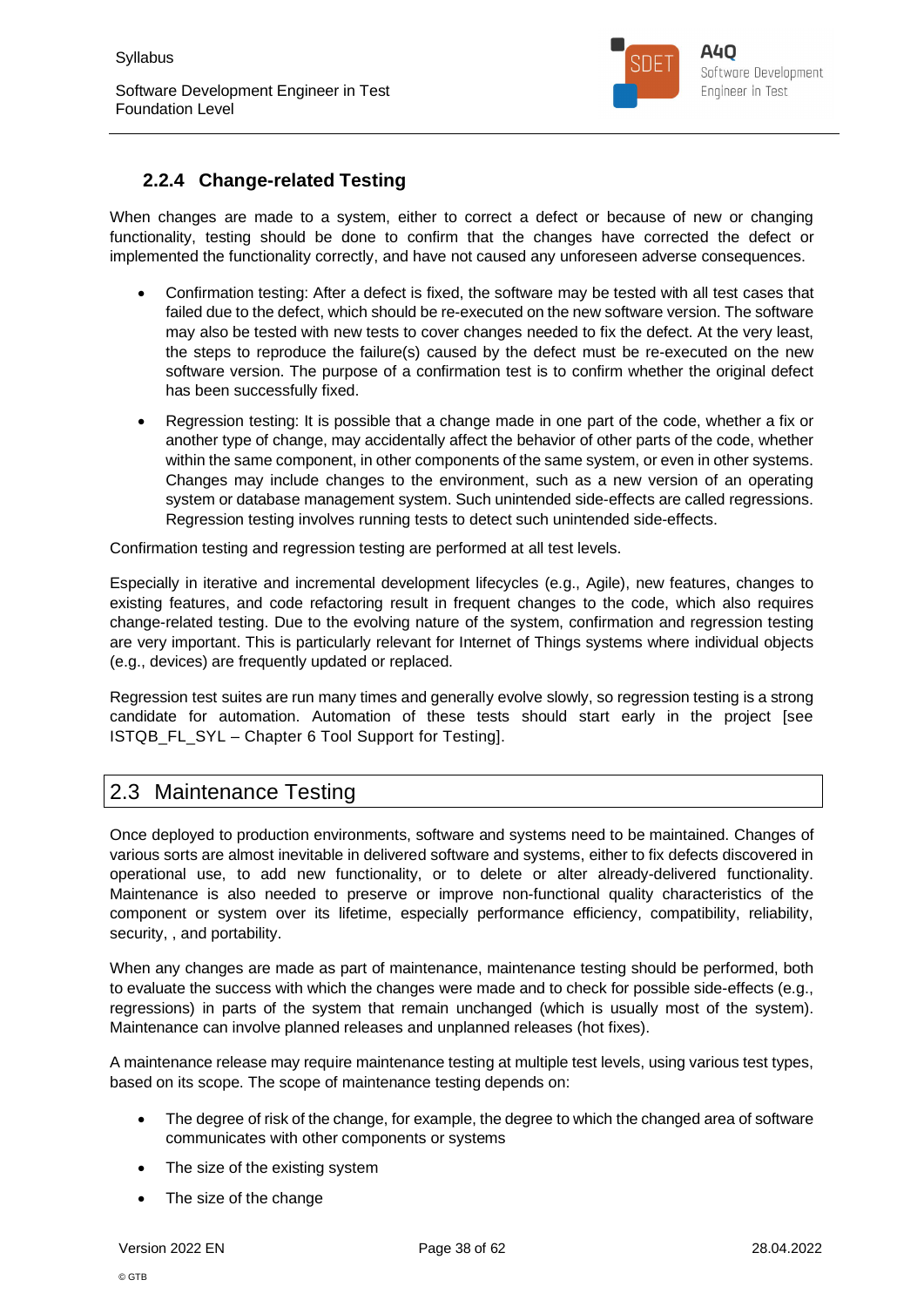

## **2.3.1 Triggers for Maintenance**

There are several reasons why software maintenance, and thus maintenance testing, takes place, both for planned and unplanned changes.

We can classify the triggers for maintenance as follows:

- Modification, such as planned enhancements (e.g., release-based), corrective and emergency changes, changes of the operational environment (such as planned operating system or database upgrades), upgrades of COTS software, and patches for defects and vulnerabilities
- Migration, such as from one platform to another, which can require operational tests of the new environment as well as of the changed software, or tests of data conversion when data from another application will be migrated into the system being maintained
	- o Retirement, such as when an application reaches the end of its life. When an application or system is retired, this can require testing of data migration or archiving if long data-retention periods are required.
	- o Testing restore/retrieve procedures after archiving for long retention periods may also be needed.
	- o regression testing may be needed to ensure that any functionality that remains in service still works.

For Internet of Things systems, maintenance testing may be triggered by the introduction of completely new or modified things, such as hardware devices and software services, into the overall system. The maintenance testing for such systems places particular emphasis on integration testing at different levels (e.g., network level, application level) and on security aspects, in particular those relating to personal data.

### **2.3.2 Impact Analysis for Maintenance**

Impact analysis evaluates the changes that were made for a maintenance release to identify the intended consequences as well as expected and possible side effects of a change, and to identify the areas in the system that will be affected by the change. Impact analysis can also help to identify the impact of a change on existing tests. The side effects and affected areas in the system need to be tested for regressions, possibly after updating any existing tests affected by the change.

Impact analysis may be done before a change is made, to help decide if the change should be made, based on the potential consequences in other areas of the system.

Impact analysis can be difficult if:

- Specifications (e.g., business requirements, user stories, architecture) are out of date or missing
- Test cases are not documented or are out of date
- Bi-directional traceability between tests and the test basis has not been maintained
- Tool support is weak or non-existent
- The people involved do not have domain and/or system knowledge
- Insufficient attention has been paid to the software's maintainability during development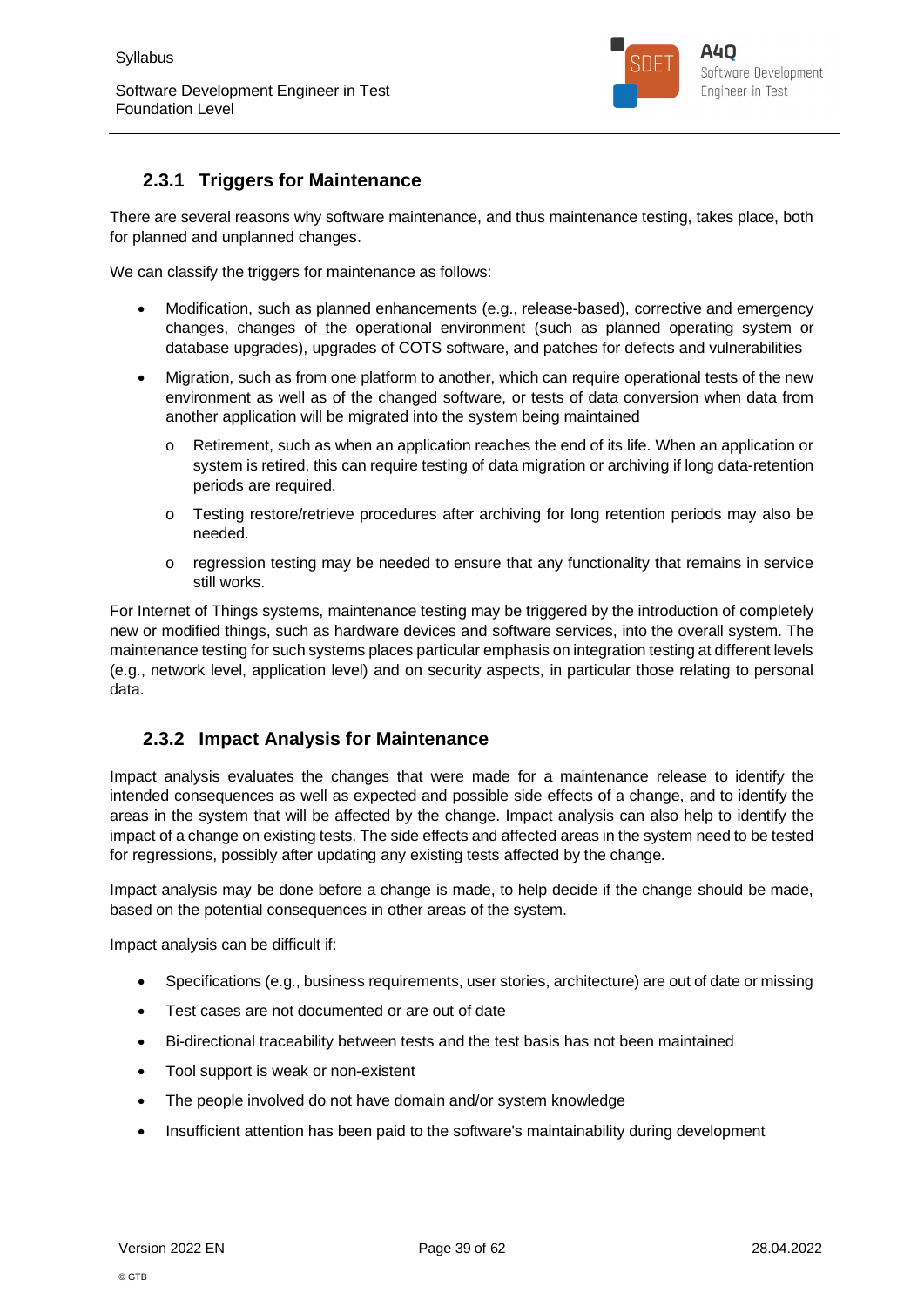

## **3 Static Testing – 225 minutes**

#### **Keywords**

ad hoc review, checklist-based review, control flow analysis, cyclomatic complexity, data flow analysis, definition-use pair, dynamic testing, perspective-based reading, review, role-based reviewing, scenariobased review, static analysis, static testing

#### **Learning Objectives for Static Testing**

#### *3.1 Static Testing Basics (non-exam relevant)*

- *FL-3.1.1 (K1) Recognize types of software work product that can be examined by the different static testing techniques*
- *FL-3.1.2 (K2) Use examples to describe the value of static testing*
- *FL-3.1.3 (K2) Explain the difference between static and dynamic techniques, considering objectives, types of defects to be identified, and the role of these techniques within the software lifecycle*

#### **3.2 Applying review techniques**

FL-3.2.4 (K3) Apply a review technique to a work product to find defects

HO-3.2.4 (H2) Review a piece of code with a given checklist. Document the findings.

*Guideline for hands-on objective:*

*Provide a typical code review checklist with various anomalies.*

*Provide a piece of code that contains several of the anomalies from the checklist. Provide a findings list template to participants to document findings. Review the findings list with the participants.*

#### **3.3 Static Analysis**

- TTA-3.2.1 (K3) Use control flow analysis to detect if code has any control flow anomalies and to measure cyclomatic complexity
- HO-3.2.1 (H1) For a piece of code, use a static analysis tool to find typical control flow anomalies. Understand the report of the tool and how the anomalies affect the product quality characteristics.

*Guideline for hands-on objective:*

*Provide one or more pieces of code that are syntactically correct and contain different types of control flow anomalies mentioned in the Syllabus.*

*Guide the participants in running the static analysis tool and displaying the reports on control flow anomalies. Participants shall discuss the defects found and indicate the quality characteristic affected (functional correctness, maintainability, security etc.).*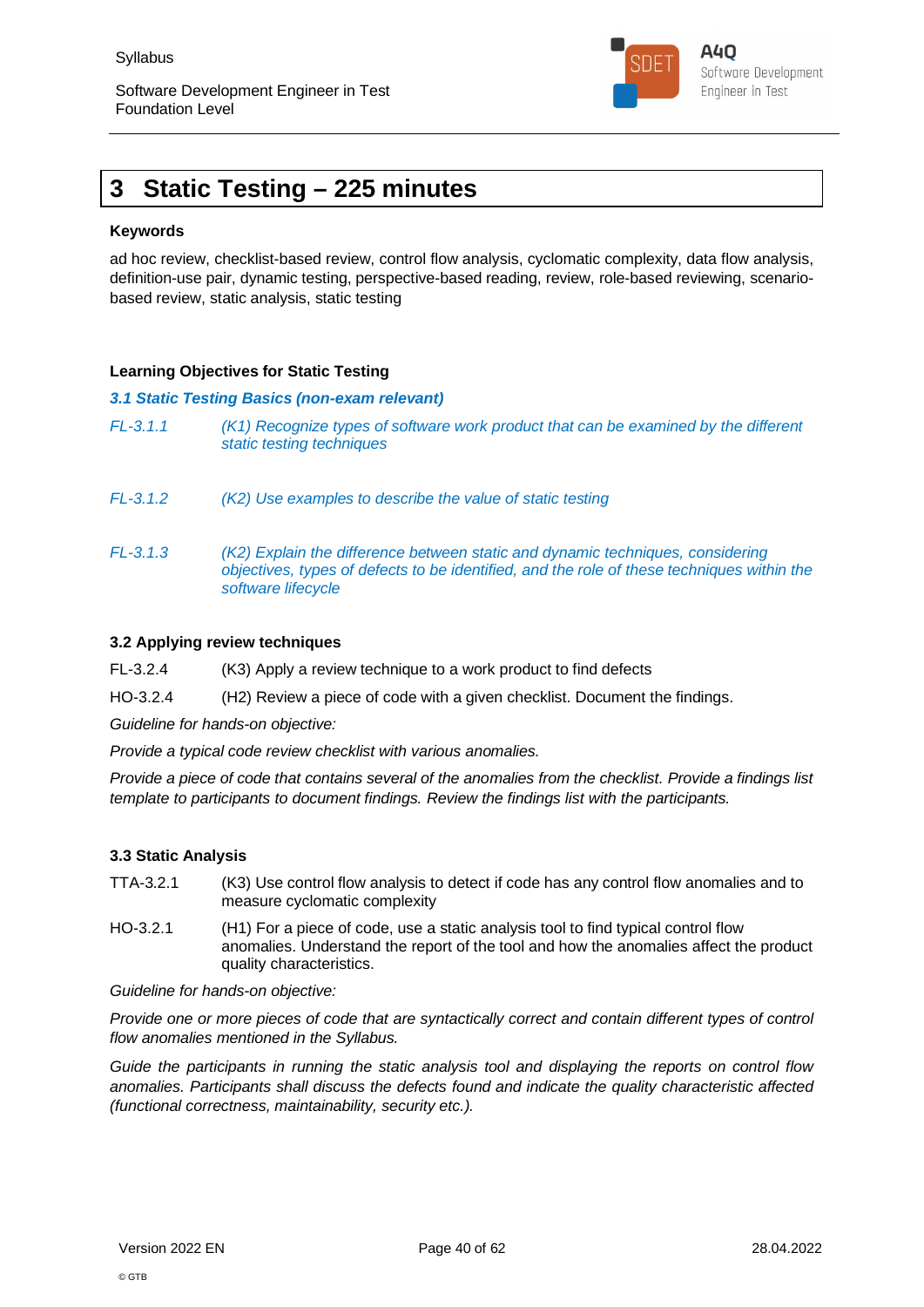

- TTA-3.2.2 (K3) Use data flow analysis to detect if code has any data flow anomalies
- HO-3.2.2 (H1) For a piece of code, understand the report of a static analysis tool concerning data flow anomalies and how those anomalies affect functional correctness and maintainability.

#### *Guideline for hands-on objective:*

*Provide a piece of code that is syntactically correct and contains the main types of data flow anomalies for some variables.*

*Run static code analysis, explain the data flow anomalies reported to the participants, and discuss their impact on functional correctness or on maintainability.*

- TTA-3.2.3 (K3) Propose ways to improve the maintainability of code by applying static analysis
- HO-3.2.3 (H2) For a piece of code violating a given set of coding standards and guidelines, fix the maintainability defects reported by static code analysis. Subsequently confirm by re-testing that the defects are resolved and verify that no new issues have been introduced.

#### *Guideline for hands-on objective:*

*Provide a set of coding standards and guidelines out of the ones mentioned in the Syllabus. Provide a piece of code that is syntactically correct and contains violations against this set. Run a static analysis tool testing the code against this given set and provide the report on deviations to the participants.*

*The participants shall fix the maintainability defects reported by the tool. They shall rerun the static analysis to confirm that the defects are resolved and verify that no new issues have been introduced.*

*Note: TTA-3.2.4 has been removed from Advanced Level Syllabus – Technical Test Analyst v4.0*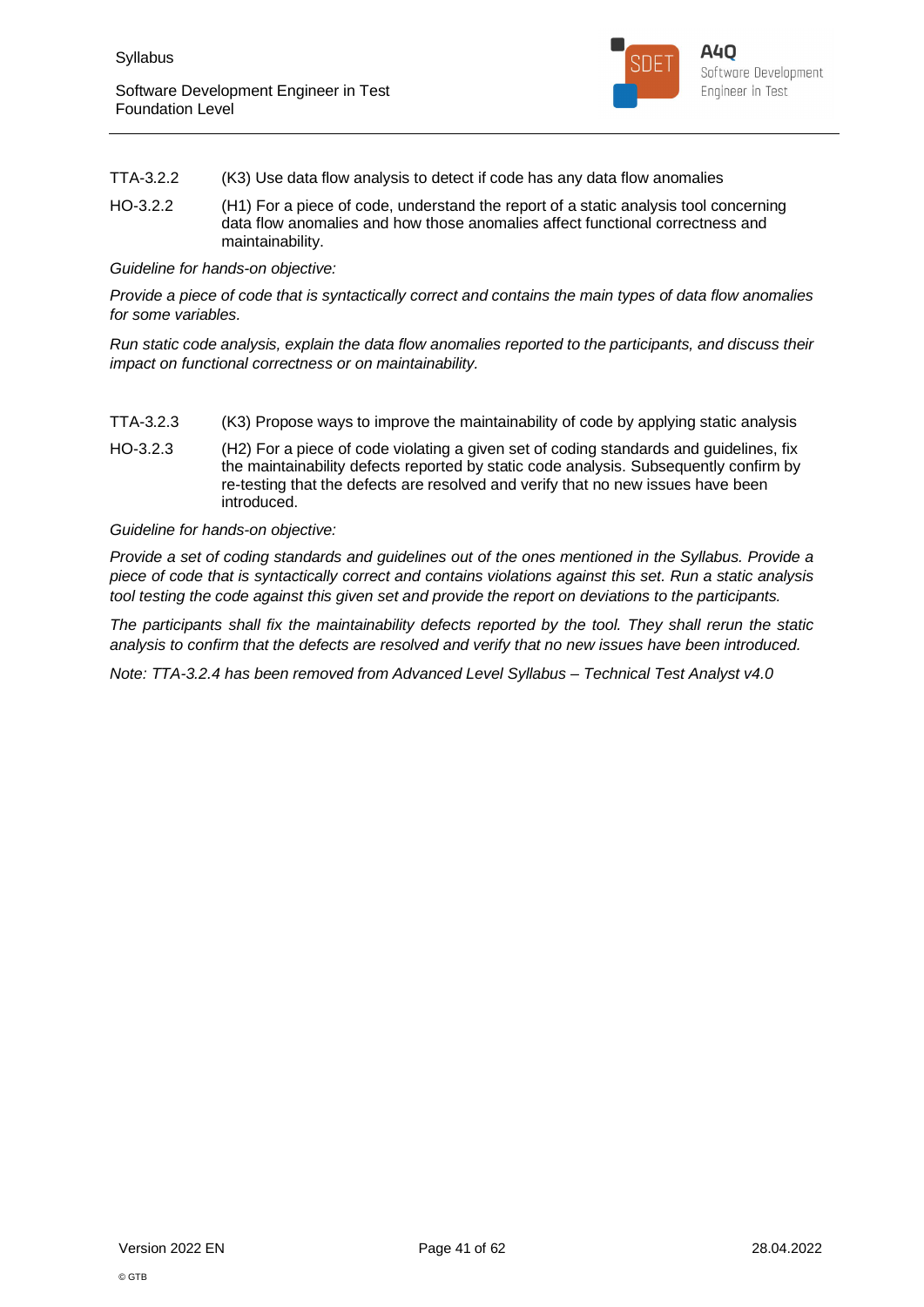

## *3.1 Static Testing Basics (non-exam relevant)*

*In contrast to dynamic testing, which requires the execution of the software being tested, static testing relies on the manual examination of work products (i.e., reviews) or tool-driven evaluation of the code or other work products (i.e., static analysis). Both types of static testing assess the code or other work product being tested without actually executing the code or work product being tested.*

*Static analysis is important for safety-critical computer systems (e.g., aviation, medical, or nuclear software), but static analysis has also become important and common in other settings. For example, static analysis is an important part of security testing. Static analysis is also often incorporated into automated software build and distribution tools, for example in Agile development, continuous delivery, and continuous deployment.*

## *3.1.1 Work Products that Can Be Examined by Static Testing (non-exam relevant)*

*Almost any work product can be examined using static testing (reviews and/or static analysis), for example:*

- *Specifications, including business requirements, functional requirements, and security requirements*
- *Epics, user stories, and acceptance criteria*
- *Architecture and design specifications*
- *Code*
- *Testware, including test plans, test cases, test procedures, and automated test scripts*
- *User guides*
- *Web pages*
- *Contracts, project plans, schedules, and budget planning*
- *Configuration set up and infrastructure set up*
- *Models, such as activity diagrams, which may be used for Model-Based testing (see ISTQB-CTFL-MBT and Kramer 2016)*

*Reviews can be applied to any work product that the participants know how to read and understand. Static analysis can be applied efficiently to any work product with a formal structure (typically code or models) for which an appropriate static analysis tool exists. Static analysis can even be applied with tools that evaluate work products written in natural language such as requirements (e.g., checking for spelling, grammar, and readability).*

### *3.1.2 Benefits of Static Testing (non-exam relevant)*

*Static testing techniques provide a variety of benefits. When applied early in the software development lifecycle, static testing enables the early detection of defects before dynamic testing is performed (e.g., in requirements or design specifications reviews, backlog refinement, etc.). Defects found early are often much cheaper to remove than defects found later in the lifecycle, especially compared to defects found after the software is deployed and in active use. Using static testing techniques to find defects and then fixing those defects promptly is almost always much cheaper for the organization than using dynamic testing to find defects in the test object and then fixing them, especially when considering the additional costs associated with updating other work products and performing confirmation and regression testing.*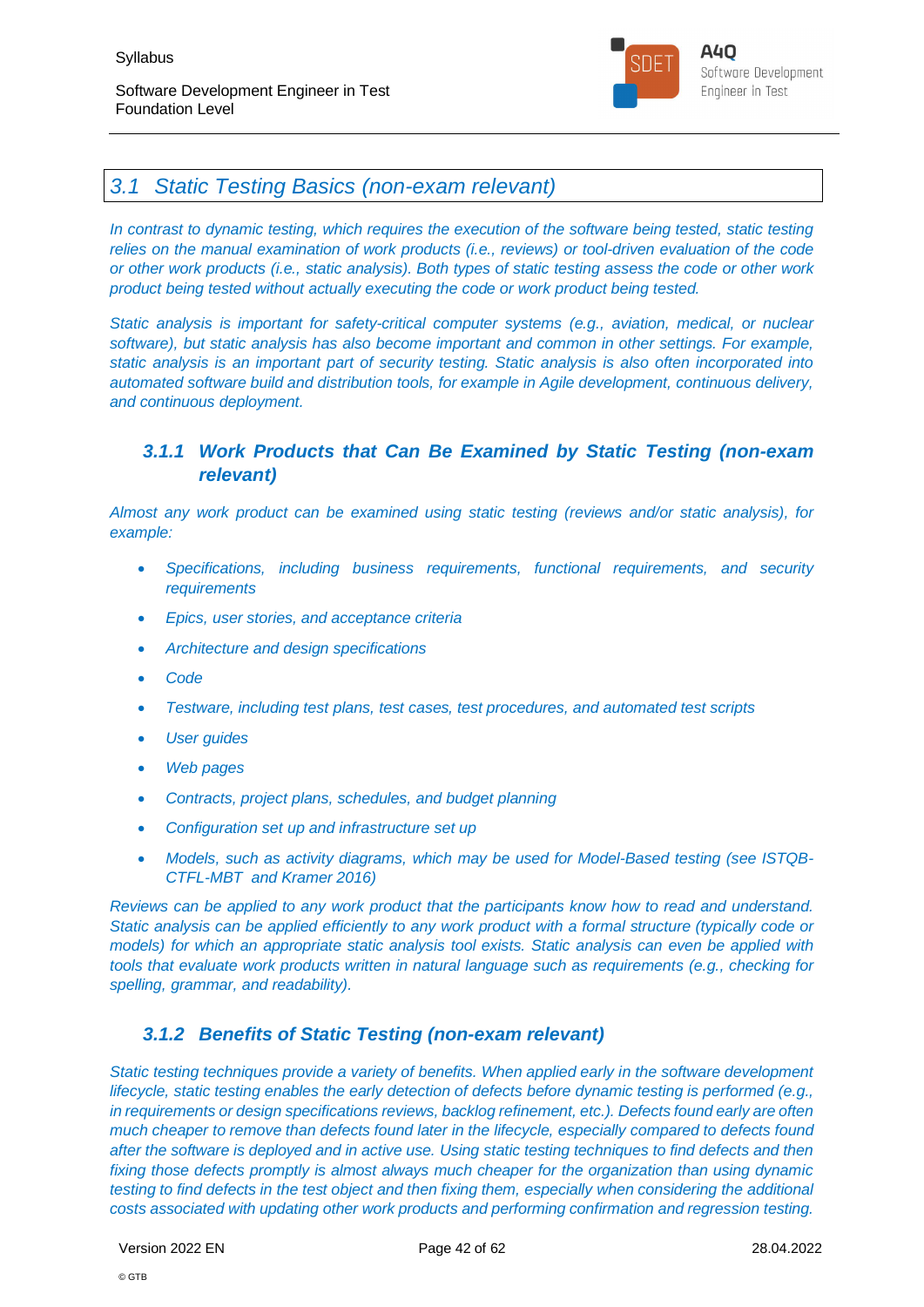

*Additional benefits of static testing may include:*

- *Detecting and correcting defects more efficiently, and prior to dynamic test execution*
- *Identifying defects which are not easily found by dynamic testing*
- *Preventing defects in design or coding by uncovering inconsistencies, ambiguities, contradictions, omissions, inaccuracies, and redundancies in requirements*
- *Increasing development productivity (e.g., due to improved design, more maintainable code)*
- *Reducing development cost and time*
- *Reducing testing cost and time*
- *Reducing total cost of quality over the software's lifetime, due to fewer failures later in the lifecycle or after delivery into operation*
- *Improving communication between team members in the course of participating in reviews*

#### *3.1.3 Differences between Static and Dynamic Testing (non-exam relevant)*

*Static testing and dynamic testing can have the same objectives (see section 1.1.1), such as providing an assessment of the quality of the work products and identifying defects as early as possible. Static and dynamic testing complement each other by finding different types of defects.*

*One main distinction is that static testing finds defects in work products directly rather than identifying failures caused by defects when the software is run. A defect can reside in a work product for a very long time without causing a failure. The path where the defect lies may be rarely exercised or hard to reach, so it will not be easy to construct and execute a dynamic test that encounters it. Static testing may be able to find the defect with much less effort.*

*Another distinction is that static testing can be used to improve the consistency and internal quality of work products, while dynamic testing typically focuses on externally visible behaviors.*

*Compared with dynamic testing, typical defects that are easier and cheaper to find and fix through static testing include:*

- *Requirement defects (e.g., inconsistencies, ambiguities, contradictions, omissions, inaccuracies, and redundancies)*
- *Design defects (e.g., inefficient algorithms or database structures, high coupling, low cohesion)*
- *Coding defects (e.g., variables with undefined values, variables that are declared but never used, unreachable code, duplicate code)*
- *Deviations from standards (e.g., lack of adherence to coding standards)*
- *Incorrect interface specifications (e.g., different units of measurement used by the calling system than by the called system)*
- *Security vulnerabilities (e.g., susceptibility to buffer overflows)*
- *Gaps or inaccuracies in test basis traceability or coverage (e.g., missing tests for an acceptance criterion)*

*Moreover, most types of maintainability defects can only be found by static testing (e.g., improper modularization, poor reusability of components, code that is difficult to analyze and modify without introducing new defects).*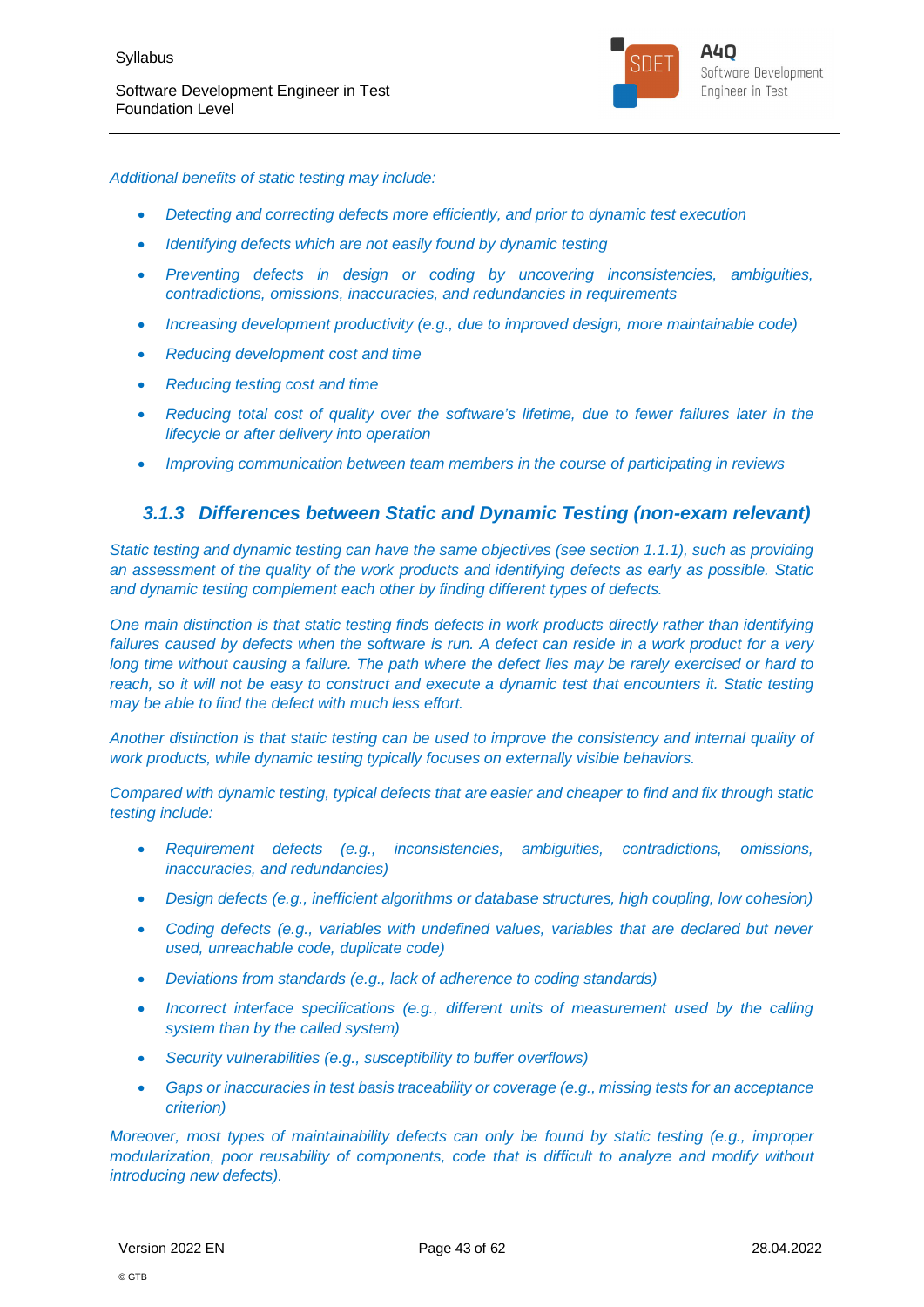

## 3.2 Applying Review Techniques

Reviews vary from informal to formal. Informal reviews are characterized by not following a defined process and not having formal documented output. Formal reviews are characterized by team participation, documented results of the review, and documented procedures for conducting the review. The formality of a review process is related to factors such as the software development lifecycle model, the maturity of the development process, the complexity of the work product to be reviewed, any legal or regulatory requirements, and/or the need for an audit trail.

The focus of a review depends on the agreed objectives of the review (e.g., finding defects, gaining understanding, educating participants such as testers and new team members, or discussing and deciding by consensus).

ISO standard (ISO/IEC 20246) contains more in-depth descriptions of the review process for work products, including roles and review techniques.

## **3.2.1 Applying Review Techniques**

There are a number of review techniques that can be applied during the individual review (i.e., individual preparation) activity to uncover defects. These techniques can be used across the review types described above. The effectiveness of the techniques may differ depending on the type of review used. Examples of different individual review techniques for various review types are listed below.

#### **Ad hoc**

In an ad hoc review, reviewers are provided with little or no guidance on how this task should be performed. Reviewers often read the work product sequentially, identifying and documenting issues as they encounter them. Ad hoc reviewing is a commonly used technique needing little preparation. This technique is highly dependent on reviewer skills and may lead to many duplicate issues being reported by different reviewers.

#### **Checklist-based**

A checklist-based review is a systematic technique, whereby the reviewers detect issues based on checklists that are distributed at review initiation (e.g., by the facilitator). A review checklist consists of a set of questions based on potential defects, which may be derived from experience. Checklists should be specific to the type of work product under review and should be maintained regularly to cover issue types missed in previous reviews. The main advantage of the checklist-based technique is a systematic coverage of typical defect types. Care should be taken not to simply follow the checklist in individual reviewing, but also to look for defects outside the checklist.

#### **Scenarios and dry runs**

In a scenario-based review, reviewers are provided with structured guidelines on how to read through the work product. A scenario-based review supports reviewers in performing "dry runs" on the work product based on expected usage of the work product (if the work product is documented in a suitable format such as use cases). These scenarios provide reviewers with better guidelines on how to identify specific defect types than simple checklist entries. As with checklist-based reviews, in order not to miss other defect types (e.g., missing features), reviewers should not be constrained to the documented scenarios.

#### **Perspective-based**

In perspective-based reading, similar to a role-based review, reviewers take on different stakeholder viewpoints in individual reviewing. Typical stakeholder viewpoints include end user, marketing, designer,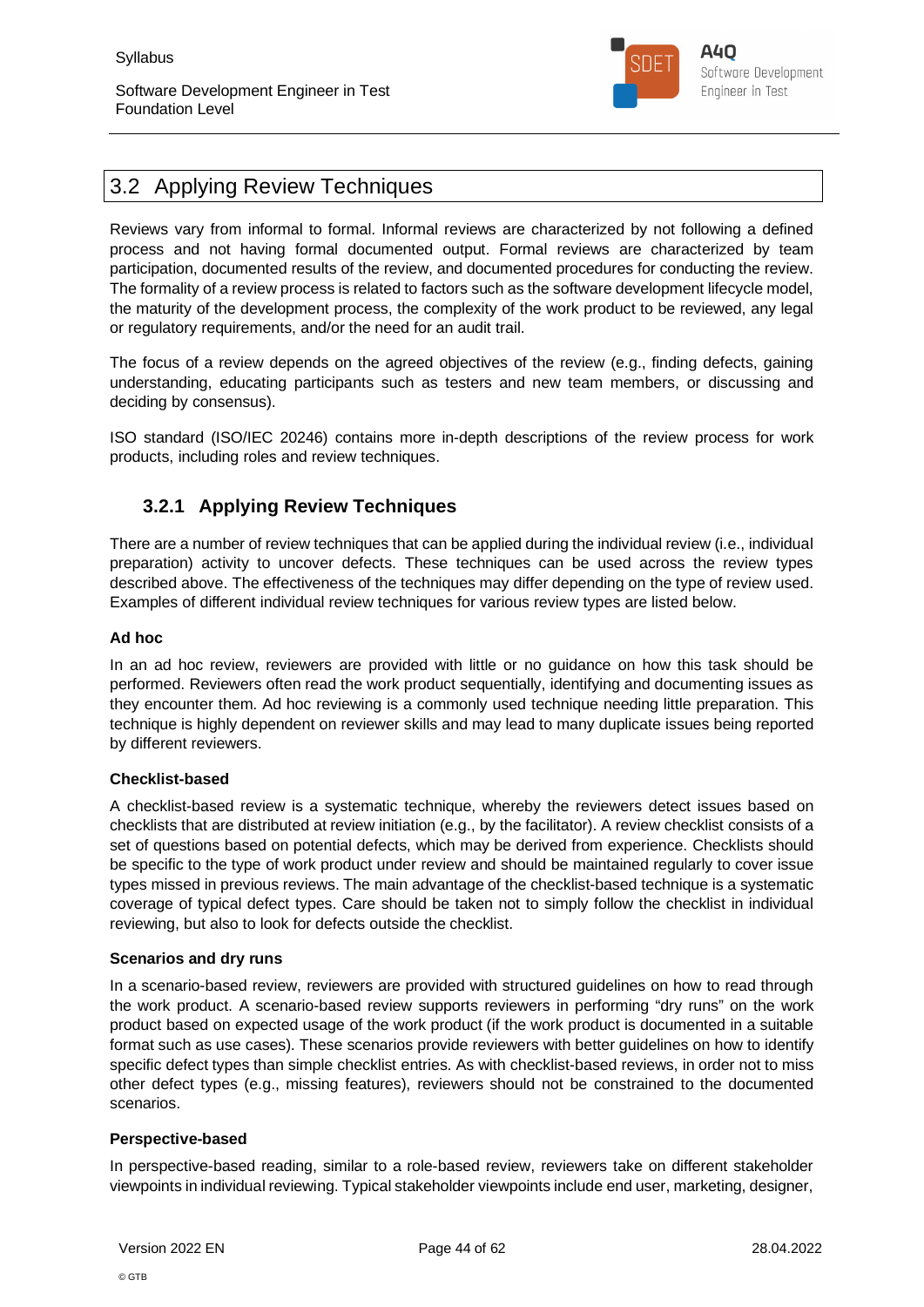

tester, or operations. Using different stakeholder viewpoints leads to more depth in individual reviewing with less duplication of issues across reviewers.

In addition, perspective-based reading also requires the reviewers to attempt to use the work product under review to generate the product they would derive from it. For example, a tester would attempt to generate draft acceptance tests if performing a perspective-based reading on a requirements specification to see if all the necessary information was included. Further, in perspective-based reading, checklists are expected to be used.

Empirical studies have shown perspective-based reading to be the most effective general technique for reviewing requirements and technical work products. A key success factor is including and weighing different stakeholder viewpoints appropriately, based on risks. See Shul 2000 for details on perspectivebased reading, and Sauer 2000 for the effectiveness of different review techniques.

#### **Role-based**

A role-based review is a technique in which the reviewers evaluate the work product from the perspective of individual stakeholder roles. Typical roles include specific end user types (experienced, inexperienced, senior, child, etc.), and specific roles in the organization (user administrator, system administrator, performance tester, etc.). The same principles apply as in perspective-based reading because the roles are similar.

## 3.3 Static Analysis

The objective of static analysis is to detect actual or potential defects in code and system architecture and to improve their maintainability.

### **3.3.1 Control Flow Analysis**

Control flow analysis is the static technique where the steps followed through a program are analyzed through the use of a control flow graph , usually with the use of a tool. There are a number of anomalies which can be found in a system using this technique, including loops that are badly designed (e.g., having multiple entry points or that do not terminate), ambiguous targets of function calls in certain languages, incorrect sequencing of operations, code that cannot be reached, uncalled functions, etc.

Control flow analysis can be used to determine cyclomatic complexity. The cyclomatic complexity is a positive integer which represents the number of independent paths in a strongly connected graph.

The cyclomatic complexity is generally used as an indicator of the complexity of a component. Thomas McCabe's theory [McCabe76] was that the more complex the system, the harder it would be to maintain and the more defects it would contain. Many studies have noted this correlation between complexity and the number of contained defects. Any component that is measured with a higher complexity should be reviewed for possible refactoring, for example division into multiple components.

### **3.3.2 Data Flow Analysis**

Data flow analysis covers a variety of techniques which gather information about the use of variables in a system. The lifecycle of each variable along a control flow path is investigated, (i.e., where it is declared, defined, used, and destroyed), since potential anomalies can be identified if these actions are used out of sequence [Beizer90].

One common technique classifies the use of a variable as one of three atomic actions:

when the variable is defined, declared, or initialized (e.g., x:=3)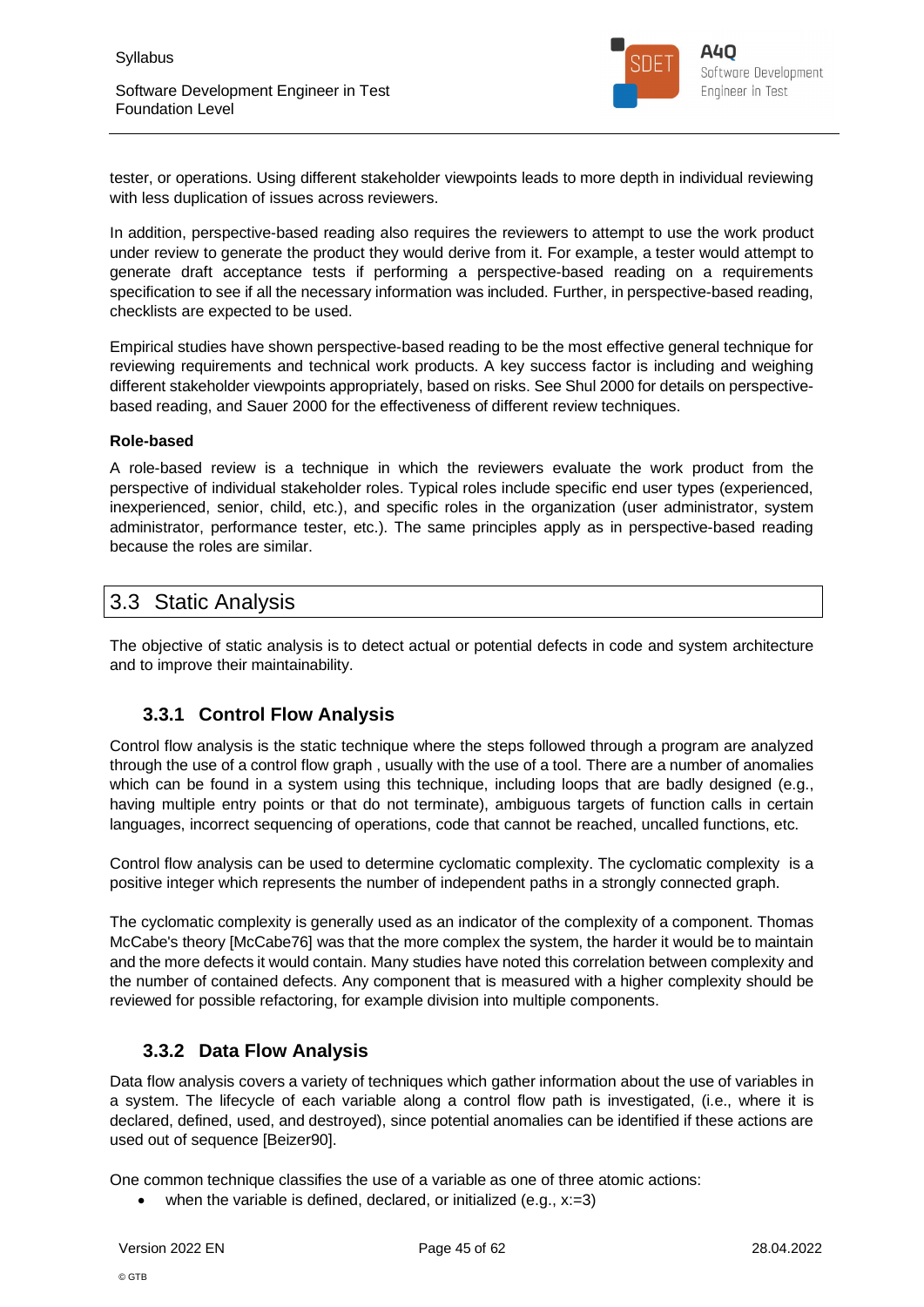

- when the variable is used or read (e.g., if  $x > temp$ )
- when the variable is killed, destroyed, or goes out of scope (e.g., text file 1.close, loop control variable (i) on exit from loop)

Sequences of such actions that indicate potential anomalies include:

- definition followed by another definition or kill with no intervening use
- definition with no subsequent kill (e.g., leading to a possible memory leak for dynamically allocated variables)
- use or kill before definition
- use or kill after a kill

Depending on the programming language, some of these anomalies may be identified by the compiler, but a separate static analysis tool might be needed to identify the data flow anomalies. For instance, redefinition with no intervening use is allowed in most programming languages, and may be deliberately programmed, but it would be flagged by a data flow analysis tool as being a possible anomaly that should be checked.

The use of control flow paths to determine the sequence of actions for a variable can lead to the reporting of potential anomalies that cannot occur in practice. For instance, static analysis tools cannot always identify if a control flow path is feasible, as some paths are only determined based on values assigned to variables at run time. There is also a class of data flow analysis problems that are difficult for tools to identify, when the analyzed data are part of data structures with dynamically assigned variables, such as records and arrays. Static analysis tools also struggle with identifying potential data flow anomalies when variables are shared between concurrent threads of control in a program as the sequence of actions on data becomes difficult to predict.

In contrast to data flow analysis, which is static testing, data flow testing is dynamic testing in which test cases are generated to exercise 'definition-use pairs' in program code. Data flow testing uses some of the same concepts as data flow analysis as these definition-use pairs are control flow paths between a definition and a subsequent use of a variable in a program.

## **3.3.3 Using Static Analysis for Improving Maintainability**

Static analysis can be applied in several ways to improve the maintainability of code, architecture and websites.

Poorly written, uncommented and unstructured code tends to be harder to maintain. It may require more effort for developers to locate and analyze defects in the code, and the modification of the code to correct a defect or add a new feature may result in further defects being introduced.

Static analysis is used to verify compliance with coding standards and guidelines; where non-compliant code is identified, it can be updated to improve its maintainability. These standards and guidelines describe required coding and design practices such as conventions for naming, commenting, indentation and modularization. Note that static analysis tools generally raise warnings rather than detect defects. These warnings (e.g., on level of complexity) may be provided even though the code may be syntactically correct.

Modular designs generally result in more maintainable code. Static analysis tools support the development of modular code in the following ways:

- They search for repeated code. These sections of code may be candidates for refactoring into modules (although the runtime overhead imposed by module calls may be an issue for real-time systems).
- They generate metrics which are valuable indicators of code modularization. These include measures of coupling and cohesion. A system that is to have good maintainability is more likely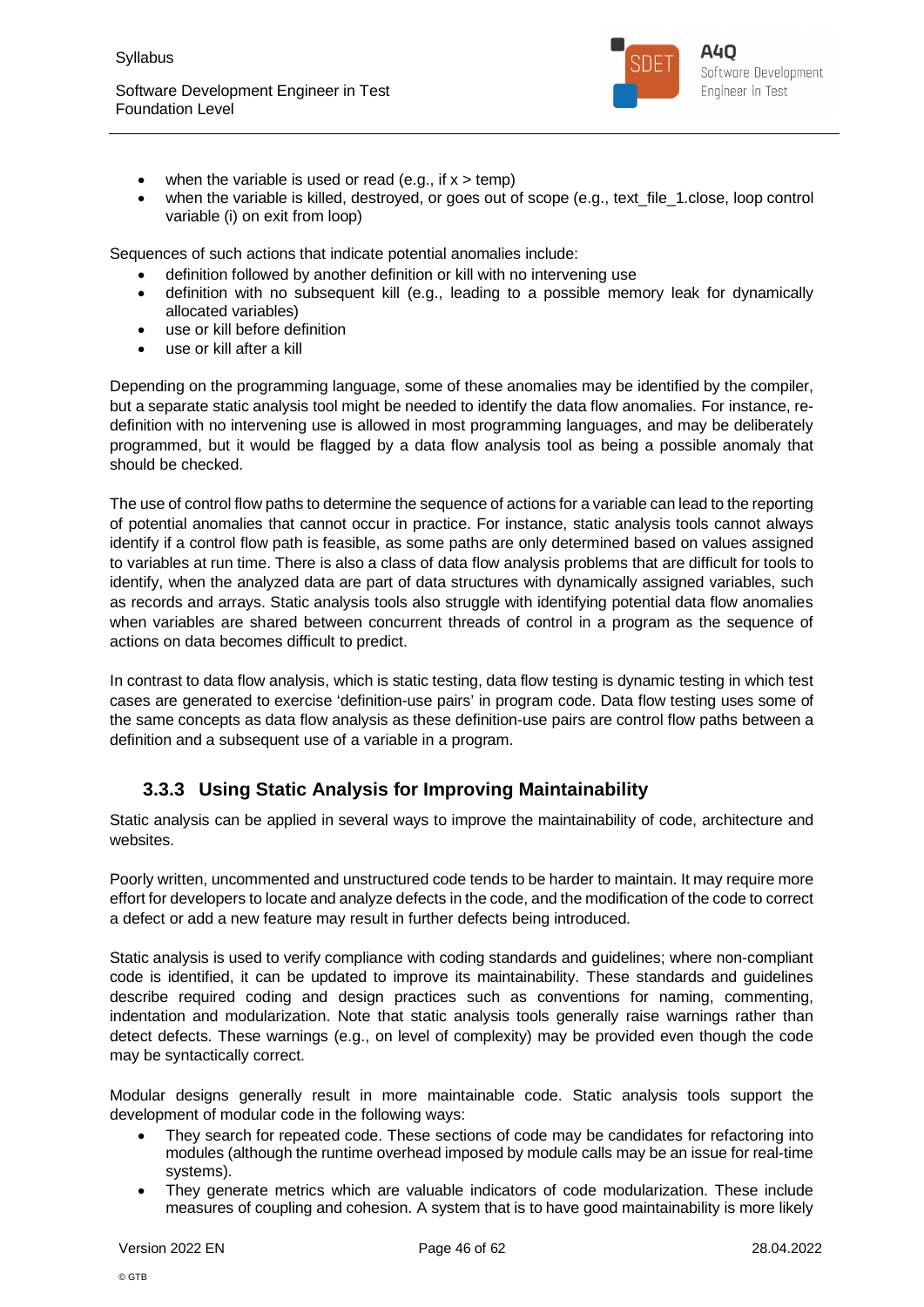

to have a low measure of coupling (the degree to which modules rely on each other during execution) and a high measure of cohesion (the degree to which a module is self-contained and focused on a single task).

- They indicate, in object-oriented code, where derived objects may have too much or too little visibility into parent classes.
- They highlight areas in code or architecture with a high level of structural complexity.

The maintenance of a web site can also be supported using static analysis tools. Here the objective is to check if the tree-like structure of the site is well-balanced or if there is an imbalance that will lead to:

- More difficult testing tasks
- Increased maintenance workload

In addition to evaluating maintainability, static analysis tools can also be applied to the code used for implementing websites to check for possible exposure to security vulnerabilities such as code injection, cookie security, cross-site scripting, resource tampering, and SQL code injection. Further details are provided in [ISTQB\_ATTA\_SYL – Section 4.3 Security Testing] and in the Advanced Level Security Testing syllabus [ISTQB\_ ALSEC\_SYL].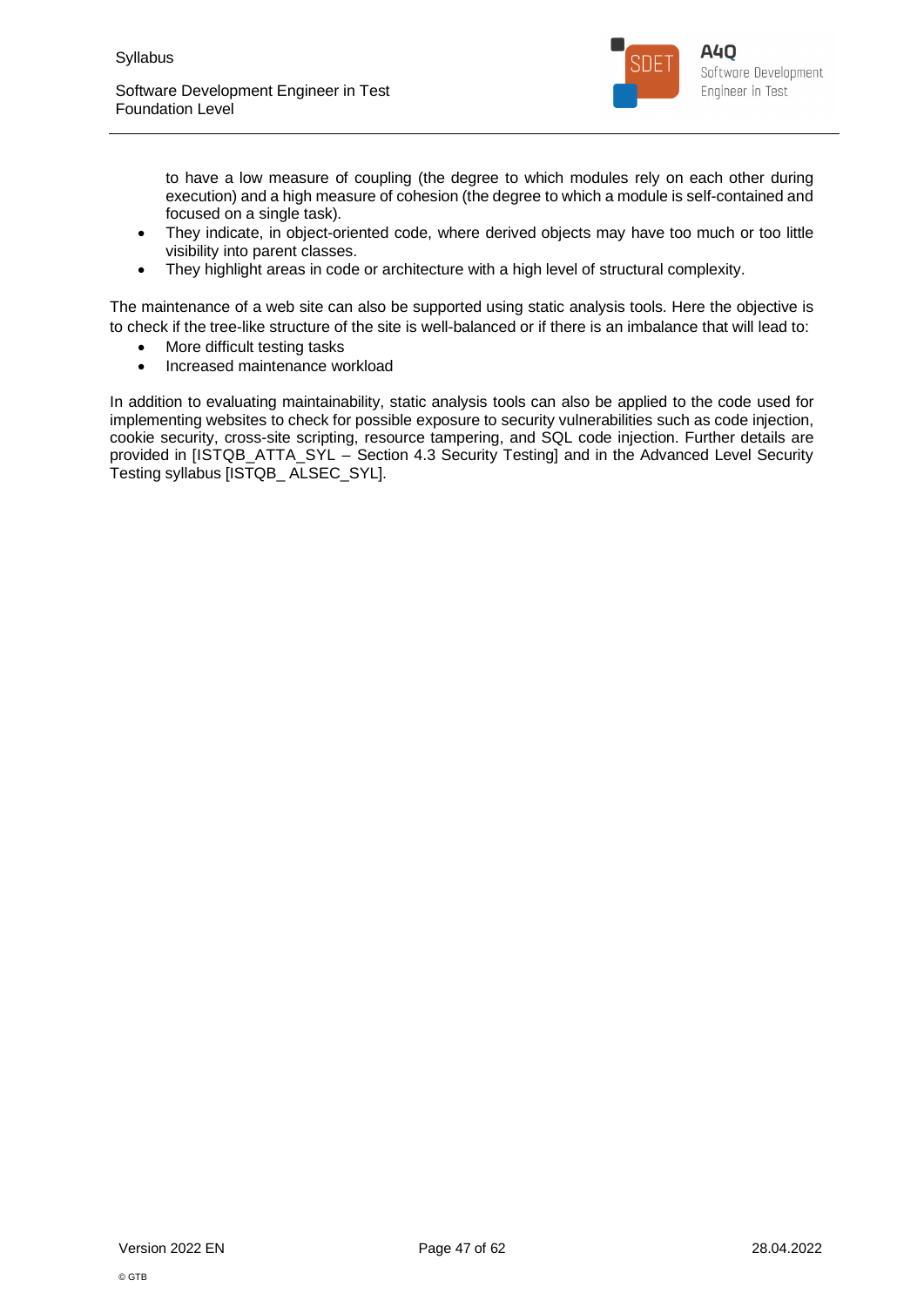

## **4 Test Techniques – 450 minutes**

#### **Keywords**

atomic condition, black-box test technique, boundary value analysis, coverage, decision coverage, decision table testing, decision testing, equivalence partitioning, experience-based test technique, multiple condition testing, modified condition / decision testing, state transition testing, statement coverage, statement testing, short-circuiting, test technique, use case testing, white-box test technique

#### **Learning Objectives for Test Techniques**

#### **4.1 Test Techniques**

FL-4.1.1 (K2) Explain the characteristics, commonalities, and differences between black-box test techniques, white-box test techniques, and experience-based test techniques

#### **4.2 Black-box Test Techniques**

- FL-4.2.1 (K3) Apply equivalence partitioning to derive test cases from given requirements
- HO-4.2.1 (H2) For a given specification item, design and implement a test suite, applying equivalence partitioning. Execute the test suite with the corresponding software.

#### *Guideline for hands-on objective:*

*Provide a specification item and the corresponding software as test item. The test item shall contain defects that can be detected by equivalence partitioning.*

*The participants shall design, implement and execute the test cases and verify that all partitions are covered. If not, they shall add test cases until the test goal is reached and all defects are detected.*

*Optional: Fix the defects in the software and rerun the test cases to confirm that the defects are resolved and verify that no new issues have been introduced.*

*The example shall lead to test cases for at least 2 valid and at least 1 invalid equivalence classes.*

- FL-4.2.2 (K3) Apply boundary value analysis to derive test cases from given requirements
- HO-4.2.2 (H2) For a given specification item, design and implement a test suite, applying boundary value analysis. Execute the test suite with the corresponding software.

*Guideline for hands-on objective:*

*Provide a specification item and the corresponding software as test item. The test item shall contain defects that can be detected by boundary value analysis.*

*The participants shall design, implement and execute the test cases and verify that all boundary values are covered. If not, they shall add test cases until the test goal is reached and all defects are detected.*

*Optional: Fix the defects in the software and rerun the test cases to confirm that the defects are resolved and verify that no new issues have been introduced.*

*The example shall lead to test cases for at least 4 boundary values (2 boundaries).*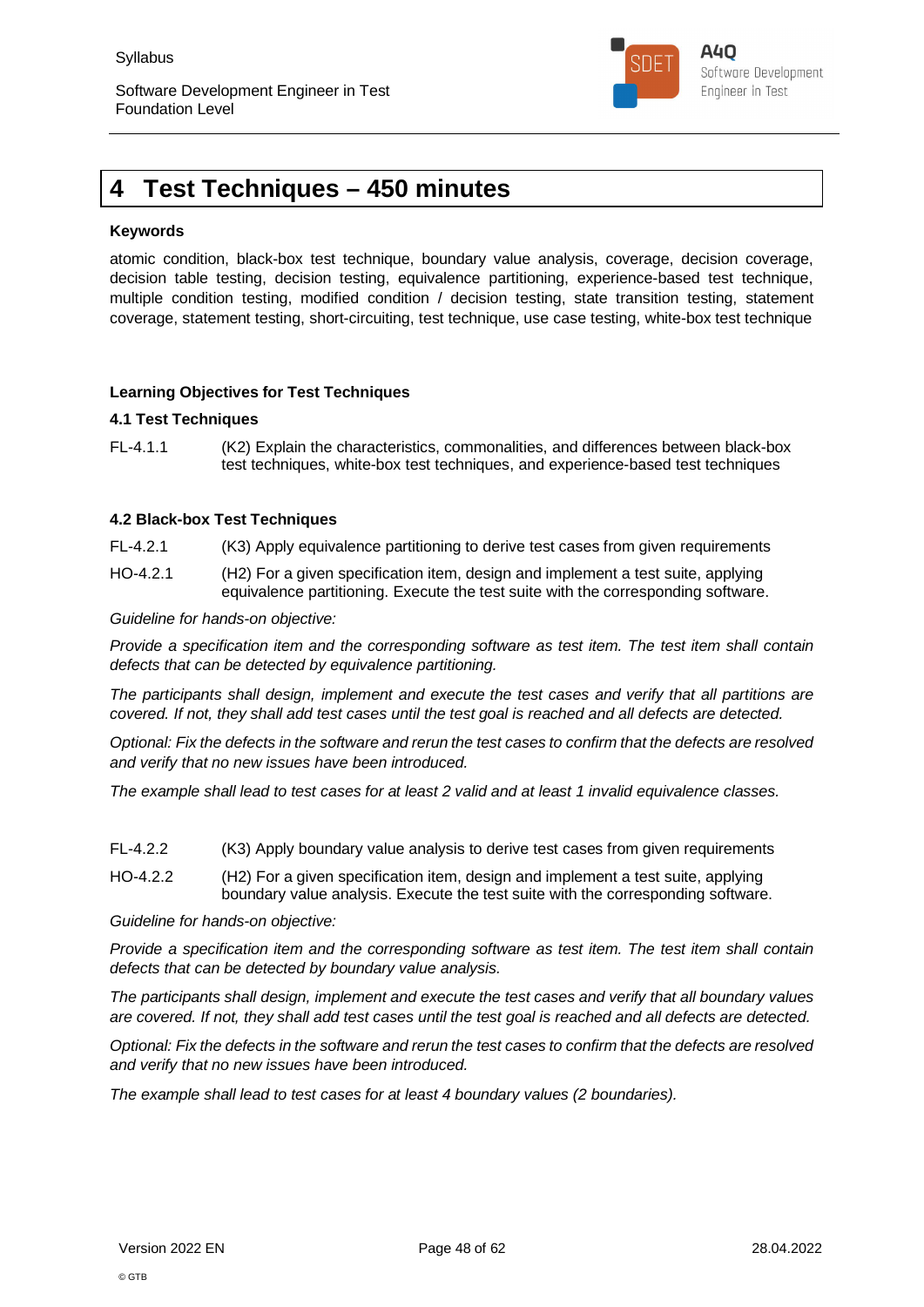

| FL-4.2.3 |  |  | (K3) Apply decision table testing to derive test cases from given requirements |  |
|----------|--|--|--------------------------------------------------------------------------------|--|
|          |  |  |                                                                                |  |

HO-4.2.3 (H2) For a given specification item, design and implement a test suite, applying decision table testing. Execute the test suite with the corresponding software.

*Guideline for hands-on objective:*

*Provide a specification item and the corresponding software as test item. The test item shall contain defects that can be detected by decision table testing.*

*The participants shall design, implement and execute the test cases and verify that all table entries are covered. If not, they shall add test cases until the test goal is reached and all defects are detected.*

*Optional: Fix the defects in the software and rerun the test cases to confirm that the defects are resolved and verify that no new issues have been introduced.*

*The table in the example shall contain at least 3 conditions.*

- FL-4.2.4 (K3) Apply state transition testing to derive test cases from given requirements
- HO-4.2.4 (H2) For a given specification item, design and implement a test suite, applying state transition testing. Execute the test suite with the corresponding software.

*Guideline for hands-on objective:*

*Provide a piece of code and the corresponding software component specification. A few executable statements should contain defects that can be detected using state transition testing (e.g., describing a finite state machine).*

*The participants shall design, implement and execute the test cases and verify that all state transitions are covered. If not, they shall add test cases until the test goal is reached and all defects are detected.*

*The example shall be non-trivial, leading to at least 5 test cases.*

FL-4.2.5 (K2) Explain how to derive test cases from a use case

#### **4.3 White-box Test Techniques**

#### **4.3.1 Application test**

- FL-4.3.1 (K2) Explain statement coverage
- TTA-2.2.1 (K3) Design test cases for a given test object by applying statement testing to achieve a defined level of coverage
- HO-2.2.1 (H2) For a given specification item and a corresponding piece of code, design and implement a test suite with the goal to reach 100% statement coverage, and verify after execution that the test goal has been reached.

*Guideline for hands-on objective:*

*Provide a piece of code and the corresponding software component specification. A few executable statements should contain defects that can be detected by statement coverage.*

*The participants shall design, implement and execute the test cases and verify that 100% statement coverage is reached. If not, they shall add test cases until the test goal is reached and all defects are detected.*

*The example shall be non-trivial, leading to at least 3 test cases.*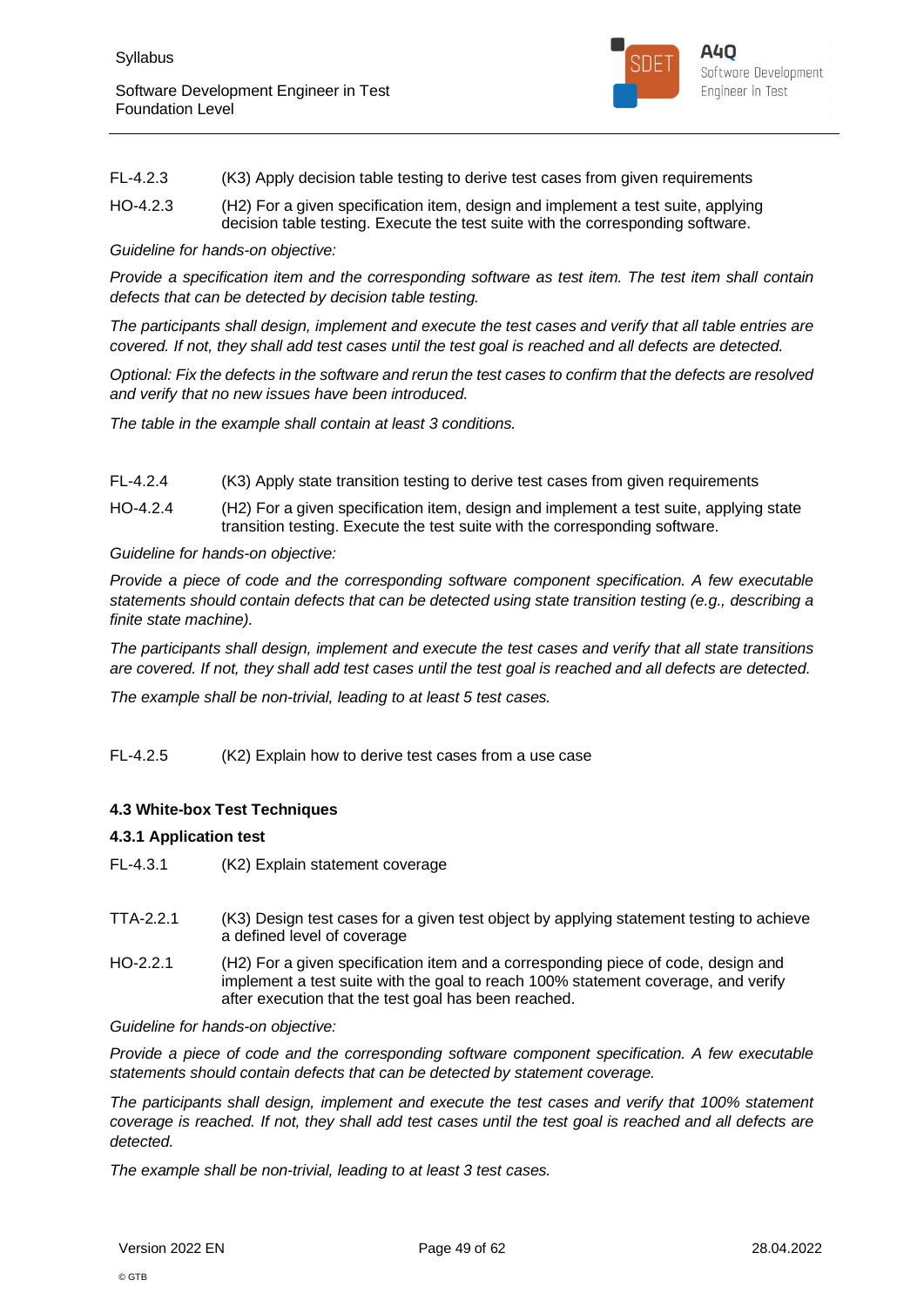

#### **4.3.2 Decision Testing**

FL-4.3.2 (K2) Explain decision coverage

- TTA-2.3.1 (K3) Design test cases for a given test object by applying the Decision test technique to achieve a defined level of coverage
- HO-2.3.1 (H2) For a given specification item and a corresponding piece of code, design and implement a test suite with the goal to reach 100% decision coverage, and verify after execution that the test goal has been reached.

#### *Guideline for hands-on objective:*

*Provide a piece of code and the corresponding software component specification. A few decisions or execution paths should contain defects that can be detected by decision coverage but not necessarily by statement coverage.*

*The participants shall design, implement and execute the test cases and verify that 100% decision coverage is reached. If not, they shall add test cases until the test goal is reached and all defects are detected.*

*The example shall be non-trivial, leading to at least 3 test cases. It shall show the advantage compared to statement testing.*

#### **4.3.3 The Value of Statement and Decision Testing**

FL-4.3.3 (K2) Explain the value of statement and decision coverage

#### **4.3.4 Modified Condition/Decision Coverage (MC/DC) Testing**

- TTA-2.4.1 (K3) Design test cases for a given test object by applying the modified condition/decision test technique to achieve full modified condition/decision coverage (MC/DC)
- HO-2.4.1 (H2) For a given specification item and a corresponding piece of code, that contains a decision with multiple atomic conditions, design, implement and execute a test suite with the goal to reach 100% modified condition / decision coverage.*Guideline for hands-on objective:*

*Provide a piece of code that shows a decision with several independent atomic conditions and the corresponding software development specification. The decision should contain a defect and this defect should be identified by the test cases.*

*The participants shall design, implement and execute the test cases. The trainer shall verify that 100% MC/DC coverage is reached.*

*The decision example shall be non-trivial, with at least 3 atomic conditions. It shall show the advantage compared to Decision Testing. For MC/DC, manual design of the test cases is feasible, but the training may also use a tool to either generate the inputs or verify the coverage.*

#### *4.4 Experience-based Test Techniques (non-exam relevant)*

- *FL-4.4.2 (K2) Explain exploratory testing (non-exam relevant)*
- *FL-4.4.3 (K2) Explain checklist-based testing (non-exam relevant)*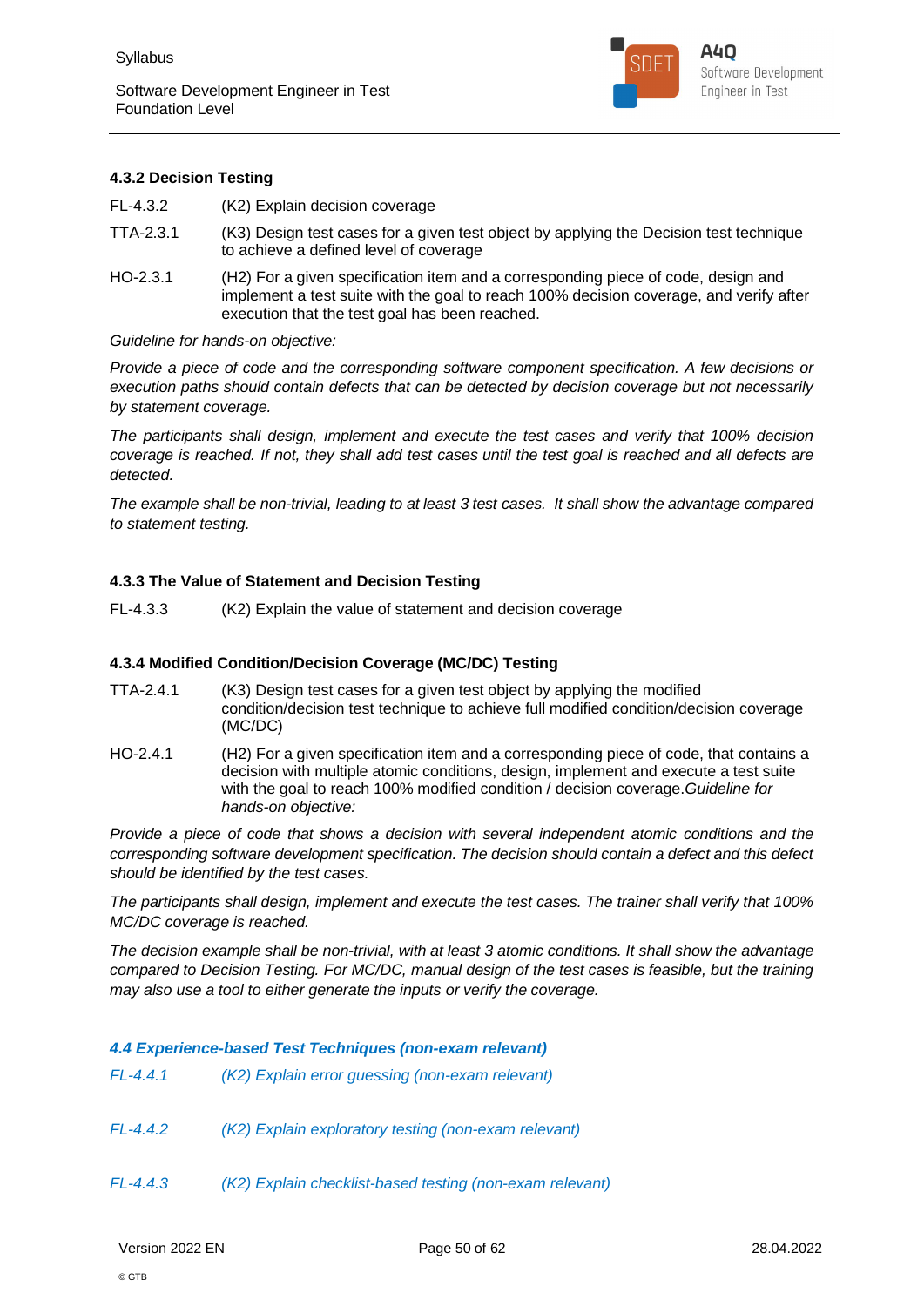

## 4.1 Test Techniques

The purpose of a test technique, including those discussed in this section, is to help in identifying test conditions, test cases, and test data.

The choice of which test techniques to use depends on a number of factors, including:

- Component or system complexity
- Regulatory standards
- Customer or contractual requirements
- Risk levels and types
- Available documentation
- Tester knowledge and skills
- Available tools
- Time and budget
- Software development lifecycle model
- The types of defects expected in the component or system

Some techniques are more applicable to certain situations and test levels; others are applicable to all test levels. When creating test cases, testers generally use a combination of test techniques to achieve the best results from the test effort.

The use of test techniques in the test analysis, test design, and test implementation activities can range from very informal (little to no documentation) to very formal. The appropriate level of formality depends on the context of testing, including the maturity of test and development processes, time constraints, safety or regulatory requirements, the knowledge and skills of the people involved, and the software development lifecycle model being followed.

### **4.1.1 Categories of Test Techniques and their Characteristics**

In this syllabus, test techniques are classified as black-box, white-box, or experience-based.

Black-box test techniques (also called behavioral or behavior-based techniques) are based on an analysis of the appropriate test basis (e.g., formal requirements documents, specifications, use cases, user stories, or business processes). These techniques are applicable to both functional and nonfunctional testing. Black-box test techniques concentrate on the inputs and outputs of the test object without reference to its internal structure.

White-box test techniques (also called structural or structure-based techniques) are based on an analysis of the architecture, detailed design, internal structure, or the code of the test object. Unlike black-box test techniques, white-box test techniques concentrate on the structure and processing within the test object.

Experience-based test techniques leverage the experience of developers, testers and users to design, implement, and execute tests. These techniques are often combined with black-box and white-box test techniques.

Common characteristics of black-box test techniques include the following: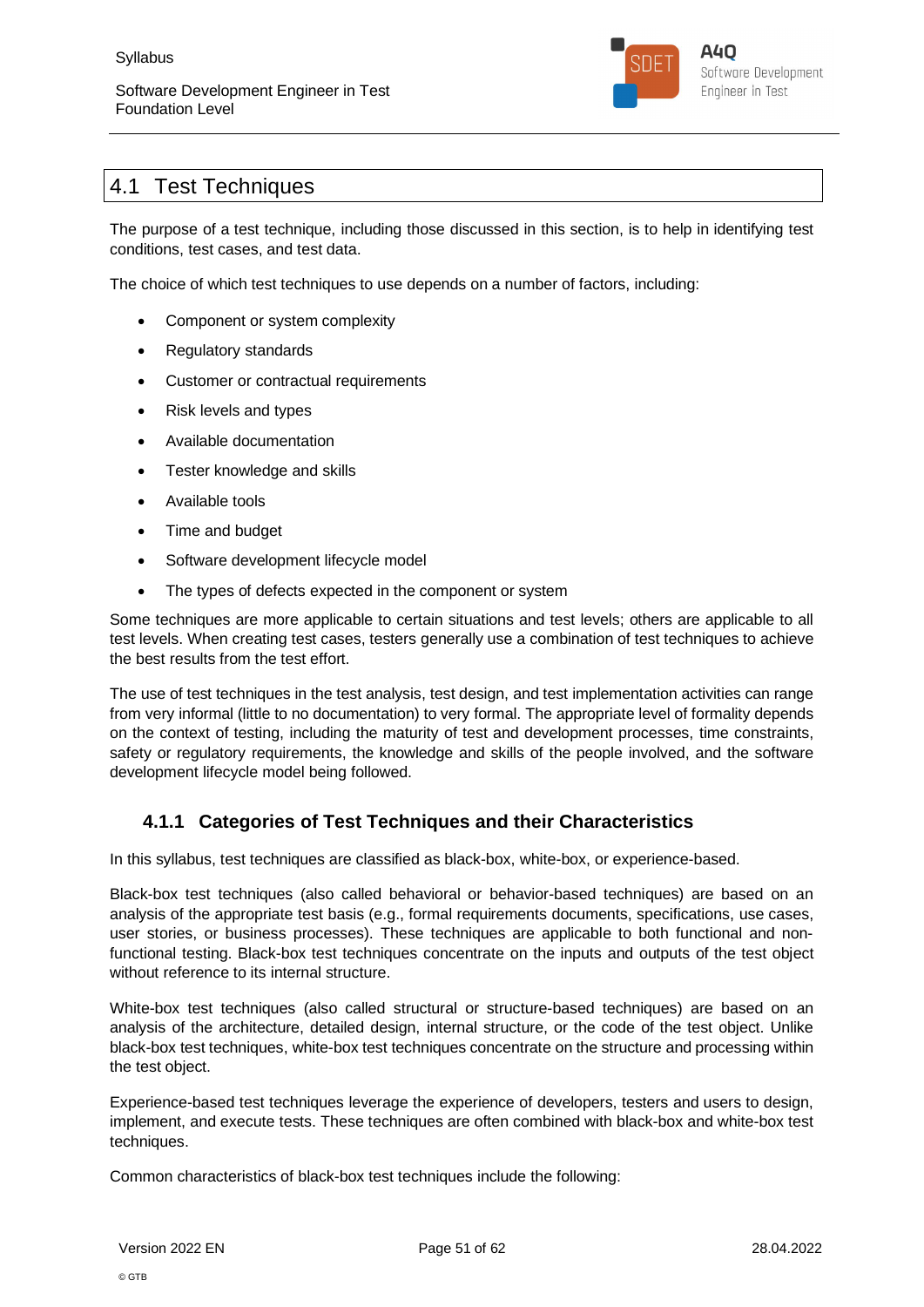

- Test conditions, test cases, and test data are derived from a test basis that may include software requirements, specifications, use cases, and user stories
- Test cases may be used to detect gaps between the requirements and the implementation of the requirements, as well as deviations from the requirements
- Coverage is measured based on the items tested in the test basis and the technique applied to the test basis

Common characteristics of white-box test techniques include:

- Test conditions, test cases, and test data are derived from a test basis that may include code, software architecture, detailed design, or any other source of information regarding the structure of the software
- Coverage is measured based on the items tested within a selected structure (e.g., the code or interfaces) and the technique applied to the test basis

Common characteristics of experience-based test techniques include:

 Test conditions, test cases, and test data are derived from a test basis that may include knowledge and experience of testers, developers, users and other stakeholders

This knowledge and experience includes expected use of the software, its environment, likely defects, and the distribution of those defects

The international standard (ISO/IEC/IEEE 29119-4) contains descriptions of test techniques and their corresponding coverage measures (see Craig 2002 and Copeland 2004 for more on techniques).

## 4.2 Black-box Test Techniques

## **4.2.1 Equivalence Partitioning**

Equivalence partitioning divides data into partitions (also known as equivalence classes) in such a way that all the members of a given partition are expected to be processed in the same way (see Kaner 2013 and Jorgensen 2014). There are equivalence partitions for both valid and invalid values.

- Valid values are values that should be accepted by the component or system. An equivalence partition containing valid values is called a "valid equivalence partition."
- Invalid values are values that should be rejected by the component or system. An equivalence partition containing invalid values is called an "invalid equivalence partition."
- Partitions can be identified for any data element related to the test object, including inputs, outputs, internal values, time-related values (e.g., before or after an event) and for interface parameters (e.g., integrated components being tested during integration testing).
- Any partition may be divided into sub partitions if required.
- Each value must belong to one and only one equivalence partition.
- When invalid equivalence partitions are used in test cases, they should be tested individually, i.e., not combined with other invalid equivalence partitions, to ensure that failures are not masked. Failures can be masked when several failures occur at the same time but only one is visible, causing the other failures to be undetected.

To achieve 100% coverage with this technique, test cases must cover all identified partitions (including invalid partitions) by using a minimum of one value from each partition. Coverage is measured as the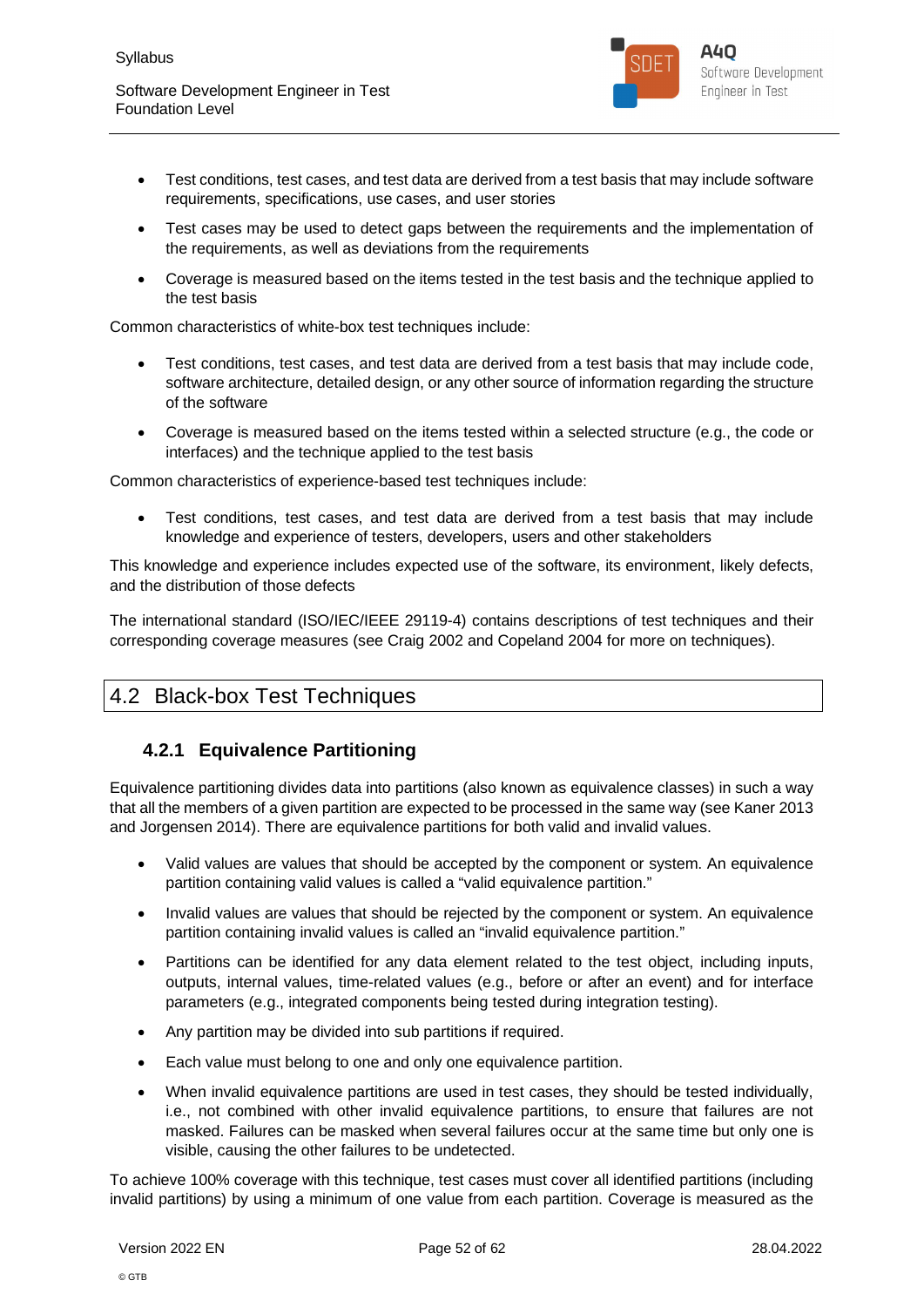

number of equivalence partitions tested by at least one value, divided by the total number of identified equivalence partitions, normally expressed as a percentage. Equivalence partitioning is applicable at all test levels.

## **4.2.2 Boundary Value Analysis**

Boundary value analysis (BVA) is an extension of equivalence partitioning, but can only be used when the partition is ordered, consisting of numeric or sequential data. The minimum and maximum values (or first and last values) of a partition are its boundary values (see Beizer 1990).

For example, suppose an input field accepts a single integer value as an input, using a keypad to limit inputs so that non-integer inputs are impossible. The valid range is from 1 to 5, inclusive. So, there are three equivalence partitions: invalid (too low); valid; invalid (too high). For the valid equivalence partition, the boundary values are 1 and 5. For the invalid (too high) partition, the boundary value is 6. For the invalid (too low) partition, there is only one boundary value, 0, because this is a partition with only one member.

In the example above, we identify two boundary values per boundary. The boundary between invalid (too low) and valid gives the test values 0 and 1. The boundary between valid and invalid (too high) gives the test values 5 and 6. Some variations of this technique identify three boundary values per boundary: the values before, at, and just over the boundary. In the previous example, using three-point boundary values, the lower boundary test values are 0, 1, and 2, and the upper boundary test values are 4, 5, and 6 (see Jorgensen 2014).

Behavior at the boundaries of equivalence partitions is more likely to be incorrect than behavior within the partitions. It is important to remember that both specified and implemented boundaries may be displaced to positions above or below their intended positions, may be omitted altogether, or may be supplemented

with unwanted additional boundaries. Boundary value analysis and testing will reveal almost all such defects by forcing the software to show behaviors from a partition other than the one to which the boundary value should belong.

Boundary value analysis can be applied at all test levels. This technique is generally used to test requirements that call for a range of numbers (including dates and times). Boundary coverage for a partition is measured as the number of boundary values tested, divided by the total number of identified boundary test values, normally expressed as a percentage.

## **4.2.3 Decision Table Testing**

Decision tables are a good way to record complex business rules that a system must implement. When creating decision tables, the tester identifies conditions (often inputs) and the resulting actions (often outputs) of the system. These form the rows of the table, usually with the conditions at the top and the actions at the bottom. Each column corresponds to a decision rule that defines a unique combination of conditions which results in the execution of the actions associated with that rule. The values of the conditions and actions are usually shown as Boolean values (true or false) or discrete values (e.g., red, green, blue), but can also be numbers or ranges of numbers. These different types of conditions and actions might be found together in the same table.

The common notation in decision tables is as follows:

For conditions:

Y means the condition is true (may also be shown as T or 1)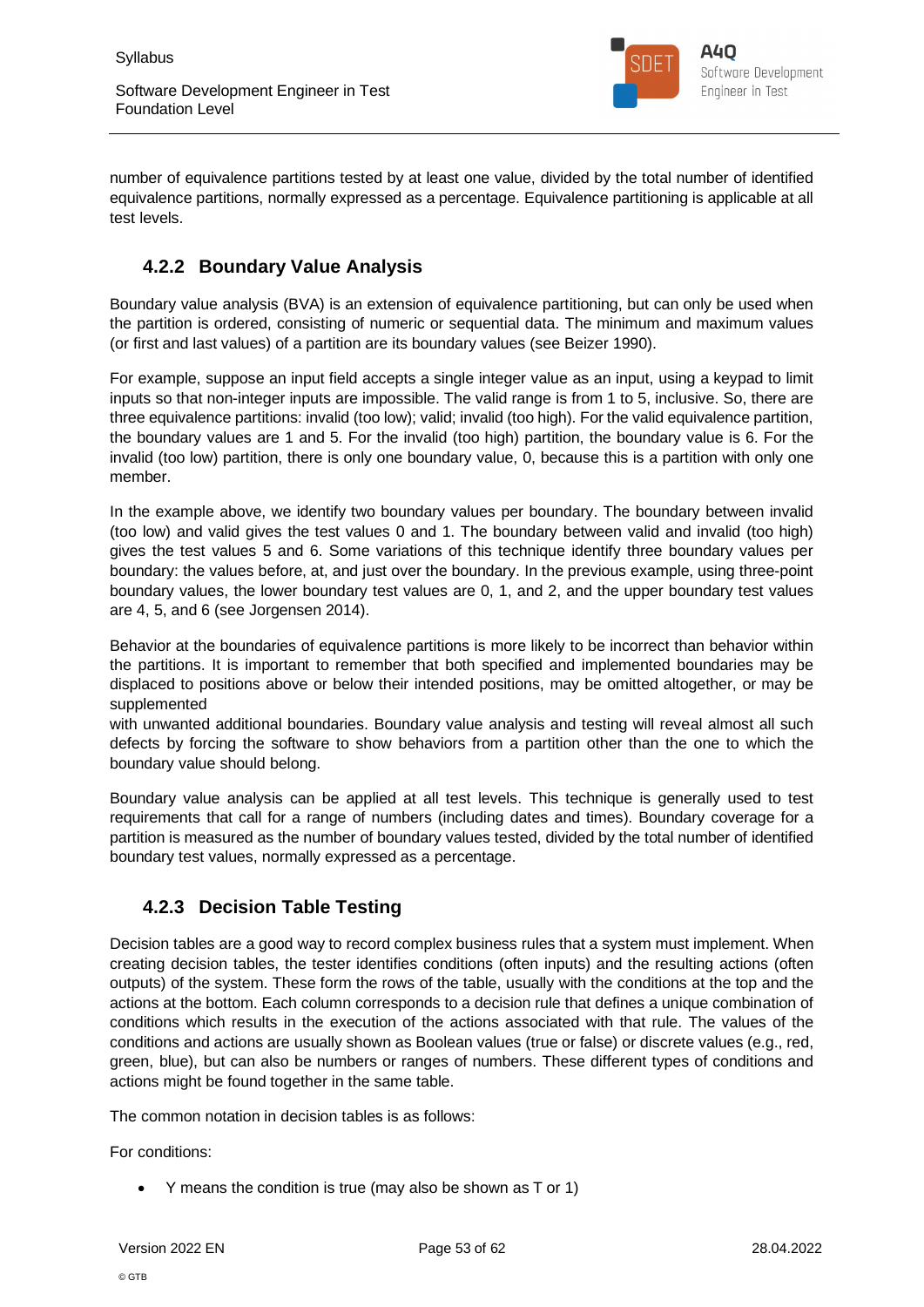

- N means the condition is false (may also be shown as F or 0)
- means the value of the condition doesn't matter (may also be shown as N/A)

For actions:

- X means the action should occur (may also be shown as Y or T or 1)
- Blank means the action should not occur (may also be shown as  $-$  or N or F or 0)

A full decision table has enough columns (test cases) to cover every combination of conditions. By deleting columns that do not affect the outcome, the number of test cases can decrease considerably. For example by removing impossible combinations of conditions. For more information on how to collapse decision tables. (see ISTQB-CTAL-AT).

The common minimum coverage standard for decision table testing is to have at least one test case per decision rule in the table. This typically involves covering all combinations of conditions. Coverage is measured as the number of decision rules tested by at least one test case, divided by the total number of decision rules, normally expressed as a percentage.

The strength of decision table testing is that it helps to identify all the important combinations of conditions, some of which might otherwise be overlooked. It also helps in finding any gaps in the requirements. It may be applied to all situations in which the behavior of the software depends on a combination of conditions, at any test level.

### **4.2.4 State Transition Testing**

Components or systems may respond differently to an event depending on current conditions or previous history (e.g., the events that have occurred since the system was initialized). The previous history can be summarized using the concept of states. A state transition diagram shows the possible software states, as well as how the software enters, exits, and transitions between states. A transition is initiated by an event (e.g., user input of a value into a field). The event results in a transition. The same event can result in two or more different transitions from the same state. The state change may result in the software taking an action (e.g., outputting a calculation or error message).

A state transition table shows all valid transitions and potentially invalid transitions between states, as well as the events, and resulting actions for valid transitions. State transition diagrams normally show only the valid transitions and exclude the invalid transitions.

Tests can be designed to cover a typical sequence of states, to exercise all states, to exercise every transition, to exercise specific sequences of transitions, or to test invalid transitions.

State transition testing is used for menu-based applications and is widely used within the embedded software industry. The technique is also suitable for modeling a business scenario having specific states or for testing screen navigation. The concept of a state is abstract – it may represent a few lines of code or an entire business process.

Coverage is commonly measured as the number of identified states or transitions tested, divided by the total number of identified states or transitions in the test object, normally expressed as a percentage. For more information on coverage criteria for state transition testing, (see ISTQB-CTAL-AT).

## **4.2.5 Use Case Testing**

Tests can be derived from use cases, which are a specific way of designing interactions with software items. They incorporate requirements for the software functions. Use cases are associated with actors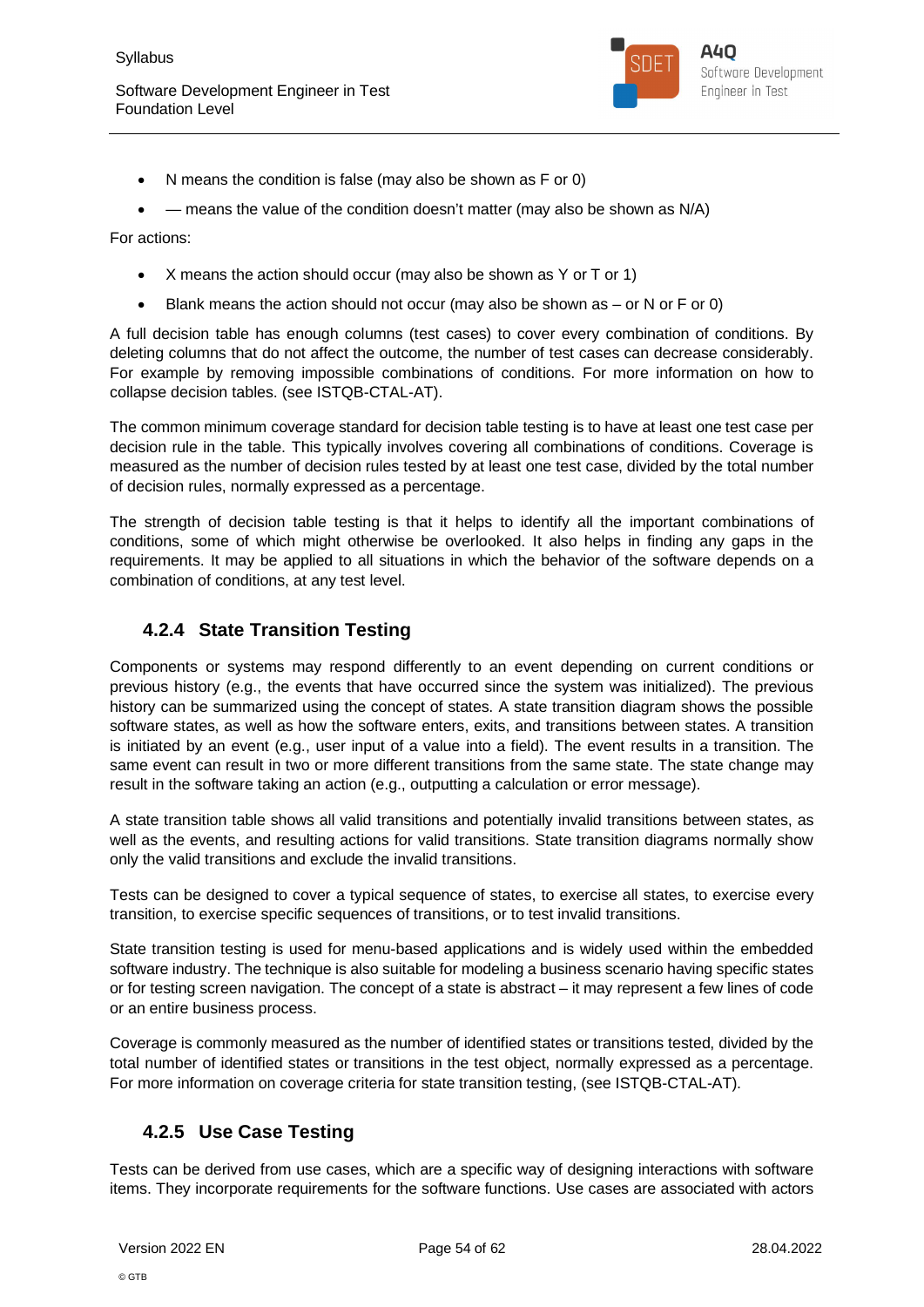

(human users, external hardware, or other components or systems) and subjects (the component or system to which the use case is applied).

Each use case specifies some behavior that a subject can perform in collaboration with one or more actors (UML 2.5.1 2017). A use case can be described by interactions and activities, as well as preconditions, postconditions and natural language where appropriate. Interactions between the actors and the subject may result in changes to the state of the subject. Interactions may be represented graphically by work flows, activity diagrams, or business process models.

A use case can include possible variations of its basic behavior, including exceptional behavior and error handling (system response and recovery from programming, application and communication errors, e.g., resulting in an error message). Tests are designed to exercise the defined behaviors (basic, exceptional or alternative, and error handling). Coverage can be measured by the number of use case behaviors tested divided by the total number of use case behaviors, normally expressed as a percentage.

For more information on coverage criteria for use case testing. (see the ISTQB-CTAL-AT).

## 4.3 White-box Test Techniques

White-box testing is based on the internal structure of the test object. White-box test techniques can be used at all test levels, but the two code-related techniques discussed in this section are most commonly used at the component test level. There are more advanced techniques that are used in some safetycritical, mission-critical, or high integrity environments to achieve more thorough coverage, but those are not discussed here. For more information on such techniques, see the ISTQB-CTAL-TTA.

## **4.3.1 Statement Testing and Coverage**

Statement testing exercises the executable statements in the code. Coverage is measured as the number of statements executed by the tests divided by the total number of executable statements in the test object, normally expressed as a percentage.

#### **Applicability**

Achieving full statement coverage should be considered as a minimum for all code being tested, although this is not always possible in practice.

#### **Limitations/Difficulties**

Achieving full statement coverage should be considered as a minimum for all code being tested, although this is not always possible in practice due to constraints on the available time and/or effort. Even high percentages of statement coverage may not detect certain defects in the code's logic. In many cases achieving 100% statement coverage is not possible due to unreachable code. Although unreachable code is generally not considered good programming practice, it may occur, for instance, if a switch statement must have a default case, but all possible cases are handled explicitly.

### **4.3.2 Decision Testing and Coverage**

Decision testing exercises the decision outcomes in the code. To do this, the test cases follow the control flows from a decision point (e.g., for an IF statement, there is one control flow for the true outcome and one for the false outcome; for a CASE statement, there may be several possible outcomes; for a LOOP statement there is one control flow for the true outcome of the loop condition and one for the false outcome).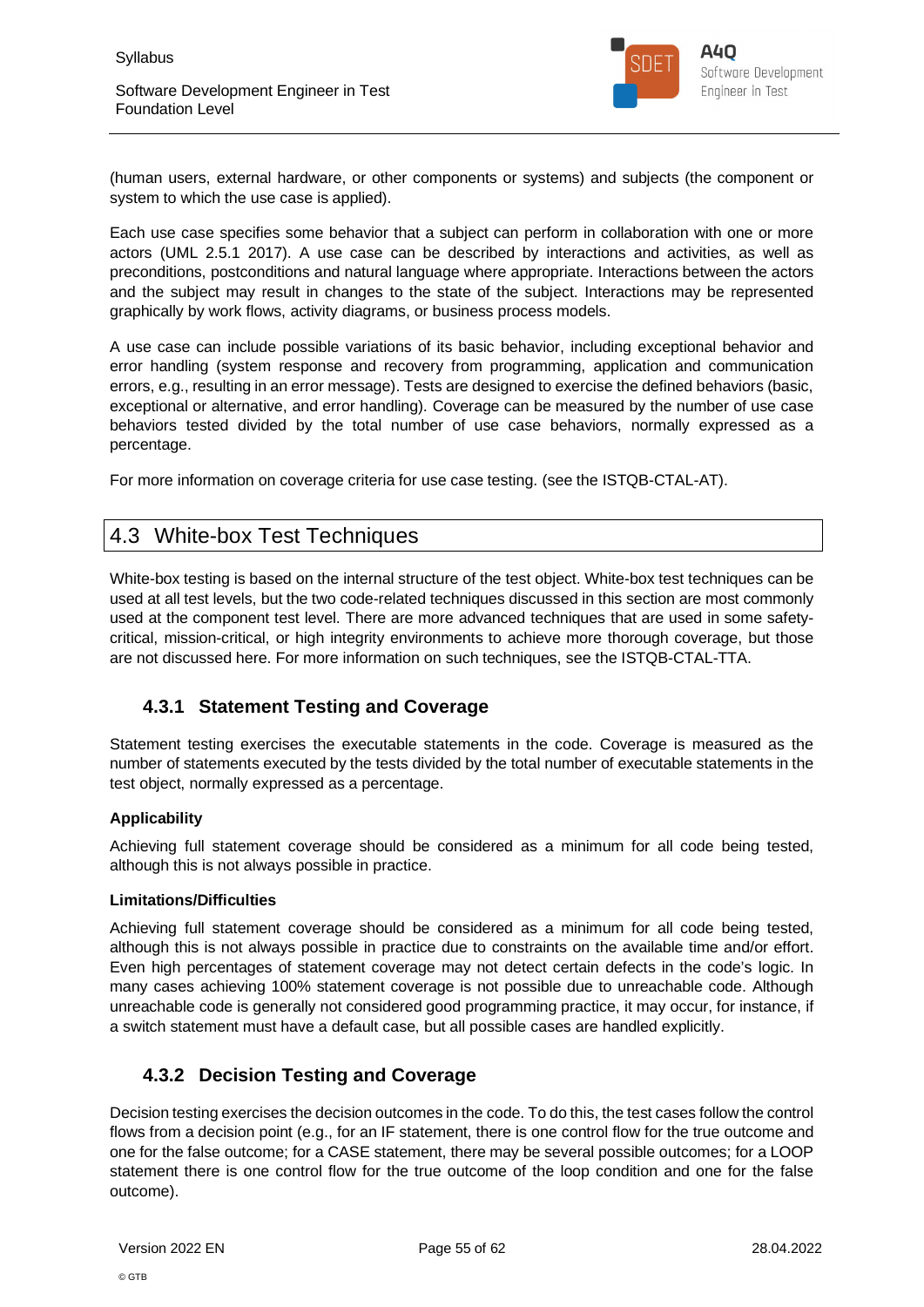

Coverage is measured as the number of decision outcomes exercised by the tests divided by the total number of decision outcomes in the test object, normally expressed as a percentage. Note that a single test case may exercise several decision outcomes.

Compared to the modified condition/decision and multiple condition techniques described below, decision testing considers the entire decision as a whole and evaluates only the TRUE and FALSE outcomes, regardless of the complexity of its internal structure.

Branch testing is often used interchangeably with decision testing, because covering all branches and covering all decision outcomes can be achieved with the same tests. Branch testing exercises the branches in the code, where a branch is normally considered to be an edge of the control flow graph. For programs with no decisions, the definition of decision coverage above results in a coverage of 0/0, which is undefined, no matter how many tests are run, while the single branch from entry to exit point (assuming one entry and exit point) will result in 100% branch coverage being achieved. To address this difference between the two measures, ISO 29119-4 requires at least one test to be run on code with no decisions to achieve 100% decision coverage, so making 100% decision coverage and 100% branch coverage equivalent for nearly all programs. Many test tools that provide coverage measures, including those used for testing safety-related systems, employ a similar approach.

#### **Applicability**

This level of coverage should be considered when the code being tested is important or even critical [see ISTQB\_ATTA\_SYL the tables in section 2.8.2 safety-related systems]. This technique can be used for code and for any model that involves decision points, like business process models.

#### **Limitations/Difficulties**

Decision testing does not consider the details of how a decision with multiple conditions is made and may fail to detect defects caused by combinations of the condition outcomes.

### **4.3.3 The Value of Statement and Decision Testing**

When 100% statement coverage is achieved, it ensures that all executable statements in the code have been tested at least once, but it does not ensure that all decision logic has been tested. Of the two whitebox techniques discussed in this syllabus, statement testing may provide less coverage than decision testing.

When 100% decision coverage is achieved, it executes all decision outcomes, which includes testing the true outcome and also the false outcome, even when there is no explicit false statement (e.g., in the case of an IF statement without an else in the code). Statement coverage helps to find defects in code that was not exercised by other tests. Decision coverage helps to find defects in code where other tests have not taken both true and false outcomes.

Achieving 100% decision coverage guarantees 100% statement coverage (but not vice versa).

## **4.3.4 Modified Condition/Decision Coverage (MC/DC) Testing**

Compared to decision testing, which considers the entire decision as a whole and evaluates the TRUE and FALSE outcomes, modified condition/decision testing considers how a decision is structured when it includes multiple conditions (where a decision is composed of only one atomic condition, it is simply decision testing).

Each decision predicate is made up of one or more atomic conditions, each of which evaluates to a Boolean value. These are logically combined to determine the outcome of the decision. This technique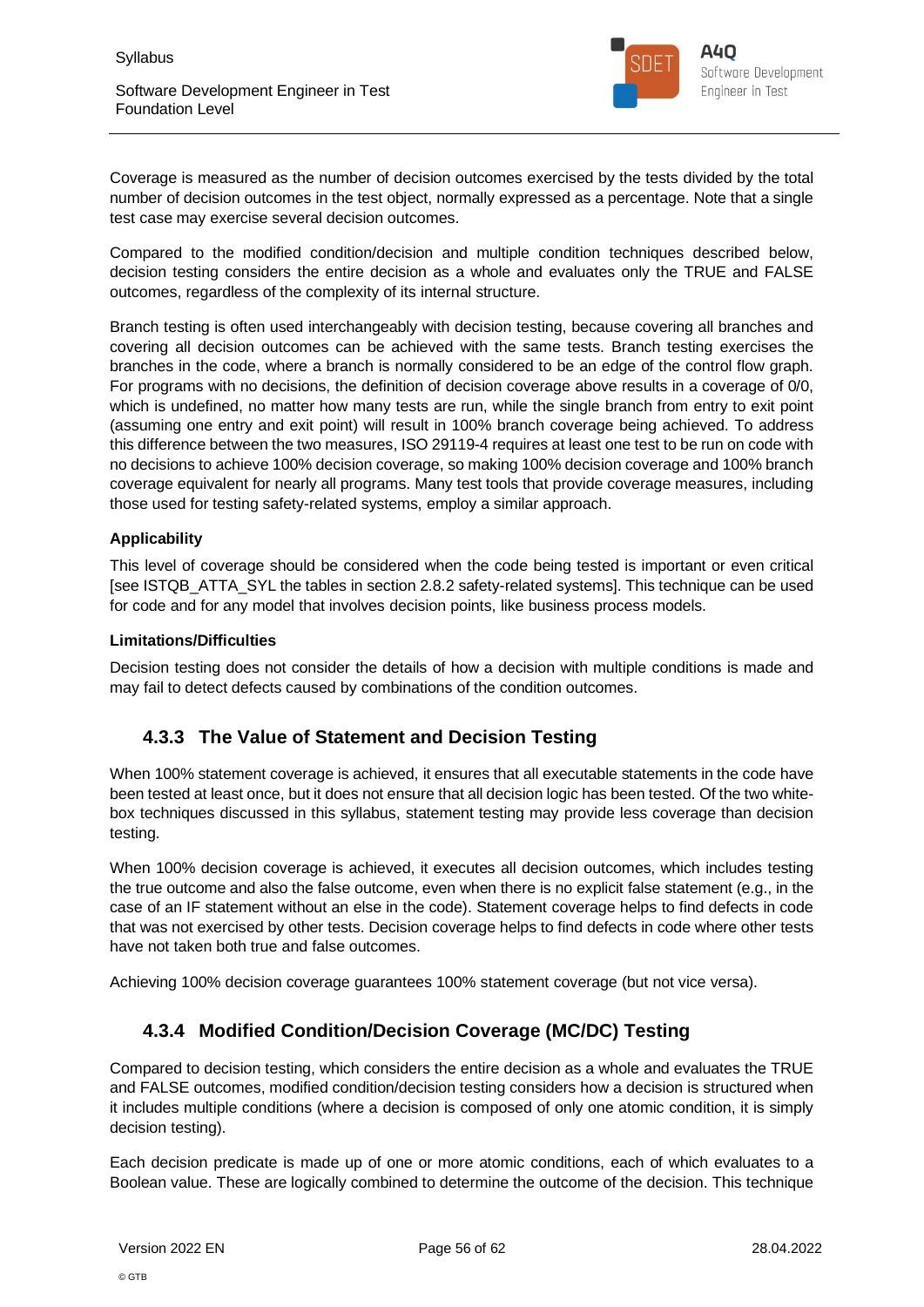

checks that each of the atomic conditions independently and correctly affects the outcome of the overall decision.

This technique provides a stronger level of coverage than statement and decision coverage when there are decisions containing multiple conditions. Assuming N unique, mutually independent atomic conditions, MC/DC for a decision can usually be achieved by exercising the decision N+1 times. Modified condition/decision testing requires pairs of tests that show a change of a single atomic condition outcome can independently affect the result of a decision. Note that a single test case may exercise several condition combinations and therefore it is not always necessary to run N+1 separate test cases to achieve MC/DC.

#### **Applicability**

This technique is used in the aerospace and automotive industries, and other industry sectors for safetycritical systems. It is used when testing software where a failure may cause a catastrophe. Modified condition/decision testing can be a reasonable middle ground between decision testing and multiple condition testing (due to the large number of combinations to test). It is more rigorous than decision testing but requires far fewer test conditions to be exercised than multiple condition testing when there are several atomic conditions in the decision.

#### **Limitations/Difficulties**

Achieving MC/DC may be complicated when there are multiple occurrences of the same variable in a decision with multiple conditions; when this occurs, the conditions may be "coupled". Depending on the decision, it may not be possible to vary the value of one condition such that it alone causes the decision outcome to change. One approach to addressing this issue is to specify that only uncoupled atomic conditions are tested using modified condition/decision testing . The other approach is to analyze each decision in which coupling occurs.

Some compilers and/or interpreters are designed such that they exhibit short-circuiting behavior when evaluating a complex decision statement in the code. That is, the executing code may not evaluate an entire expression if the final outcome of the evaluation can be determined after evaluating only a portion of the expression. For example, if evaluating the decision "A and B", there is no reason to evaluate B if A has already been evaluated as FALSE. No value of B can change the final result, so the code may save execution time by not evaluating B. Short-circuiting may affect the ability to attain MC/DC since some required tests may not be achievable. Usually, it is possible to configure the compiler to switch off the short-circuiting optimization for the testing, but this may not be allowed for safety-critical applications, where the tested code and the delivered code must be identical.

## *4.4 Experience-based Test Techniques (non-exam relevant)*

*When applying experience-based test techniques, the test cases are derived from the tester's skill and intuition, and their experience with similar applications and technologies. These techniques can be helpful in identifying tests that were not easily identified by other more systematic techniques. Depending on the tester's approach and experience, these techniques may achieve widely varying degrees of coverage and effectiveness. Coverage can be difficult to assess and may not be measurable with these techniques.*

*Commonly used experience-based techniques are discussed in the following sections.*

### *4.4.1 Error Guessing (non-exam relevant)*

*Error guessing is a technique used to anticipate the occurrence of errors, defects, and failures, based on the tester's knowledge, including:*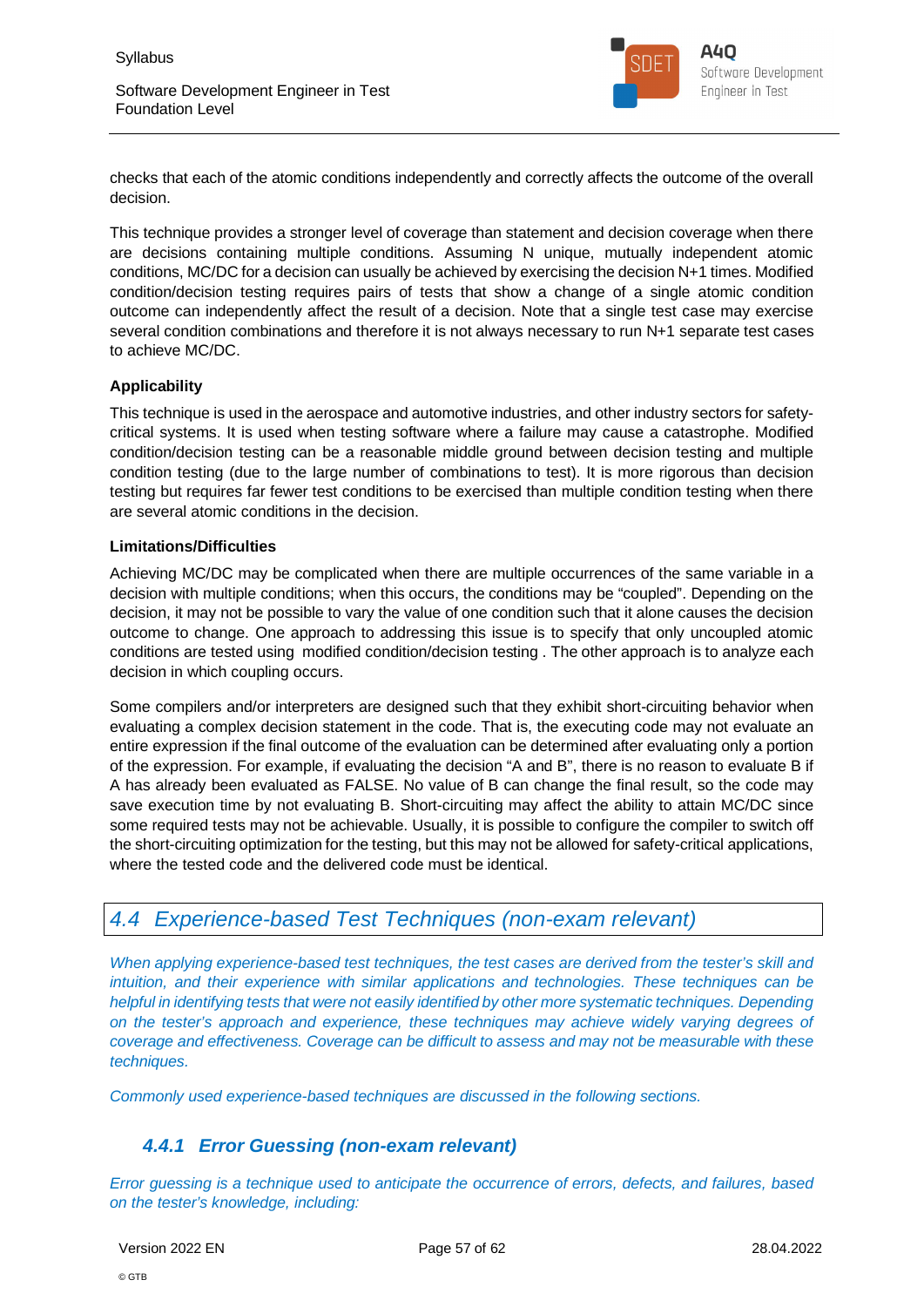

- *How the application has worked in the past*
- *What kind of errors tend to be made*
- *Failures that have occurred in other applications*

*A methodical approach to the error guessing technique is to create a list of possible errors, defects, and failures, and design tests that will expose those failures and the defects that caused them. These error, defect, failure lists can be built based on experience, defect and failure data, or from common knowledge about why software fails.*

## *4.4.2 Exploratory Testing (non-exam relevant)*

*In exploratory testing, informal (not pre-defined) tests are designed, executed, logged, and evaluated dynamically during test execution. The test results are used to learn more about the component or system, and to create tests for the areas that may need more testing.*

*Exploratory testing is sometimes conducted using session-based testing to structure the activity. In session-based testing, exploratory testing is conducted within a defined time-box, and the tester uses a test charter containing test objectives to guide the testing. The tester may use test session sheets to document the steps followed and the discoveries made.*

*Exploratory testing is most useful when there are few or inadequate specifications or significant time pressure on testing. Exploratory testing is also useful to complement other more formal testing techniques.*

*Exploratory testing is strongly associated with reactive test strategies (see section 5.2.2). Exploratory testing can incorporate the use of other black-box, white-box, and experience-based techniques.*

### *4.4.3 Checklist-based Testing (non-exam relevant)*

*In checklist-based testing, testers design, implement, and execute tests to cover test conditions found in a checklist. As part of analysis, testers create a new checklist or expand an existing checklist, but testers may also use an existing checklist without modification. Such checklists can be built based on experience, knowledge about what is important for the user, or an understanding of why and how software fails.*

*Checklists can be created to support various test types, including functional and non-functional testing. In the absence of detailed test cases, checklist-based testing can provide guidelines and a degree of consistency. As these are high-level lists, some variability in the actual testing is likely to occur, resulting in potentially greater coverage but less repeatability.*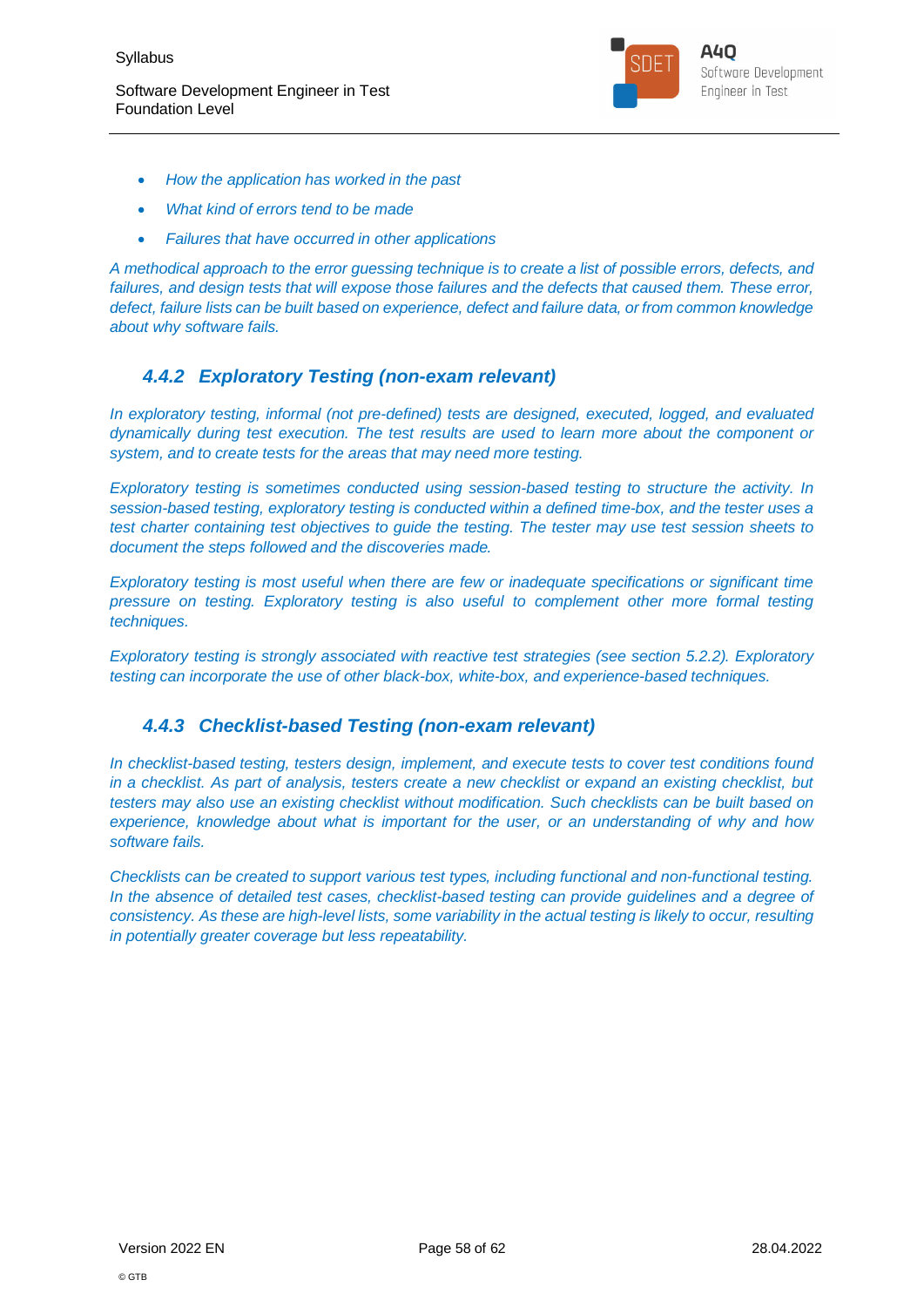

## **5 References**

## 5.1 Standards

ISO/IEC/IEEE 29119-1 (2013) Software and systems engineering - Software testing - Part 1: Concepts and definitions

ISO/IEC/IEEE 29119-2 (2013) Software and systems engineering - Software testing - Part 2: Test processes

ISO/IEC/IEEE 29119-3 (2013) Software and systems engineering - Software testing - Part 3: Test documentation

ISO/IEC/IEEE 29119-4 (2015) Software and systems engineering - Software testing - Part 4: Test techniques

ISO/IEC 25010, (2011) Systems and software engineering – Systems and software Quality Requirements and Evaluation (SQuaRE) System and software quality models

ISO/IEC 20246: (2017) Software and systems engineering — Work product reviews

UML 2.5, Unified Modeling Language Reference Manual, http://www.omg.org/spec/UML/2.5.1/, 2017

The following standards are mentioned in these respective chapters.

[RTCA DO-178C/ED-12C]: Software Considerations in Airborne Systems and Equipment Certification, RTCA/EUROCAE ED12C. 2013. Chapter 2

[ISO9126] ISO/IEC 9126-1:2001, Software Engineering – Software Product Quality Chapter 4

[ISO25010] ISO/IEC 25010 (2014) Systems and software engineering – Systems and software Quality Requirements and Evaluation (SQuaRE) System and software quality models Chapters 2 and 4

[ISO29119] ISO/IEC/IEEE 29119-4 International Standard for Software and Systems Engineering - Software Testing Part 4: Test techniques. 2015 Chapter 2

[ISO42010] ISO/IEC/IEEE 42010:2011 Systems and software engineering - Architecture description [ISTQB\_FL\_SYL - Chapter 5]

[IEC61508] IEC 61508-5 (2010) Functional Safety of Electrical/Electronic/Programmable Electronic Safety-related Systems, Part 5: Examples of methods for the determination of safety integrity levels Chapter 2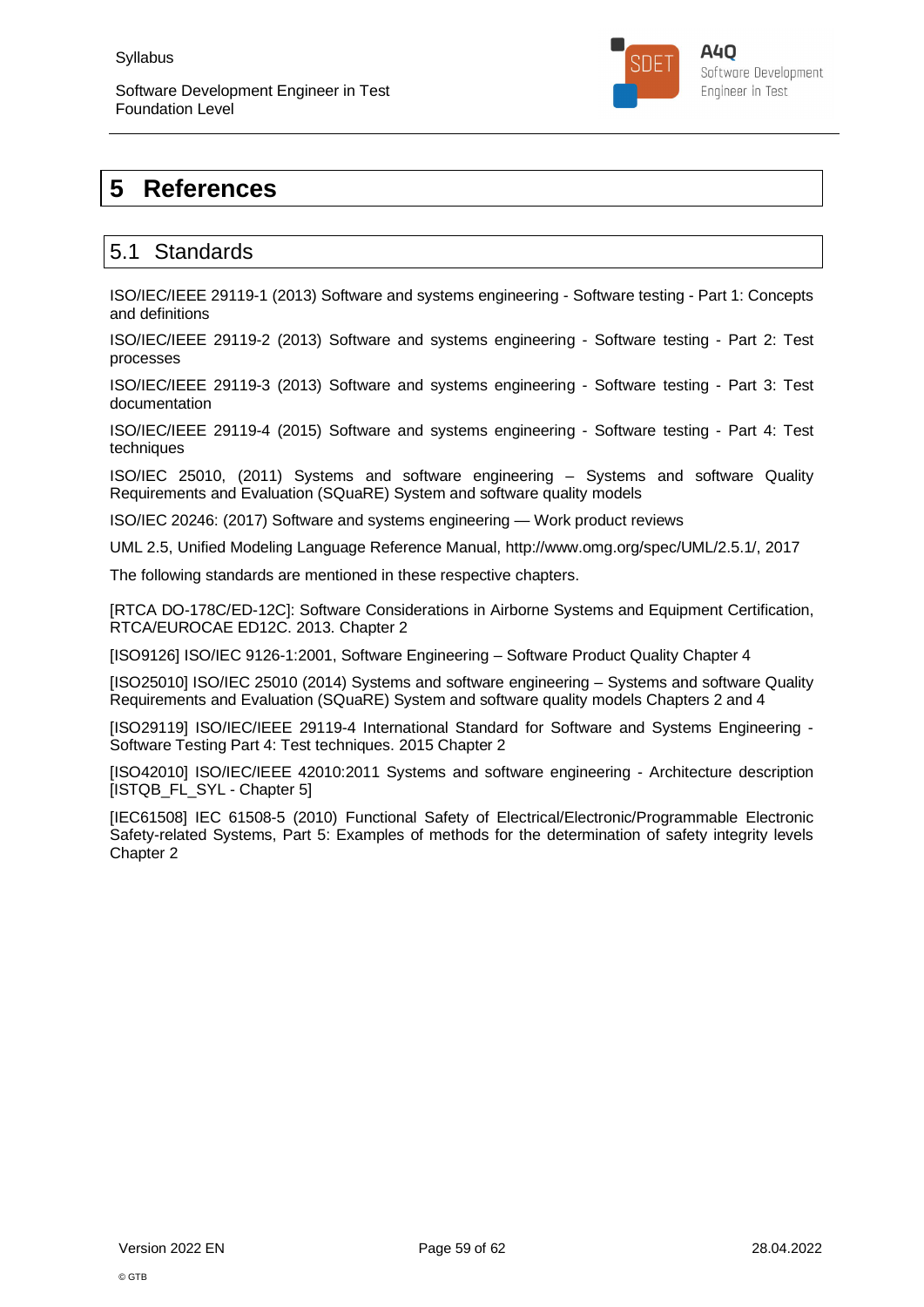

## 5.2 ISTQB® documents

[ISTQB\_GLOSSARY] Glossary of Terms used in Software Testing, Version 3.2, 2019

[ISTQB\_FL\_SYL] Foundation Level Syllabus, Version 2018 V3.1

[ISTQB\_FL\_OVW] Foundation Level Overview 2018

[ISTQB\_FLAT\_SYL] Foundation Level Agile Tester Syllabus, Version 2014

[ISTQB\_FLPT\_SYL] Foundation Level Performance Testing Syllabus, Version 2018

[ISTQB\_FLMBT\_SYL] Foundation Level Model-Based Testing Syllabus, Version 2015

[ISTQB\_FLMAT\_SYL] Foundation Level Mobile Application Testing Syllabus, 2019

[ISTQB\_AL\_OVIEW] Advanced Level Overview, Version 2019

[ISTQB\_ALSEC\_SYL] Advanced Level Security Testing Syllabus, Version 2016

[ISTQB\_ALTAE\_SYL] Advanced Level Test Automation Engineer Syllabus, Version 2017

[ISTQB\_AL\_OVW] Advanced Level TA & TTA Overview 2019

[ISTQB\_ALTA\_SYL] Advanced Level Test Analyst Syllabus, Version 2019

[ISTQB\_ATTA\_SYL] Advanced Level Technical Test Analyst Syllabus, Version 2019

[ISTQB\_ALTM\_SYL] Advanced Level Test Manager Syllabus, Version 2012

[ISTQB\_ELTM\_SYL] Expert Level Test Management Syllabus, Version 2011

[ISTQB\_EITP\_SYL] Expert Level Improving the Test Process Syllabus, Version 2011

## 5.3 Books and Articles

Beizer, B. (1990*) Software Testing Techniques (2e)*, Van Nostrand Reinhold: Boston MA Black, R. (2017) *Agile Testing Foundations*, BCS Learning & Development Ltd: Swindon UK Black, R. (2009) *Managing the Testing Process (3e)*, John Wiley & Sons: New York NY Buwalda, H. et al. (2001) *Integrated Test Design and Automation*, Addison Wesley: Reading MA Copeland, L. (2004) *A Practitioner's Guide to Software Test Design*, Artech House: Norwood MA Craig, R. and Jaskiel, S. (2002) *Systematic Software Testing*, Artech House: Norwood MA Crispin, L. and Gregory, J. (2008) *Agile Testing*, Pearson Education: Boston MA Fewster, M. and Graham, D. (1999) *Software Test Automation*, Addison Wesley: Harlow UK Gilb, T. and Graham, D. (1993) *Software Inspection*, Addison Wesley: Reading MA Graham, D. and Fewster, M. (2012) *Experiences of Test Automation*, Pearson Education: Boston MA Gregory, J. and Crispin, L. (2015) *More Agile Testing*, Pearson Education: Boston MA Jorgensen, P. (2014) *Software Testing, A Craftsman's Approach (4e)*, CRC Press: Boca Raton FL Kaner, C., Bach, J. and Pettichord, B. (2002) *Lessons Learned in Software Testing*, John Wiley & Sons: New York NY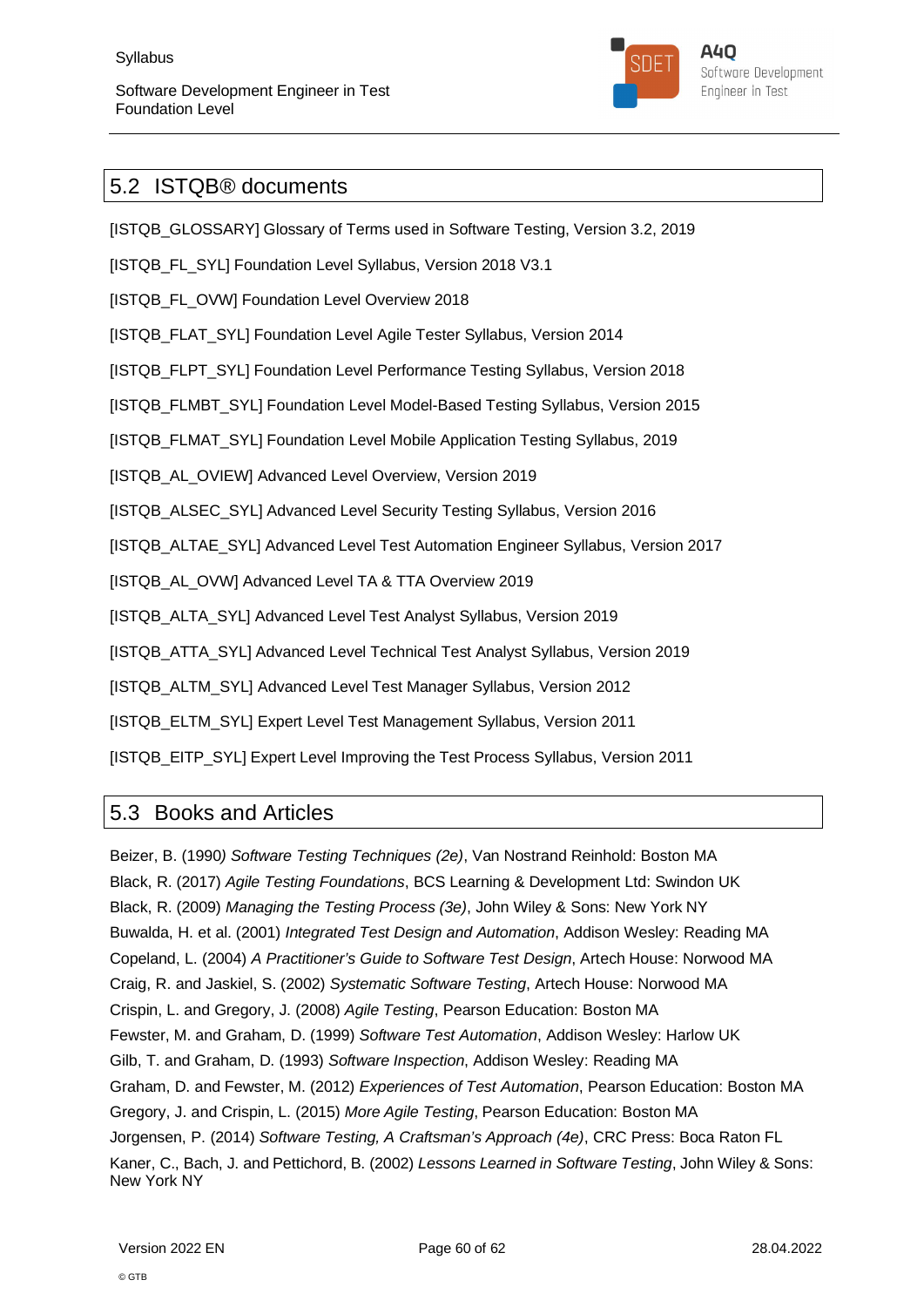

Kaner, C., Padmanabhan, S. and Hoffman, D. (2013) *The Domain Testing Workbook*, Context-Driven Press: New York NY

Kramer, A., Legeard, B. (2016) *Model-Based Testing Essentials: Guide to the ISTQB*® *Certified Model-Based Tester: Foundation Level*, John Wiley & Sons: New York NY

Myers, G. (2011) *The Art of Software Testing*, (3e), John Wiley & Sons: New York NY

Sauer, C. (2000) "The Effectiveness of Software Development Technical Reviews: A Behaviorally Motivated Program of Research," *IEEE Transactions on Software Engineering*, *Volume 26, Issue 1, pp 1-*

Shull, F., Rus, I., Basili, V. July 2000. "How Perspective-Based Reading can Improve Requirement Inspections." *IEEE Computer, Volume 33, Issue 7, pp 73-79*

van Veenendaal, E. (ed.) (2004) *The Testing Practitioner* (Chapters 8 - 10), UTN Publishers: The **Netherlands** 

Wiegers, K. (2002) *Peer Reviews in Software*, Pearson Education: Boston MA

Weinberg, G. (2008) *Perfect Software and Other Illusions about Testing*, Dorset House: New York NY

Other Resources (not directly referenced in this Syllabus)

Black, R., van Veenendaal, E. and Graham, D. (2019) *Foundations of Software Testing: ISTQB*® *Certification (4e)*, Cengage Learning: London UK

Hetzel, W. (1993) *Complete Guide to Software Testing (2e)*, QED Information Sciences: Wellesley MA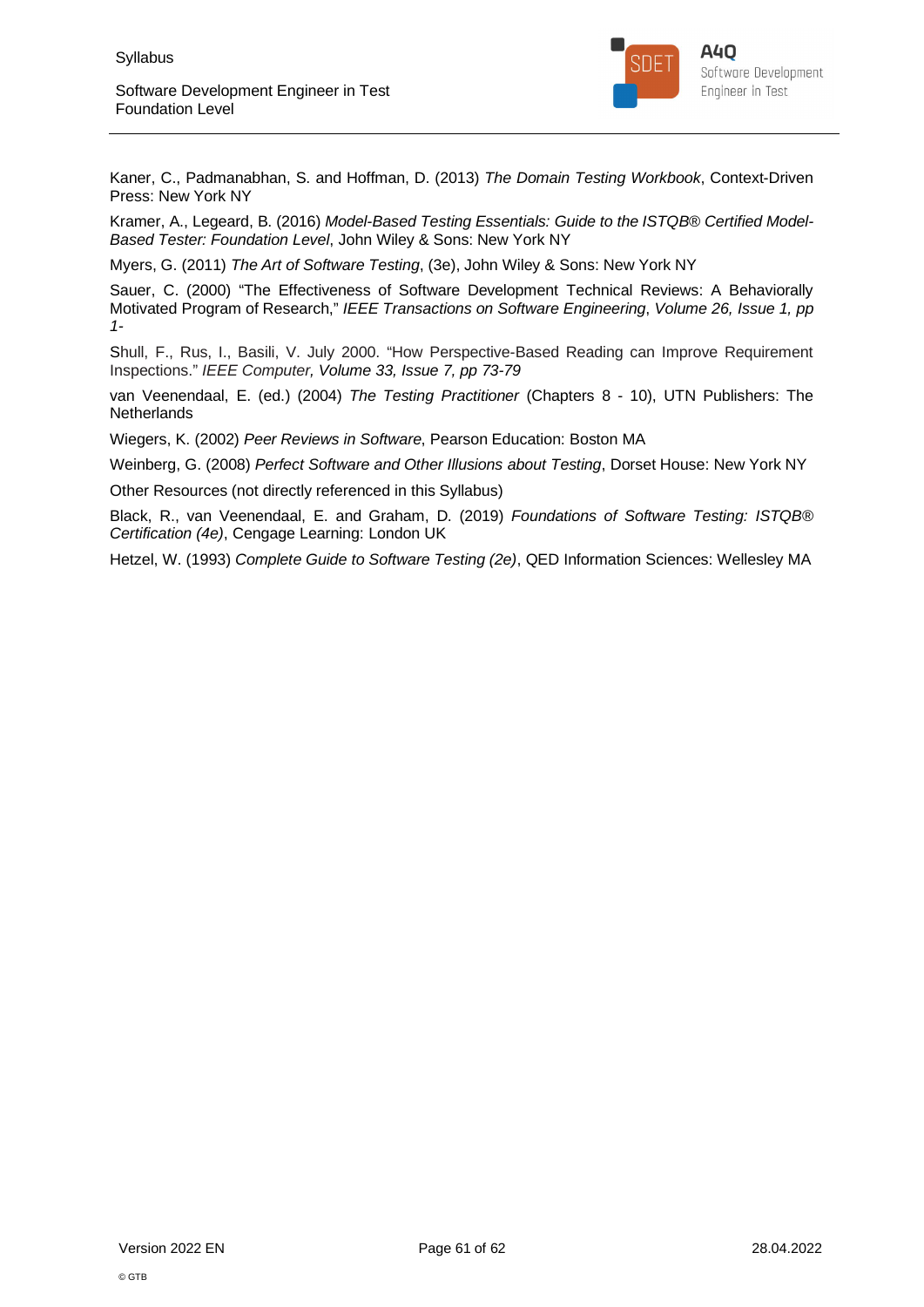

## **6 Appendix**

## 6.1 Overview Learning Objectives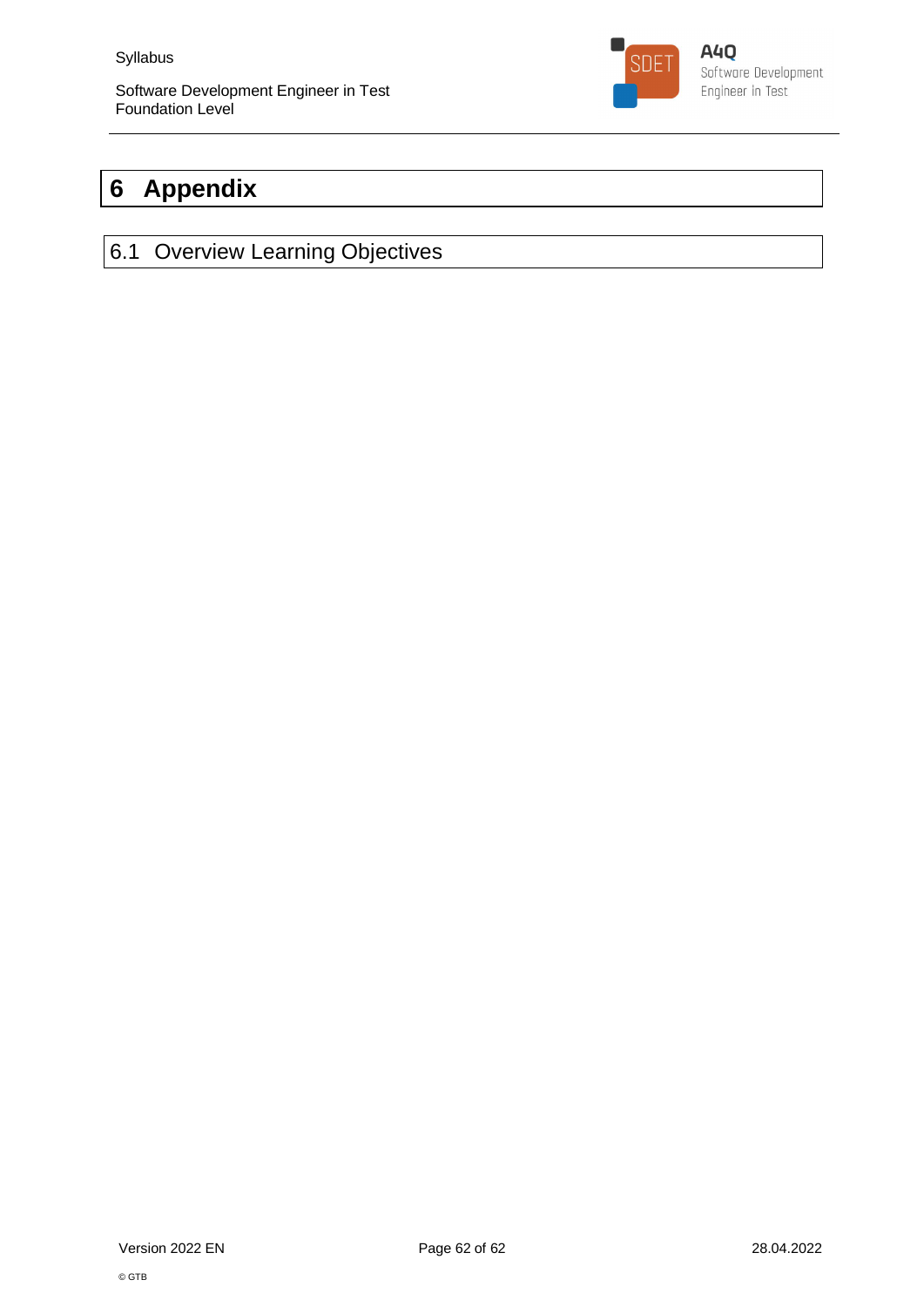

|                                                  |                                                                                                                                                                                                                                                                                                                                                       |              |  |              |          | Time<br>Opt | Guidelines for Trainer / Provider / Accreditation / Exam<br><b>SDET &amp; For HO: Competency Guideline</b>                                                                                  |
|--------------------------------------------------|-------------------------------------------------------------------------------------------------------------------------------------------------------------------------------------------------------------------------------------------------------------------------------------------------------------------------------------------------------|--------------|--|--------------|----------|-------------|---------------------------------------------------------------------------------------------------------------------------------------------------------------------------------------------|
|                                                  |                                                                                                                                                                                                                                                                                                                                                       |              |  |              | 800      | 855         |                                                                                                                                                                                             |
| <b>Chapter 1</b>                                 | <b>Fundamentals of Testing</b>                                                                                                                                                                                                                                                                                                                        |              |  |              |          | 110         |                                                                                                                                                                                             |
| Keywords CTFL:                                   | debugging; failure; defect; error; root cause; quality; quality assurance; traceability;<br>test procedure; test analysis; test basis; test condition; test execution; test data;<br>testing; test design; test case; test object; test oracle; test process; test<br>implementation; test suite; test objective; coverage; validation; verification; |              |  |              |          |             |                                                                                                                                                                                             |
| Keywords TTA:                                    |                                                                                                                                                                                                                                                                                                                                                       |              |  |              |          |             |                                                                                                                                                                                             |
| 1.1 What is<br><b>Testing?</b>                   |                                                                                                                                                                                                                                                                                                                                                       |              |  |              |          |             | take over                                                                                                                                                                                   |
| $FL-1.1.1$                                       | (K1) Identify typical objectives of testing                                                                                                                                                                                                                                                                                                           | $\mathbf{x}$ |  |              | 5        |             | take over                                                                                                                                                                                   |
| $FL-1.1.2$                                       | (K2) Differentiate testing from debugging                                                                                                                                                                                                                                                                                                             |              |  |              | 15       |             | take over                                                                                                                                                                                   |
| 1.2 Why is                                       |                                                                                                                                                                                                                                                                                                                                                       |              |  |              |          |             |                                                                                                                                                                                             |
| <b>Testing</b>                                   |                                                                                                                                                                                                                                                                                                                                                       |              |  |              |          |             |                                                                                                                                                                                             |
| Necessary?                                       |                                                                                                                                                                                                                                                                                                                                                       |              |  |              |          |             |                                                                                                                                                                                             |
| $FL-1.2.1$                                       | (K2) Give examples of why testing is necessary                                                                                                                                                                                                                                                                                                        | İχ           |  |              | 15<br>15 |             | take over<br>take over                                                                                                                                                                      |
| $FL-1.2.2$                                       | (K2) Describe why testing is part of quality assurance and give<br>examples of how testing contributes to higher quality                                                                                                                                                                                                                              |              |  |              |          |             |                                                                                                                                                                                             |
| $FL-1.2.3$                                       | (K2) Distinguish between error, defect and failure                                                                                                                                                                                                                                                                                                    |              |  | Ιx.          | 15       |             | take over                                                                                                                                                                                   |
| $FL-1.2.4$                                       | (K2) Distinguish between the root cause of a defect and its effects                                                                                                                                                                                                                                                                                   | Ιx.          |  | $\mathbf{x}$ | 15       |             | take over                                                                                                                                                                                   |
| 1.3 Seven<br><b>Testing</b><br><b>Principles</b> |                                                                                                                                                                                                                                                                                                                                                       |              |  |              |          |             |                                                                                                                                                                                             |
| $FL-1.3.1$                                       | (K2) Explain the seven testing principles                                                                                                                                                                                                                                                                                                             | Ιx           |  |              | 15       |             | take over<br>Select examples matching the lower test levels (or create new examples)                                                                                                        |
| 1.4 Test<br><b>Process</b>                       |                                                                                                                                                                                                                                                                                                                                                       |              |  |              |          |             | 15 Handle chapter 1.4 in 15 - 20 minutes. No exam questions.                                                                                                                                |
| $FL-1.4.1$                                       | (K2) Explain the impact of context on the test process                                                                                                                                                                                                                                                                                                |              |  |              |          |             | Short introduction: Limit factors to the relevant test levels                                                                                                                               |
| FL-1.4.2                                         | (K2) Describe the test activities and respective tasks within the<br>test process                                                                                                                                                                                                                                                                     |              |  |              |          |             | The focus is on the activities analysis, design, implementation and execution, which are<br>performed iteratively. The other activities are performed within the development<br>activities. |
| $FL-1.4.3$                                       | (K2) Differentiate the artifacts that support the test process                                                                                                                                                                                                                                                                                        |              |  |              |          |             | Limit to the artifacts that are not part of the development artifacts and are therefore<br>created by other ways                                                                            |
| FL-1.4.4                                         | (K2) Explain the value of maintaining traceability between the test<br>basis and test artifacts                                                                                                                                                                                                                                                       |              |  |              |          |             | Can be briefly explained as an extension of traceability between test basis and<br>development artifacts.                                                                                   |
| <b>Chapter 2</b>                                 | Testing Throughout the Software Development Lifecycle                                                                                                                                                                                                                                                                                                 |              |  |              |          | 70          |                                                                                                                                                                                             |
| Keywords CTFL:                                   | change-related testing; impact analysis; confirmation testing; functional testing;<br>integration testing; component integration testing; component testing; non-functional<br>testing; regression testing; test type; test basis; test case; test object; test level; test<br>environment; test objective; maintenance testing; white-box testing;   |              |  |              |          |             |                                                                                                                                                                                             |
| Keywords TTA:                                    |                                                                                                                                                                                                                                                                                                                                                       |              |  |              |          |             |                                                                                                                                                                                             |
| 2.2 Test Levels                                  |                                                                                                                                                                                                                                                                                                                                                       |              |  |              |          |             | 10 Shorten to 10 minutes to provide an overview.<br>No exam questions.                                                                                                                      |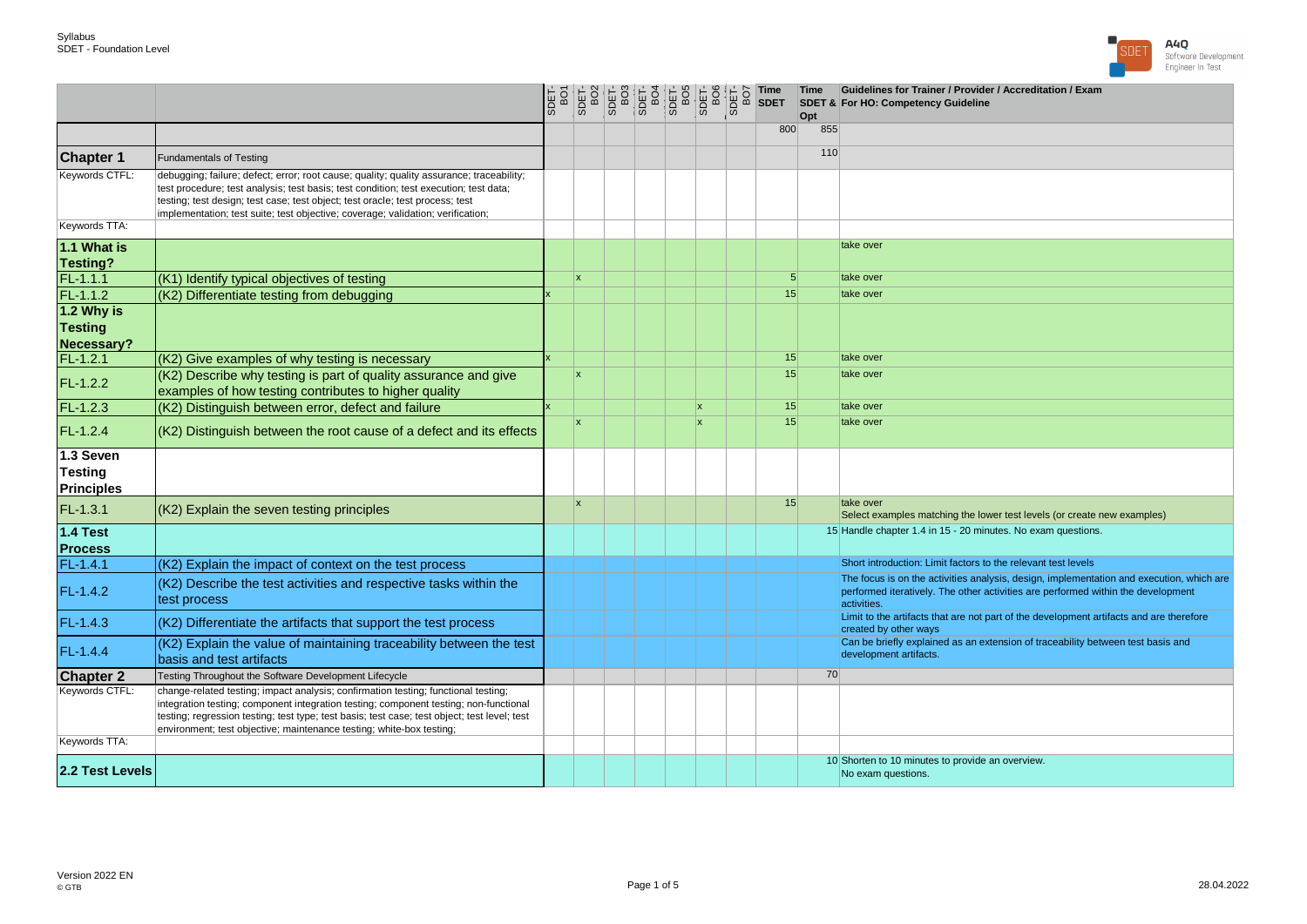

| FL-2.2.1                             | (K2) Compare the different levels of testing from the perspective<br>of objectives, test objects, test targets (e.g. software<br>characteristics), related work products, responsibilities, and types<br>of defects and failures to be identified |     |    |    |                |              |     |    |     | E.g. table -> 1 slide/flipchart<br>1st axis Test levels<br>2nd axis typical (goals, test basis, test objects, failures, responsibilities)                                                                                                                                          |
|--------------------------------------|---------------------------------------------------------------------------------------------------------------------------------------------------------------------------------------------------------------------------------------------------|-----|----|----|----------------|--------------|-----|----|-----|------------------------------------------------------------------------------------------------------------------------------------------------------------------------------------------------------------------------------------------------------------------------------------|
| 2.3 Test Types                       |                                                                                                                                                                                                                                                   |     |    |    |                |              |     |    |     |                                                                                                                                                                                                                                                                                    |
| $FL-2.3.1$                           | (K2) Compare functional, non-functional and white-box testing                                                                                                                                                                                     |     | X. | İχ |                |              |     | 15 |     | take over                                                                                                                                                                                                                                                                          |
| $FL-2.3.3$                           | (K2) Compare the purposes of confirmation testing and regression $\frac{x}{x}$<br>testing                                                                                                                                                         |     |    |    |                | $\mathbf{x}$ |     | 15 |     | take over                                                                                                                                                                                                                                                                          |
| 2.4<br>Maintenance<br><b>Testing</b> |                                                                                                                                                                                                                                                   |     |    |    |                |              |     |    |     |                                                                                                                                                                                                                                                                                    |
| $FL-2.4.1$                           | (K2) Summarize triggers for maintenance testing                                                                                                                                                                                                   | Ιx. |    |    |                |              |     | 15 |     | take over                                                                                                                                                                                                                                                                          |
| $FL-2.4.2$                           | (K2) Describe the role of impact analysis in maintenance testing                                                                                                                                                                                  | x   |    |    |                |              |     | 15 |     | take over                                                                                                                                                                                                                                                                          |
| <b>Chapter 3</b>                     | <b>Static Testing</b>                                                                                                                                                                                                                             |     |    |    |                |              |     |    | 225 |                                                                                                                                                                                                                                                                                    |
| Keywords CTFL:                       | ad hoc review; checklist-based review; dynamic testing; perspective-based reading;<br>review; role-based reviewing; static analysis; static testing; scenario-based review;                                                                       |     |    |    |                |              |     |    |     |                                                                                                                                                                                                                                                                                    |
| Keywords TTA:                        | data flow analysis; definition-use pair; control flow analysis; static analysis;<br>cyclomatic complexity;                                                                                                                                        |     |    |    |                |              |     |    |     |                                                                                                                                                                                                                                                                                    |
| 3.1 Static<br><b>Testing Basics</b>  |                                                                                                                                                                                                                                                   |     |    |    |                |              |     |    |     | 15 Reduce core points to 15 minutes.<br>No exam questions                                                                                                                                                                                                                          |
| FL-3.1.1                             | (K1) Recognize types of software work product that can be<br>examined by the different static testing techniques                                                                                                                                  |     |    |    |                |              |     |    |     | Reduce the examples. (Code, architectures and models)                                                                                                                                                                                                                              |
| $FL-3.1.2$                           | (K2) Use examples to describe the value of static testing                                                                                                                                                                                         |     |    |    |                |              |     |    |     | Chapter 3.1.2 without the section additional benefits                                                                                                                                                                                                                              |
| $FL-3.1.3$                           | (K2) Explain the difference between static and dynamic<br>techniques, considering objectives, types of defects to be<br>identified, and the role of these techniques within the software<br>lifecycle                                             |     |    |    |                |              |     |    |     | Replace by TTA Chapter 3.1                                                                                                                                                                                                                                                         |
| 3.2 Applying<br>review<br>techniques |                                                                                                                                                                                                                                                   |     |    |    |                |              |     |    |     |                                                                                                                                                                                                                                                                                    |
| $FL-3.2.4$                           | (K3) Apply a review technique to a work product to find defects                                                                                                                                                                                   |     |    |    | H <sub>2</sub> |              | Ιx. | 60 |     | take over                                                                                                                                                                                                                                                                          |
| HO-3.2.4                             | (H2) Review a piece of code with a given checklist. Document the<br>findings.                                                                                                                                                                     |     |    |    |                |              |     |    |     | Provide a typical code review checklist with various anomalies. Provide a piece of code<br>that contains several of the anomalies from the checklist. Provide a findings list<br>template to participants to document findings. Review the findings list with the<br>participants. |
| 3.3 Static<br><b>Analysis</b>        |                                                                                                                                                                                                                                                   |     |    |    |                |              |     |    |     |                                                                                                                                                                                                                                                                                    |
| <b>TTA-3.2.1</b>                     | (K3) Use control flow analysis to detect if code has any control<br>flow anomalies and to measure cyclomatic complexity                                                                                                                           |     |    |    | H1             |              | l x | 60 |     | take over                                                                                                                                                                                                                                                                          |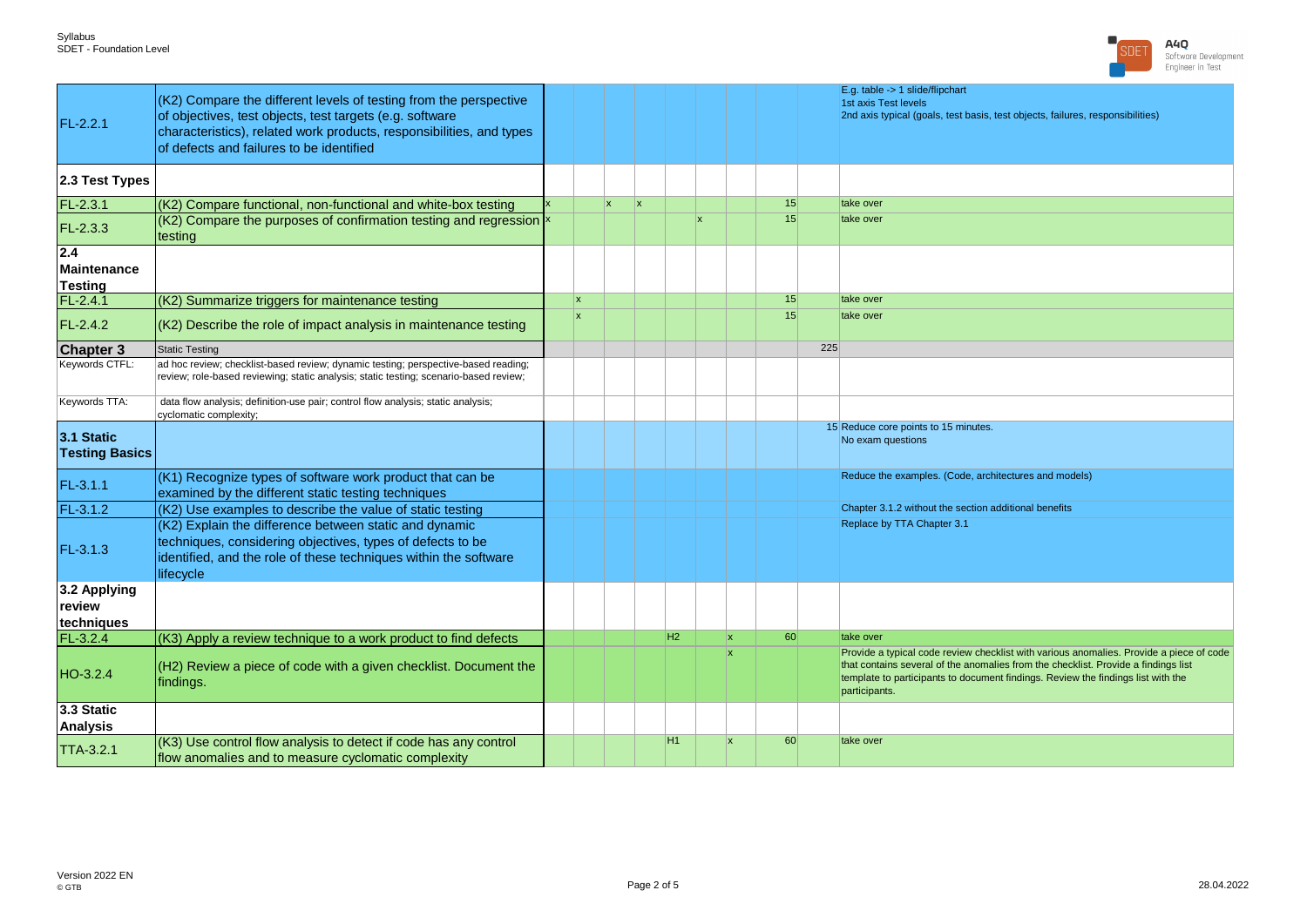

| HO-3.2.1                                   | (H1) For a piece of code, use a static analysis tool to find typical<br>control flow anomalies. Understand the report of the tool and how<br>the anomalies affect the product quality characteristics.                                                                                |  |     |                 |                |    |    |     | Provide one or more pieces of code that are syntactically correct, and contain different<br>types of control flow anomalies mentioned in the Syllabus.<br>Guide the participants in running the static analysis tool and displaying the reports on<br>control flow anomalies. Participants shall discuss the defects found and indicate the<br>quality characteristic affected (functional correctness, maintainability, security etc.).                                                                                                                                                                                                                                     |
|--------------------------------------------|---------------------------------------------------------------------------------------------------------------------------------------------------------------------------------------------------------------------------------------------------------------------------------------|--|-----|-----------------|----------------|----|----|-----|------------------------------------------------------------------------------------------------------------------------------------------------------------------------------------------------------------------------------------------------------------------------------------------------------------------------------------------------------------------------------------------------------------------------------------------------------------------------------------------------------------------------------------------------------------------------------------------------------------------------------------------------------------------------------|
| <b>TTA-3.2.2</b>                           | (K3) Use data flow analysis to detect if code has any data flow<br>anomalies                                                                                                                                                                                                          |  |     |                 | H <sub>0</sub> | ١x | 30 |     | take over; Changed with CTAL-TA v4.0 from K2 to K3                                                                                                                                                                                                                                                                                                                                                                                                                                                                                                                                                                                                                           |
| HO-3.2.2                                   | (H1) For a piece of code, understand the report of a static analysis<br>tool concerning data flow anomalies and how those anomalies<br>affect functional correctness and maintainability.                                                                                             |  |     |                 |                |    |    |     | Provide a piece of code that is syntactically correct and contains the main types of data<br>flow anomalies for some variables. Run static code analysis, explain the data flow<br>anomalies reported to the participants, and discuss their impact on functional<br>correctness or on maintainability.                                                                                                                                                                                                                                                                                                                                                                      |
| <b>TTA-3.2.3</b>                           | (K3) Propose ways to improve the maintainability of code by<br>applying static analysis                                                                                                                                                                                               |  |     |                 | H2             | ١x | 60 |     | take over                                                                                                                                                                                                                                                                                                                                                                                                                                                                                                                                                                                                                                                                    |
| HO-3.2.3                                   | (H2) For a piece of code violating a given set of coding standards<br>and guidelines, fix the maintainability defects reported by static<br>code analysis. Subsequently confirm by re-testing that the defects<br>are resolved and verify that no new issues have been introduced.    |  |     |                 |                |    |    |     | Provide a set of coding standards and guidelines out of the ones mentioned in the<br>Syllabus. Provide a piece of code that is syntactically correct and contains violations<br>against this set. Run a static analysis tool testing the code against this given set and<br>provide the report on deviations to the participants.<br>The participants shall fix the maintainability defects reported by the tool. They shall<br>rerun the static analysis to confirm that the defects are resolved and verify that no new<br>issues have been introduced.                                                                                                                    |
| <b>Chapter 4</b>                           | <b>Test Techniques</b>                                                                                                                                                                                                                                                                |  |     |                 |                |    |    | 450 |                                                                                                                                                                                                                                                                                                                                                                                                                                                                                                                                                                                                                                                                              |
| Keywords CTFL:                             | statement coverage; use case testing; equivalence partitioning; black-box test<br>technique; decision table testing; decision coverage; experience-based test technique;<br>boundary value analysis; test technique; coverage; white-box test technique; state<br>transition testing; |  |     |                 |                |    |    |     |                                                                                                                                                                                                                                                                                                                                                                                                                                                                                                                                                                                                                                                                              |
| Keywords TTA:                              | statement testing; atomic condition; decision testing; multiple condition testing;<br>modified condition/decision testing; white-box test technique;                                                                                                                                  |  |     |                 |                |    |    |     |                                                                                                                                                                                                                                                                                                                                                                                                                                                                                                                                                                                                                                                                              |
| <b>4.1 Test</b><br><b>Techniques</b>       |                                                                                                                                                                                                                                                                                       |  |     |                 |                |    |    |     |                                                                                                                                                                                                                                                                                                                                                                                                                                                                                                                                                                                                                                                                              |
|                                            | (K2) Explain the characteristics, commonalities, and differences                                                                                                                                                                                                                      |  | x   | $\vert x \vert$ |                |    | 15 |     | take over                                                                                                                                                                                                                                                                                                                                                                                                                                                                                                                                                                                                                                                                    |
| FL-4.1.1                                   | between black-box test techniques, white-box test techniques and<br>experience-based test techniques                                                                                                                                                                                  |  |     |                 |                |    |    |     |                                                                                                                                                                                                                                                                                                                                                                                                                                                                                                                                                                                                                                                                              |
| 4.2 Black-box<br>Test<br><b>Techniques</b> |                                                                                                                                                                                                                                                                                       |  |     |                 |                |    |    |     |                                                                                                                                                                                                                                                                                                                                                                                                                                                                                                                                                                                                                                                                              |
| FL-4.2.1                                   | (K3) Apply equivalence partitioning to derive test cases from given $\frac{x}{x}$<br>requirements                                                                                                                                                                                     |  | Ιx. |                 | H2             |    | 60 |     | take over                                                                                                                                                                                                                                                                                                                                                                                                                                                                                                                                                                                                                                                                    |
| $HO-4.2.1$                                 | (H2) For a given specification item, design and implement a test<br>suite, applying equivalence partitioning. Execute the test suite with<br>the corresponding software.                                                                                                              |  |     |                 |                |    |    |     | Provide a specification item and the corresponding software as test item. The test item<br>shall contain defects that can be detected by equivalence partitioning.<br>The participants shall design, implement and execute the test cases and verify that all<br>partitions are covered. If not, they shall add test cases until the test goal is reached and<br>all defects are detected.<br>Optional: Fix the defects in the software and rerun the test cases to confirm that the<br>defects are resolved and verify that no new issues have been introduced.<br>The example shall lead to test cases for at least 2 valid and at least 1 invalid<br>equivalence classes. |
| FL-4.2.2                                   | (K3) Apply boundary value analysis to derive test cases from given<br>requirements                                                                                                                                                                                                    |  | x   |                 | H2             |    | 60 |     | take over                                                                                                                                                                                                                                                                                                                                                                                                                                                                                                                                                                                                                                                                    |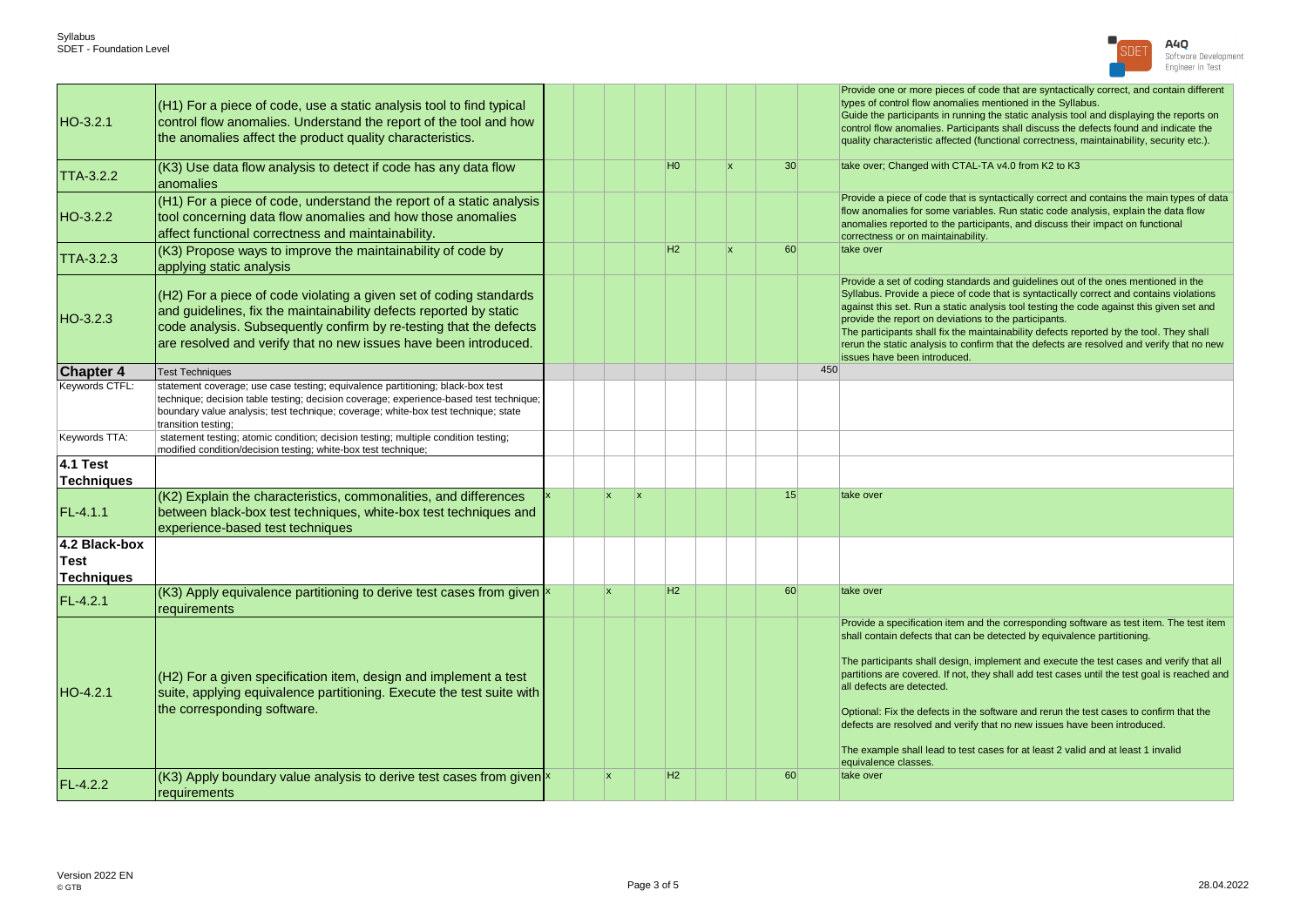

| HO-4.2.2                                    | $(H2)$ For a given specification item, design and implement a test<br>suite, applying boundary value analysis. Execute the test suite with<br>the corresponding software.                                                             |  |                 |          |                |  |                 | Provide a specification item and the corresponding software as test item. The test item<br>shall contain defects that can be detected by boundary value analysis.<br>The participants shall design, implement and execute the test cases and verify that all<br>boundary values are covered. If not, they shall add test cases until the test goal is<br>reached and all defects are detected.<br>Optional: Fix the defects in the software and rerun the test cases to confirm that the<br>defects are resolved and verify that no new issues have been introduced.<br>The example shall lead to test cases for at least 4 boundary values (2 boundaries). |
|---------------------------------------------|---------------------------------------------------------------------------------------------------------------------------------------------------------------------------------------------------------------------------------------|--|-----------------|----------|----------------|--|-----------------|-------------------------------------------------------------------------------------------------------------------------------------------------------------------------------------------------------------------------------------------------------------------------------------------------------------------------------------------------------------------------------------------------------------------------------------------------------------------------------------------------------------------------------------------------------------------------------------------------------------------------------------------------------------|
| FL-4.2.3                                    | (K3) Apply decision table testing to derive test cases from given<br>requirements                                                                                                                                                     |  | lx.             |          | H <sub>2</sub> |  | 60              | take over                                                                                                                                                                                                                                                                                                                                                                                                                                                                                                                                                                                                                                                   |
| HO-4.2.3                                    | $(H2)$ For a given specification item, design and implement a test<br>suite, applying decision table testing. Execute the test suite with<br>the corresponding software.                                                              |  |                 |          |                |  |                 | Provide a specification item and the corresponding software as test item. The test item<br>shall contain defects that can be detected by decision table testing.<br>The participants shall design, implement and execute the test cases and verify that all<br>table entries are covered. If not, they shall add test cases until the test goal is reached<br>and all defects are detected.<br>Optional: Fix the defects in the software and rerun the test cases to confirm that the<br>defects are resolved and verify that no new issues have been introduced.<br>The table in the example shall contain at least 3 conditions.                          |
| FL-4.2.4                                    | (K3) Apply state transition testing to derive test cases from given<br>requirements                                                                                                                                                   |  | lx.             |          | H <sub>2</sub> |  | 60              | take over                                                                                                                                                                                                                                                                                                                                                                                                                                                                                                                                                                                                                                                   |
| $HO-4.2.4$                                  | $(H2)$ For a given specification item, design and implement a test<br>suite, applying state transition testing. Execute the test suite with<br>the corresponding software.                                                            |  |                 |          |                |  |                 | Provide a piece of code and the corresponding software component specification. A few<br>executable statements should contain defects that can be detected using state<br>transition testing (e.g., describing a finite state machine).<br>The participants shall design, implement and execute the test cases and verify that all<br>state transitions are covered. If not, they shall add test cases until the test goal is<br>reached and all defects are detected.<br>The example shall be non-trivial, leading to at least 5 test cases.                                                                                                               |
| $FL-4.2.5$                                  | (K2) Explain how to derive tests from a use case                                                                                                                                                                                      |  | $\vert x \vert$ |          |                |  | 15              | take over                                                                                                                                                                                                                                                                                                                                                                                                                                                                                                                                                                                                                                                   |
| 4.3 White-box<br>Test<br>Techniques         |                                                                                                                                                                                                                                       |  |                 |          |                |  |                 |                                                                                                                                                                                                                                                                                                                                                                                                                                                                                                                                                                                                                                                             |
| 4.3.1<br><b>Statement</b><br><b>Testing</b> |                                                                                                                                                                                                                                       |  |                 |          |                |  |                 |                                                                                                                                                                                                                                                                                                                                                                                                                                                                                                                                                                                                                                                             |
| FL-4.3.1                                    | (K2) Explain statement coverage                                                                                                                                                                                                       |  |                 | <b>x</b> |                |  | 15              | Combine LOs, due to redundancy the FL LO text is not included in the syllabus.                                                                                                                                                                                                                                                                                                                                                                                                                                                                                                                                                                              |
| <b>TTA-2.2.1</b>                            | (K3) Design test cases for a given test object by applying<br>statement testing to achieve a defined level of coverage                                                                                                                |  |                 | lx.      | H <sub>2</sub> |  | 30 <sup>1</sup> |                                                                                                                                                                                                                                                                                                                                                                                                                                                                                                                                                                                                                                                             |
| HO-2.2.1                                    | $($ H2) For a given specification item and a corresponding piece of<br>code, design and implement a test suite with the goal to reach<br>100% statement coverage, and verify after execution that the test<br>lgoal has been reached. |  |                 |          |                |  |                 | Provide a piece of code and the corresponding software component specification. A few<br>executable statements should contain defects that can be detected by statement<br>coverage.<br>The participants shall design, implement and execute the test cases and verify that<br>100% statement coverage is reached. If not, they shall add test cases until the test goal<br>is reached and all defects are detected.<br>The example shall be non-trivial, leading to at least 3 test cases.                                                                                                                                                                 |